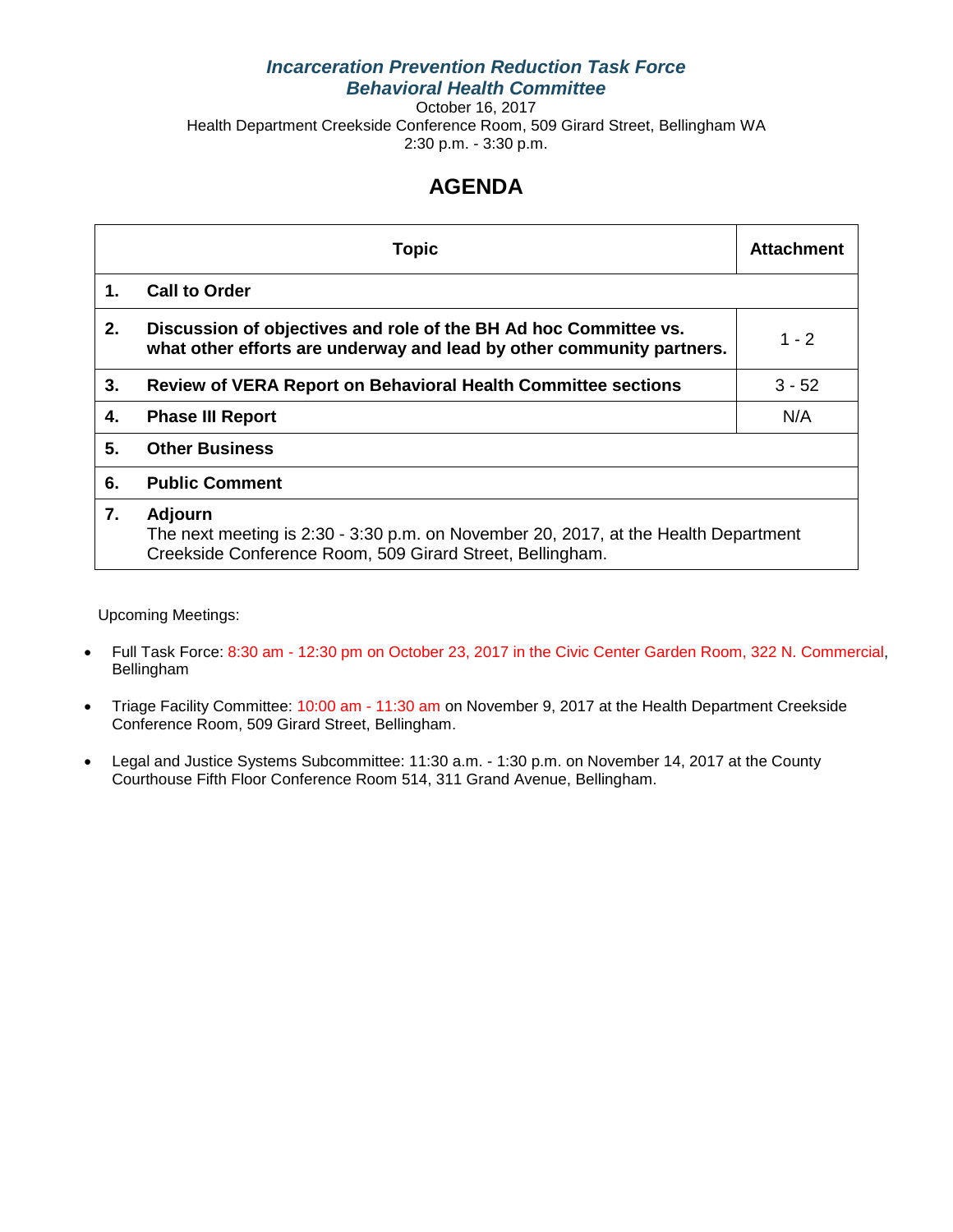## *Incarceration Prevention and Reduction Task Force*

*Behavioral Health Programs and Services Ad Hoc Committee* Statement of Work

### **Statement of Purpose**

The purpose of the Incarceration Prevention and Reduction Task Force is to continually review Whatcom County's criminal justice and behavioral health programs and make specific recommendations to safely and effectively reduce incarceration of individuals struggling with mental illness and chemical dependency, and minimize jail utilization by pretrial defendants who can safely be released. (Ord. 2015-037; Ord. 2015- 025; County Code 2.46.020).

The purpose of the Behavioral Health Programs and Services Ad Hoc Committee is to develop recommendations for new, or enhancement of existing, programs designed along a continuum that effectively reduces incarceration of individuals struggling with mental illness and chemical dependency (Ord. 2015-037).

Recommendations will be based on local needs, recognized best practices and the work of the other two Ad Hoc Committees.

### **Goals**

- Minimize jail utilization by pretrial defendants who can be safely released
- Identify new or enhancement of existing programs designed along a continuum that effectively reduces incarceration of individuals struggling with mental illness and chemical dependency.
- Improve the continuum of alternatives to incarceration and jail diversion programs.
- Identify and implement programs and services that are effective alternatives to incarceration
- Benchmark Whatcom County behavioral health programs and services against nationally recognized best practices
- Develop an understanding of the client profile of the population utilizing behavioral health services
- Provide comprehensive release planning to ensure citizens are connected to and engaged in available programs and services upon their return to the community (warm hand-offs)

## **Scope (Project Tasks)**

- Assemble information about existing program and services
	- o Services offered
	- o Financial resources
	- o Budgets and expenses
	- o Number of people served
	- o Demographics of people served
	- o Effectiveness in reducing or preventing incarceration
- Map existing programs and services in the Sequential Intercept Model
- Identify gaps in existing programs and services
	- Consider pre-intercept One programs and services that may reduce incarceration
- Identify nationally recognized best practices for programs and services that are known to reduce incarceration
- Identify and recommend immediate opportunities for system improvements and measure effectiveness
- Create comparison with Whatcom County based programs
- Identify appropriate resources and supports for client departures from facility (warm hand-offs)
- Recommend improvements to existing programs and services
- Recommend additional or modified programs and services



Statement of Work IPR Task Force – Behavioral Health Ad Hoc Committee N: WAHA PROGRAMS/IPR TASK FORCE/ Ad Hoc Behavioral Health<br>Page 1 of 2 Page **1** of **2**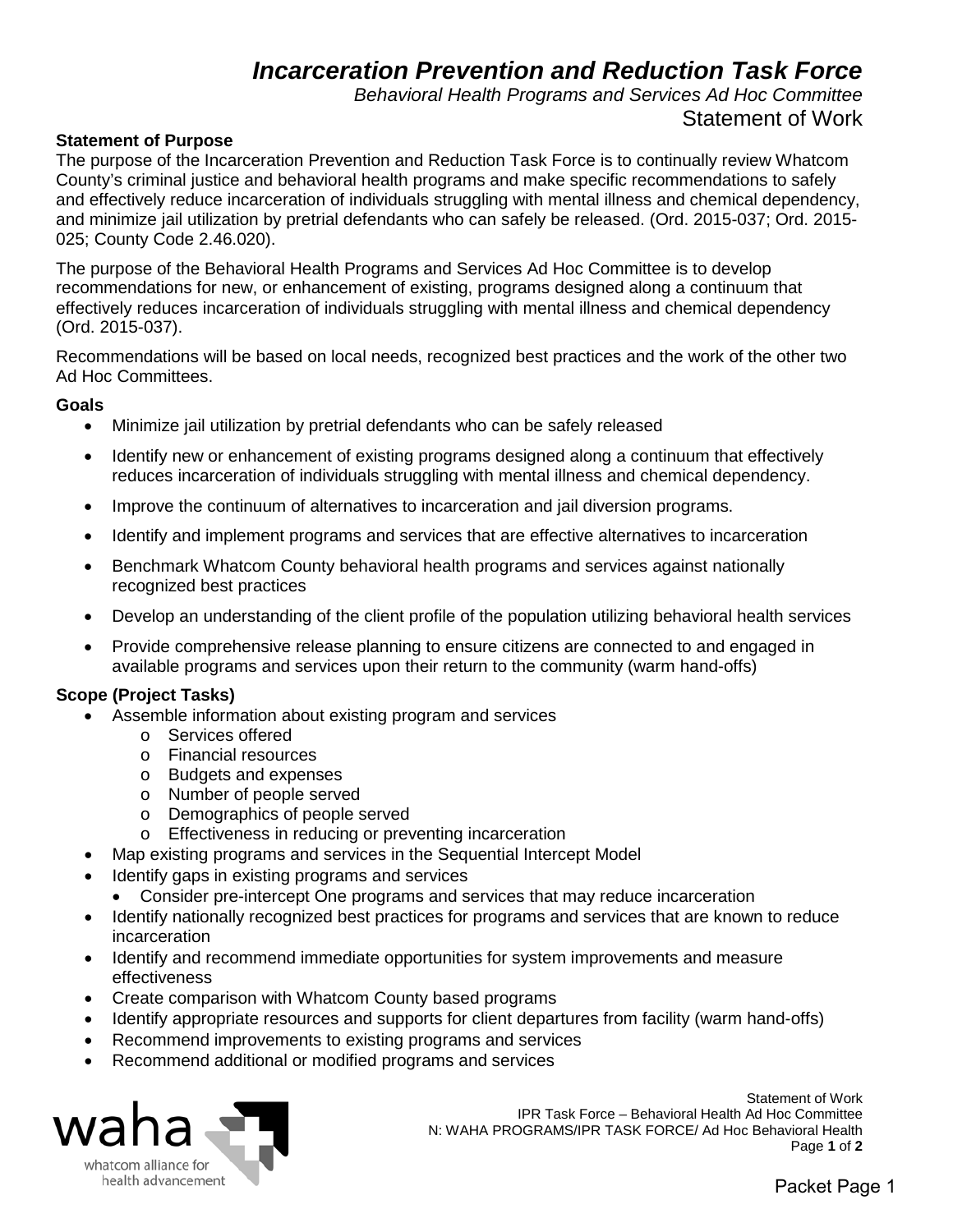## *Incarceration Prevention and Reduction Task Force*

*Behavioral Health Programs and Services Ad Hoc Committee*

## Statement of Work

## **Deliverables**

- Progress report for Phase One deliverable date
- Recommendations to the Task Force for improvements to existing programs and services
- Recommendations to the Task Force for additional or modified programs and services

## **Schedule of Work**

- Workgroup meeting schedule
	- o December 10, 2015, 3 5pm, WAHA, 800 East Chestnut LL, Bellingham, WA
	- o December 17, 2015, 3 5pm, WAHA, 800 East Chestnut LL, Bellingham, WA
	- o January 07, 2016, 3 5pm, WAHA, 800 East Chestnut LL, Bellingham, WA
	- o Additional meetings TBD
- Phase One Progress Report: February 09, 2016
- Sequential Intercept Model mapping completed by: TBD
- Benchmarking completed by: TBD
- Recommendations to the Task Force regarding available alternatives to incarceration: September, 2016

## **Measures of Success**

Consistent with established deadlines, establish benchmarks, and deliver to the Task Force an evaluation of existing behavioral health programs, as well as recommendations for enhancements to existing programs and new services that can be implemented in Whatcom County.

## **Identified Best Practices**

Incorporate as appropriate for our work and any appropriate additional best practices that meet nationally recognized standards.

- Substance Abuse and Mental Health Services Administration, GAINS Center
- The VERA Institute of Justice
- National Association of Counties, the Stepping Up Initiative
- Council of State Governments Justice Center
- Other national standards

## **Other Ad Hoc Committees**

The purpose of the Triage Facility and Facility Programming Ad Hoc Committee is to make recommendations to Task Force regarding the construction and operation of a new or expanded multipurpose crisis triage facility to assist with jail and hospital diversion of individuals struggling with mental illness and/or chemical dependency**.** 

The purpose of the Legal System Ad Hoc Committee is to make recommendations to the Task Force regarding programs and services that have the potential to prevent or reduce incarceration. Current, enhanced and new programs and services are under consideration. Behavioral health programs and services are the purview of a different Ad Hoc Committee.

The work between Ad Hoc Committees is interrelated and interdependent.

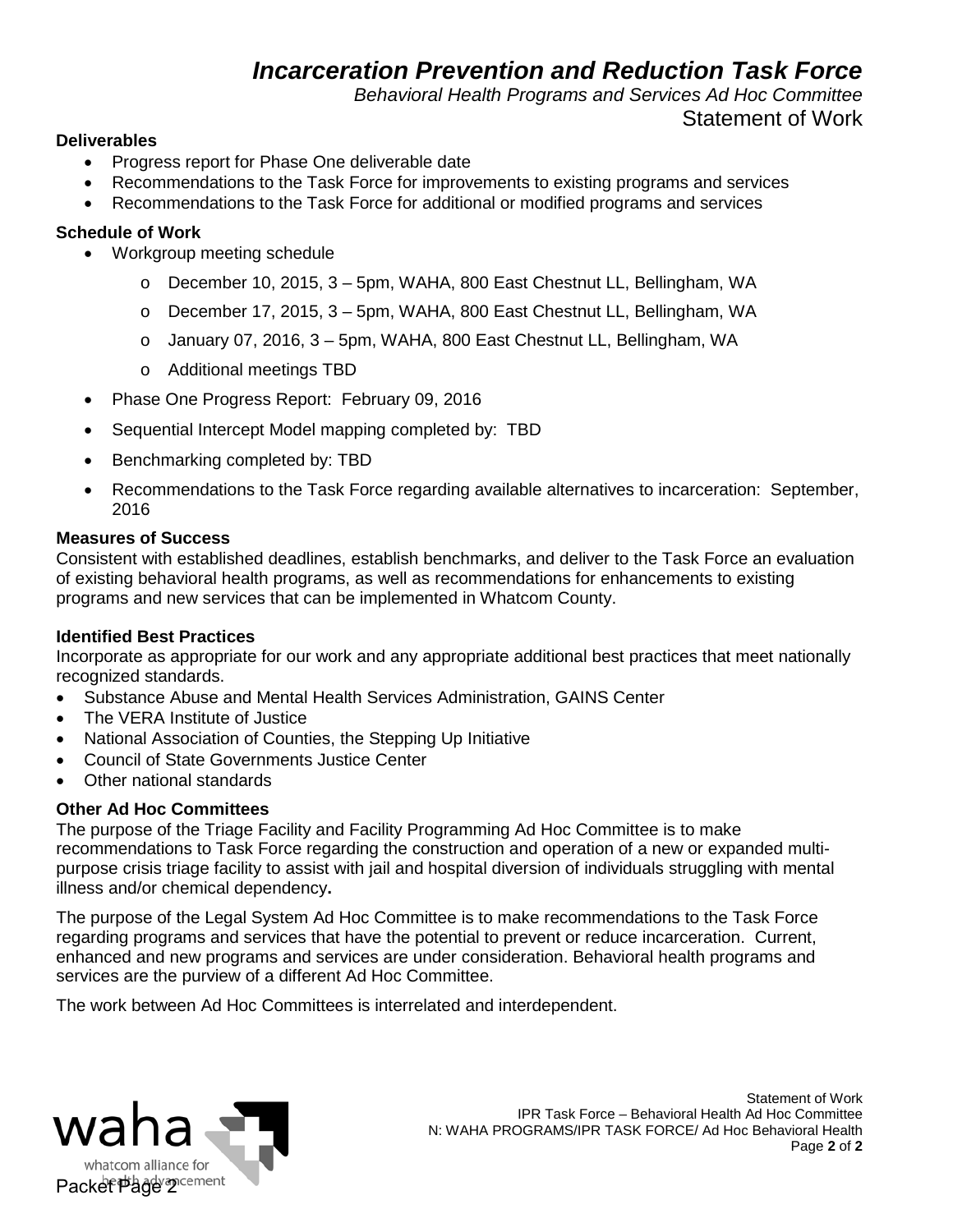September 2017

## Report to Whatcom County Stakeholders on Jail Reduction Strategies

*Elizabeth Swavola, Kristine Riley, Vedan Anthony-North, and Stephen Roberts* 

Vera Center on Sentencing + Corrections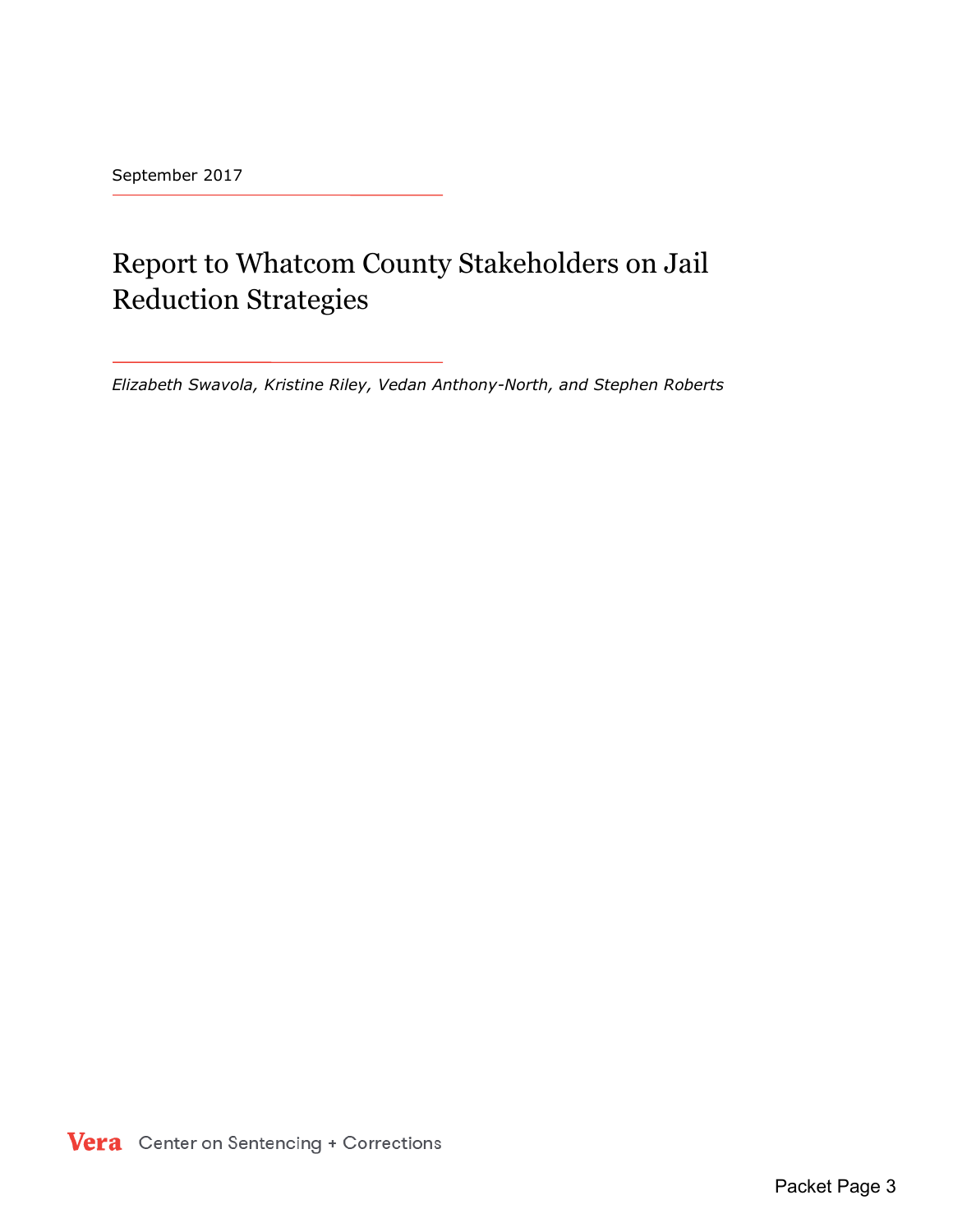# **Table of Contents**

## **Vera Institute of Justice**

 $3<sup>7</sup>$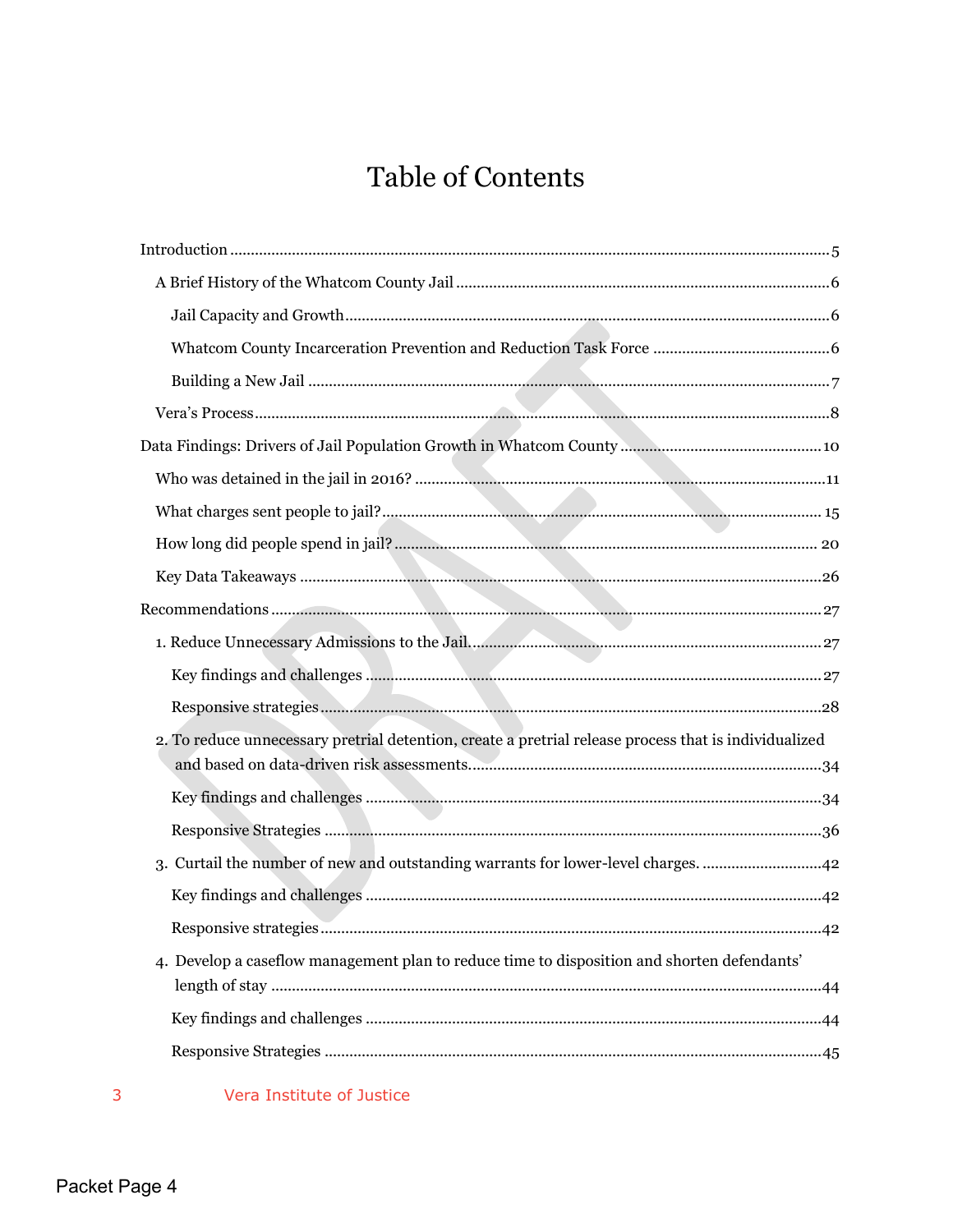| 5. Create oversight and accountability mechanisms to ensure successful and sustained jail |  |
|-------------------------------------------------------------------------------------------|--|
|                                                                                           |  |
|                                                                                           |  |
|                                                                                           |  |
|                                                                                           |  |

Vera Institute of Justice  $\overline{4}$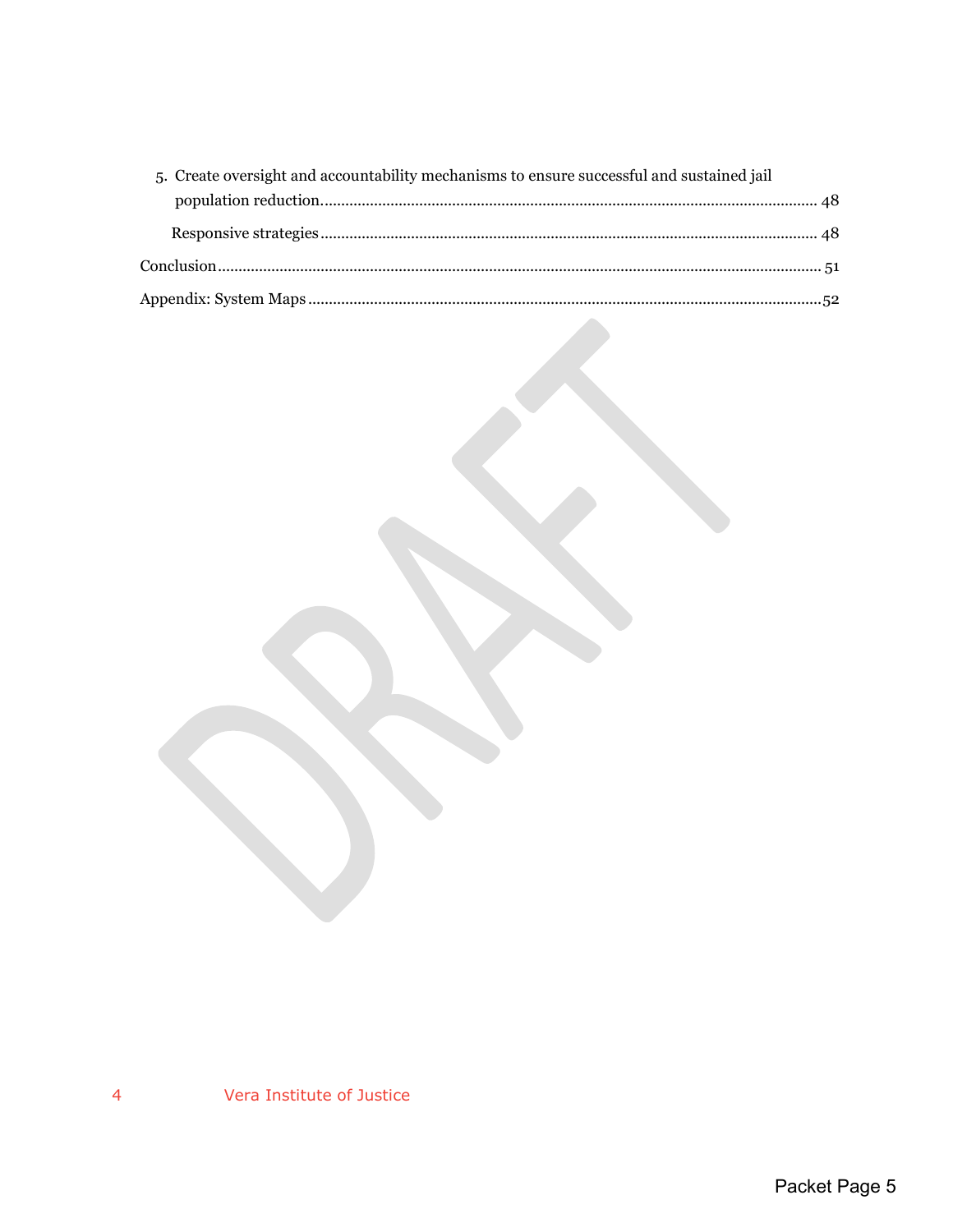## Introduction

<span id="page-6-0"></span>Whatcom County has experienced dramatic growth in its local jail population over the past five decades: between 1970 and 2014, the number of people in jail in Whatcom County at any given time grew from 45 to 391, nearly a nine-fold increase.<sup>1</sup> During that same time period, the incarceration rate—the number of people incarcerated in jail per 100,000 county residents—more than tripled, from 87 to 276 (see Figure 1).2 As the jail population has surged, both county and city governments, as well as community stakeholders, have become increasingly concerned with the fiscal, safety, and social consequences of an overcrowded jail. In an effort to understand the factors driving the growing number of people in jail and to reverse these trends, community and government have come together, forming the Whatcom County Incarceration Prevention and Reduction Task Force ("Task Force").



 In September 2016, Whatcom County contracted with the Vera Institute of Justice ("Vera"), an independent nonprofit organization, to provide assistance to the Task Force in developing a more thorough understanding of the local justice system and drivers of jail population growth in order to identify and prioritize recommendations for safely reducing unnecessary jail use. Vera has worked over the last five decades to transform justice systems through research, policy, practice, and public engagement. Vera has assisted counties and local justice systems across the United States to achieve their jail reduction goals. This report presents the findings from Vera's assessment and recommendations for how Whatcom County can reduce its jail population and create a safer, more effective local justice system.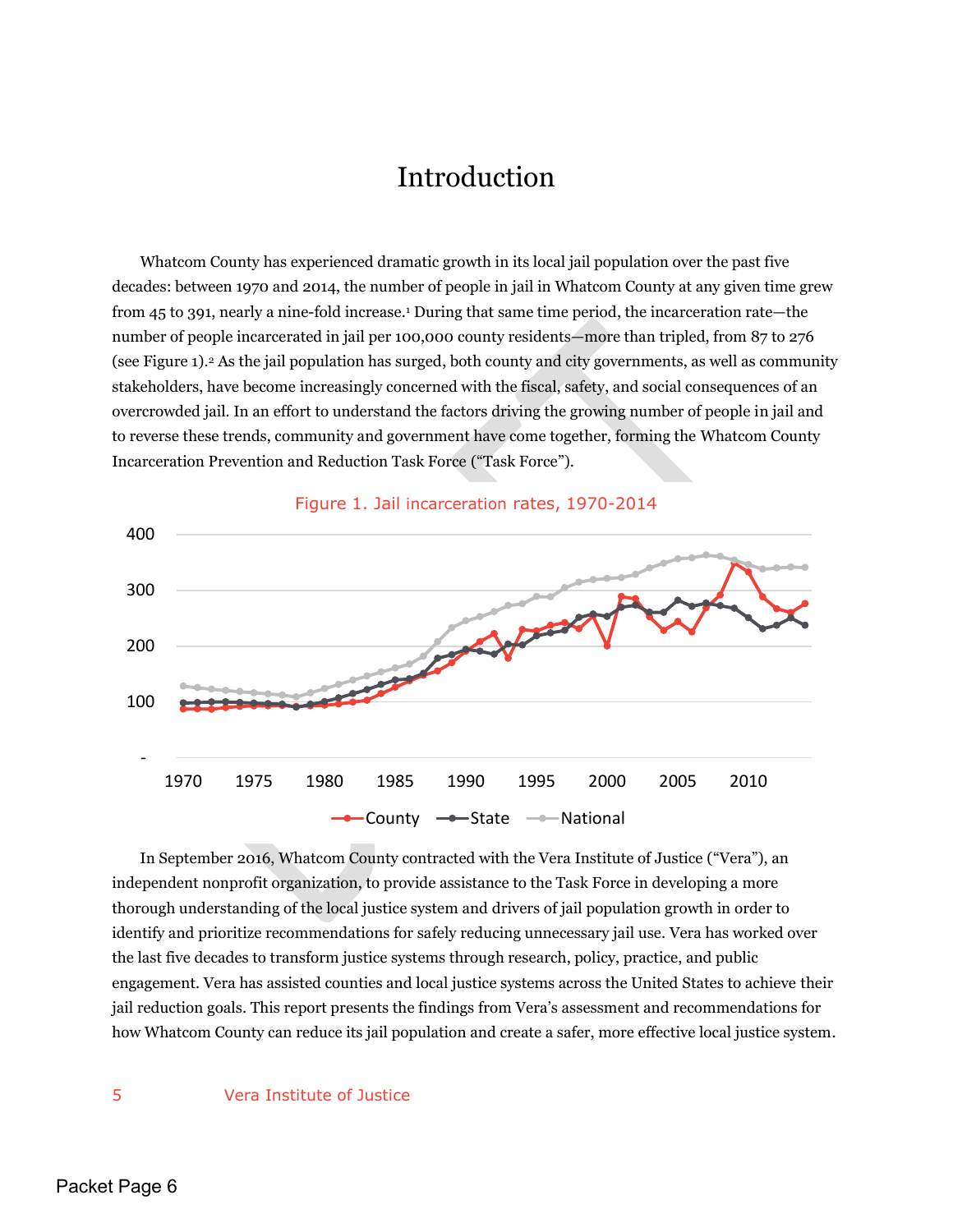## <span id="page-7-0"></span>A Brief History of the Whatcom County Jail

## <span id="page-7-1"></span>**Jail Capacity and Growth**

Built in 1983 and later expanded, the current downtown jail facility can hold up to 212 people safely. In 2004, when the jail population was 289, the County passed a ballot measure to impose a 0.1 percent sales tax for "costs associated with financing, design, acquisition, construction, equipping, operating, maintaining, remodeling, repairing, reequipping, and improvement of jail facilities."3 In 2006, the County used a portion of the funds raised by the tax increase to open an interim work center, a temporary minimum security facility that can hold up to 150 people, to alleviate overcrowding. The total jail population continued to swell, however, reaching a peak of 487 in 2009. The interim work center remains in operation today.

Authors of a 2011 assessment requested by Sheriff Bill Elfo and coordinated by the National Institute of Corrections found the physical conditions of the jail and work center—and lack of programming at both—cause for concern.4 They noted limited levels of supervision and lack of activity and recreation for people incarcerated in the jail. The authors recommended greater use of supervised pretrial release and alternatives to incarceration to alleviate capacity pressures by reducing the jail population.

In 2015, in an attempt to ease overcrowding, the County added a stipulation to jail use contracts requiring municipalities to relocate in-custody pretrial defendants, those awaiting resolution of their cases, within hours after their first appearance in court to jails in other counties, such as Yakima and King Counties. The Sheriff's Office also instituted restrictions on booking people arrested on gross misdemeanors and misdemeanors into jail when it approached capacity limits. To reduce its need to send people to other counties, Bellingham contracted with Friendship Diversion Services to provide electronic home monitoring of some pretrial defendants and people serving Municipal Court sentences.

In July 2016, the County hired architecture firm design2LAST, inc. to analyze the cost of renovating the existing jail and work center. The firm estimated a cost of approximately \$10.5 million to correct current building deficiencies at the jail and work center and an additional \$32.4 million for a longer-term, 20-year renewal plan.5 With the total average daily jail population hovering around 324 in 2016, Whatcom County continues to face challenges with overcrowding and a deteriorating jail infrastructure.

## <span id="page-7-2"></span>**Whatcom County Incarceration Prevention and Reduction Task Force**

In May 2015, recognizing the need to identify alternatives to detaining people in jail, the Whatcom County Council ("Council") established the Whatcom County Incarceration Prevention and Reduction Task Force. The Council charged the Task Force with developing plans for a new or expanded crisis triage center, recommendations for programs that would reduce the incarceration of people with substance use and mental health challenges, and an array of jail diversion programs and alternatives to incarceration.6 In July 2015, the Council amended the ordinance to include within the Task Force's responsibilities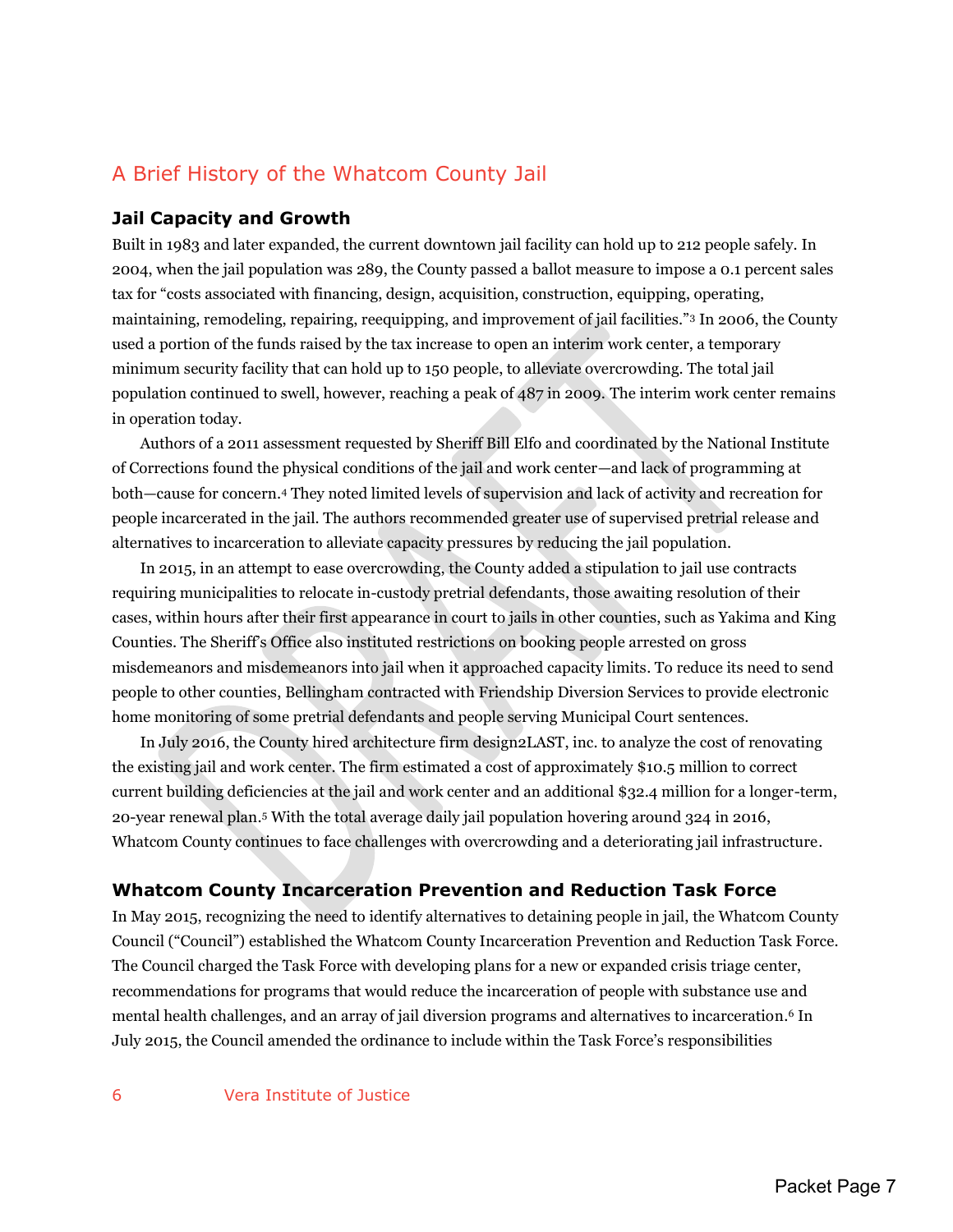expansion of existing alternatives and programs, such as probation, home monitoring, and crisis intervention teams.<sup>7</sup>

The Task Force, which meets monthly, is made up of 24 multidisciplinary members and has four subcommittees: the Steering Committee, the Behavioral Health Ad Hoc Committee, the Legal and Justice System Ad Hoc Committee, and the Crisis Triage Ad Hoc Committee. Membership on the Task Force includes health care providers, community-based organizations, community members, including people who have been personally impacted by the justice system, and representatives from county, city, and tribal government and justice system agencies.

In three phased reports, the Task Force has recommended development of two adjoined 16-bed units—one for crisis stabilization and one for withdrawal stabilization—to replace the current, smaller Crisis Triage Center; further exploration of pretrial risk assessment and supervision; and implementation of the Ground-level Response and Coordinated Engagement (GRACE) program, a coordinated intervention and care model for people with frequent involvement with criminal justice and behavioral health agencies.<sup>8</sup> Since September 2016, Vera has worked with the Task Force to gain a deeper understanding of challenges contributing to jail population growth in Whatcom County and identify additional opportunities for reduction.

#### <span id="page-8-0"></span>**Building a New Jail**

Simultaneous to other efforts to alleviate the problem of jail overcrowding, the County began exploring the possibility of building a new jail facility. In April 2011, the Council established the Jail Planning Task Force to recommend a size, location, and funding mechanism for the new jail.9 Issuing its final report in March 2012, this Task Force recommended that the County move forward with plans to build a new jail with between 500 and 700 beds, but determined the other tasks, such as financing and location, were beyond the scope of the group's expertise.<sup>10</sup>

In 2013, the County hired an architecture consultant, DLR Group, to assess property the County intended to purchase for construction of a new jail facility. Upon completion of the consultant's review, the County purchased the property for nearly \$6.1 million and obtained a conditional use permit from the City of Ferndale, where the site is located. In November 2015, the County presented voters with a ballot measure to increase a sales tax for construction of a new 521-bed jail on the Ferndale property to replace the existing jail and work center at an estimated cost of \$100 million. With 51 percent of voters rejecting the sales tax increase, the measure failed.<sup>11</sup>

Deciding to revisit the ballot measure in the 2017 election cycle, the County Council established the Jail Stakeholder Workgroup, a 16-member body made up of city and county government officials, law enforcement, tribal representatives, and community members, to develop a funding proposal for a new jail.12 The Workgroup recommended a sales tax measure to fund a \$110 million new jail construction, and expressed its support for an agreement that established the size of the new jail at 476 beds, including 36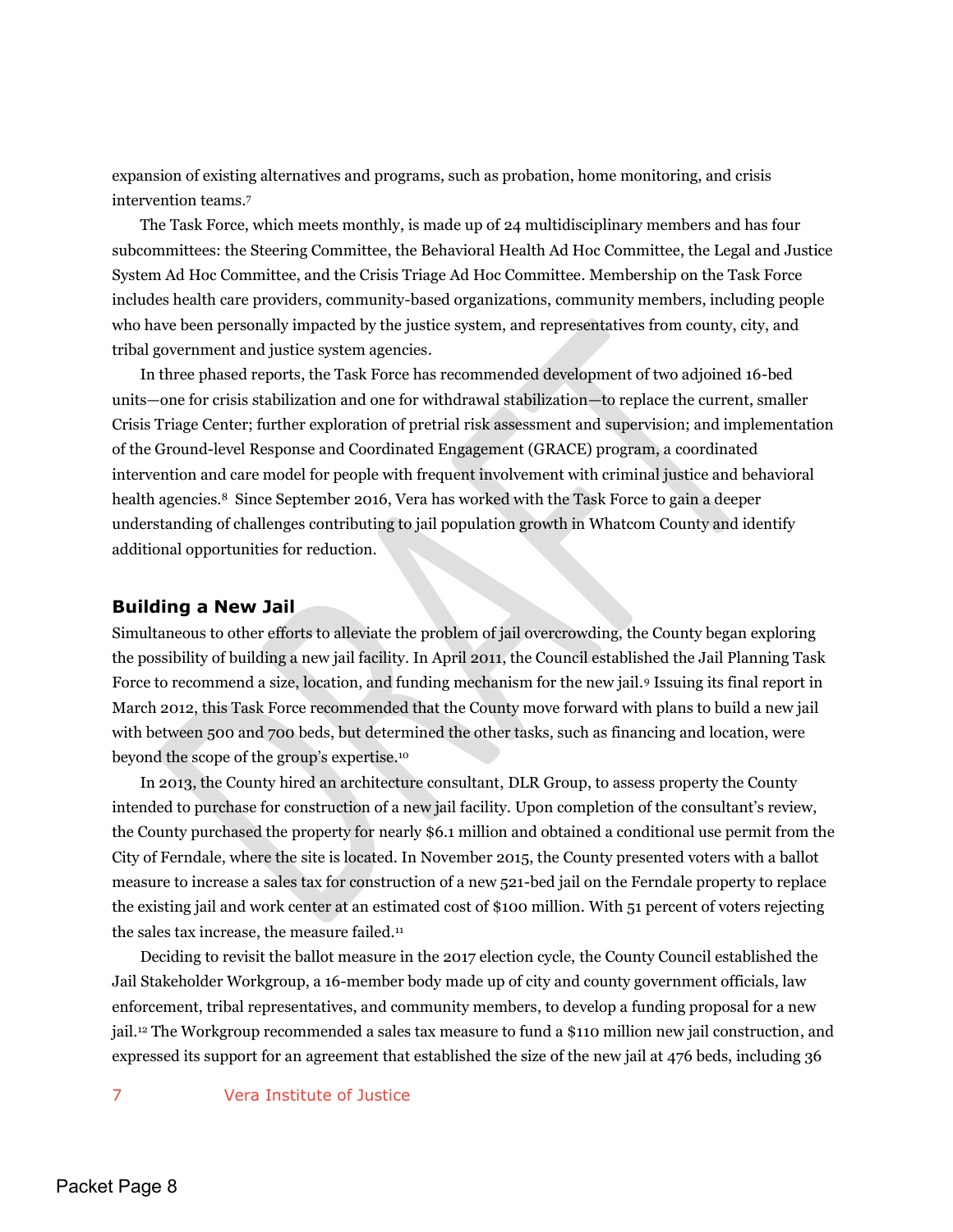medical and behavioral health beds. The county would contribute 78 percent of the capital costs, and the cities would contribute 22 percent, the majority of which would be paid by Bellingham (71.6 percent).13 To address concerns that incarceration reduction remain a priority, Bellingham and the county crafted a separate agreement stating that annually, Bellingham would commit a portion of its net sales tax revenue to fund incarceration prevention programs, and the county would make a dollar-for-dollar match. 14

In July 2017, the County Council voted four to three to approve the agreement and to submit a ballot proposition to Whatcom County voters to raise a 0.2 percent sales tax for "costs associated with financing, construction, maintenance, and operation of jail facilities, plus incarceration prevention programs, including medical and behavioral health facilities and programs."15 In November 2017, voters will decide whether the county can raise a sales tax to fund a new, larger jail.

## <span id="page-9-0"></span>Vera's Process

Working collaboratively with the Task Force and county and city leadership, Vera conducted an in-depth examination of the local justice system to understand how Whatcom County uses its jail and identify viable reduction strategies. Many jurisdictions across the country have safely reduced their use of jail, using a data-driven approach to understand and address drivers of jail population growth, while also increasing fairness and efficiency.<sup>16</sup> Vera's work to accomplish these goals in Whatcom County can be broken down into three main components:

**Administrative data analysis:** The size of the jail population is determined by two key factors: who goes into the jail (admissions) and how long they stay (length of stay, or LOS). To understand these factors, we reviewed two different aspects of the data: (1) admissions to jail—information about everyone booked into jail; and (2) average daily population (ADP)—a snapshot of who is detained in jail at any given time and how long, on average, they have been there as of the "snapshot date."

**Mapping caseflow:** To understand the various outcomes a defendant may have when entering the Whatcom County justice system, Vera convened a diverse group of system and community stakeholders to map the process. The system mapping exercise memorialized the flow of cases through the county's three court levels, with the intention of building a common understanding of how the existing system actually functions. It also served as a facilitation tool for the group to identify challenges within the local justice system that may be contributing to jail population growth, as well as opportunities for change.

**Qualitative research:** Vera conducted four site visits, which included individual and group meetings with key stakeholders, tours of the jail, work center, crisis triage and detox facilities, as well as observations of first appearances in Superior, District, and Bellingham Municipal courts. Vera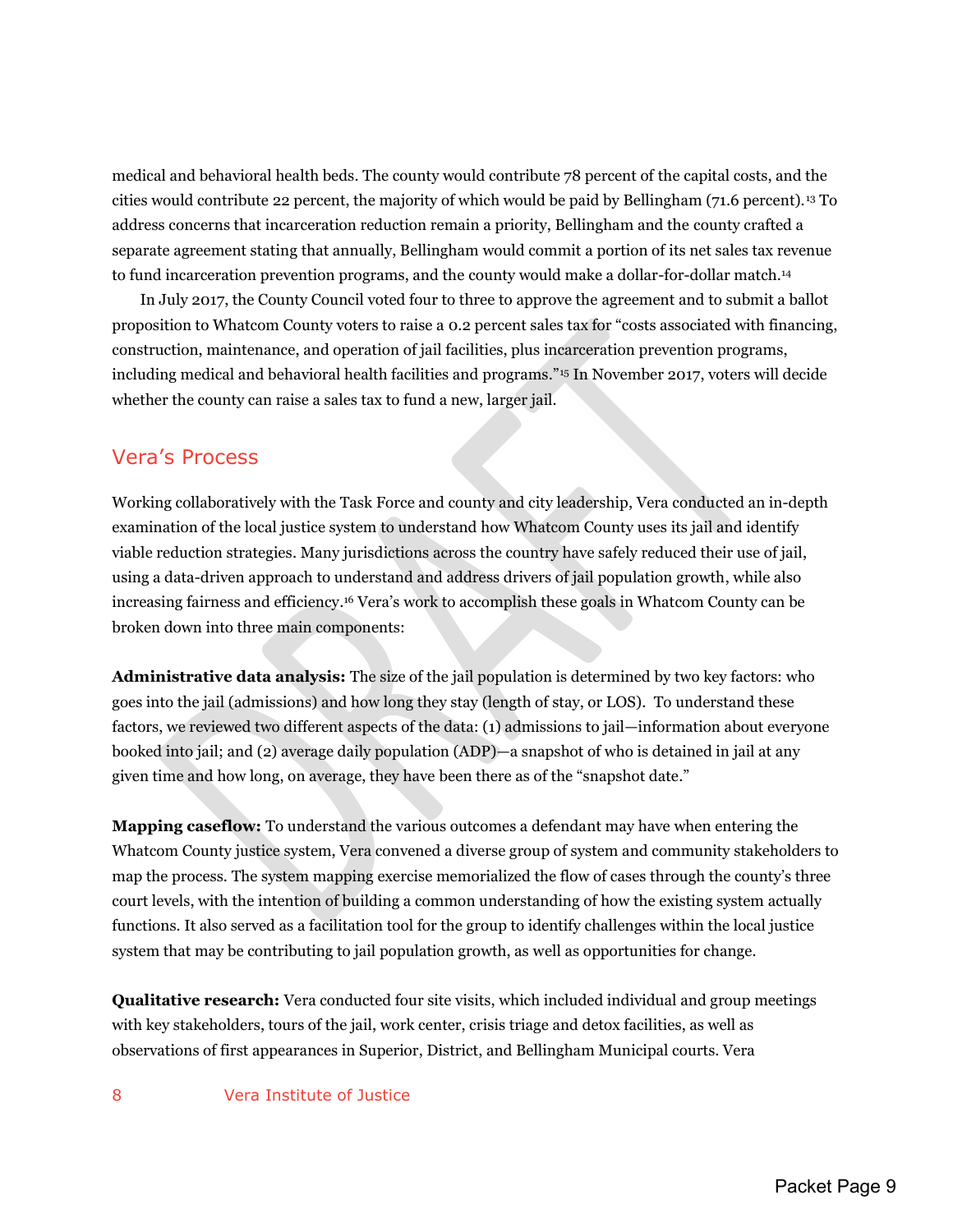supplemented site visits with written memoranda about evidence-based jail reduction practices—such as actuarial pretrial risk assessment, pretrial services and supervision, and risk management.

The recommendations included in this report are based on Vera's quantitative and qualitative research. They should be seen as a starting point, understanding that reform takes time, dedicated cross-system collaboration, ongoing data analysis, and leadership. While the county can implement some of the recommendations right away, some will take more planning, further research, and a deeper investment of resources. Moreover, these recommendations are not the only steps the county can take to reduce the number of people in jail. To realize the benefits of jail population reduction fully, jurisdictions must continuously engage in data-driven processes to develop consensus on who should be in the jail and whom they are willing to release and/or divert at various system touch points. Whatcom County must capitalize on the momentum the Task Force's work has generated, and the commitment among county and city officials to rethink how the entire Whatcom community uses the jail.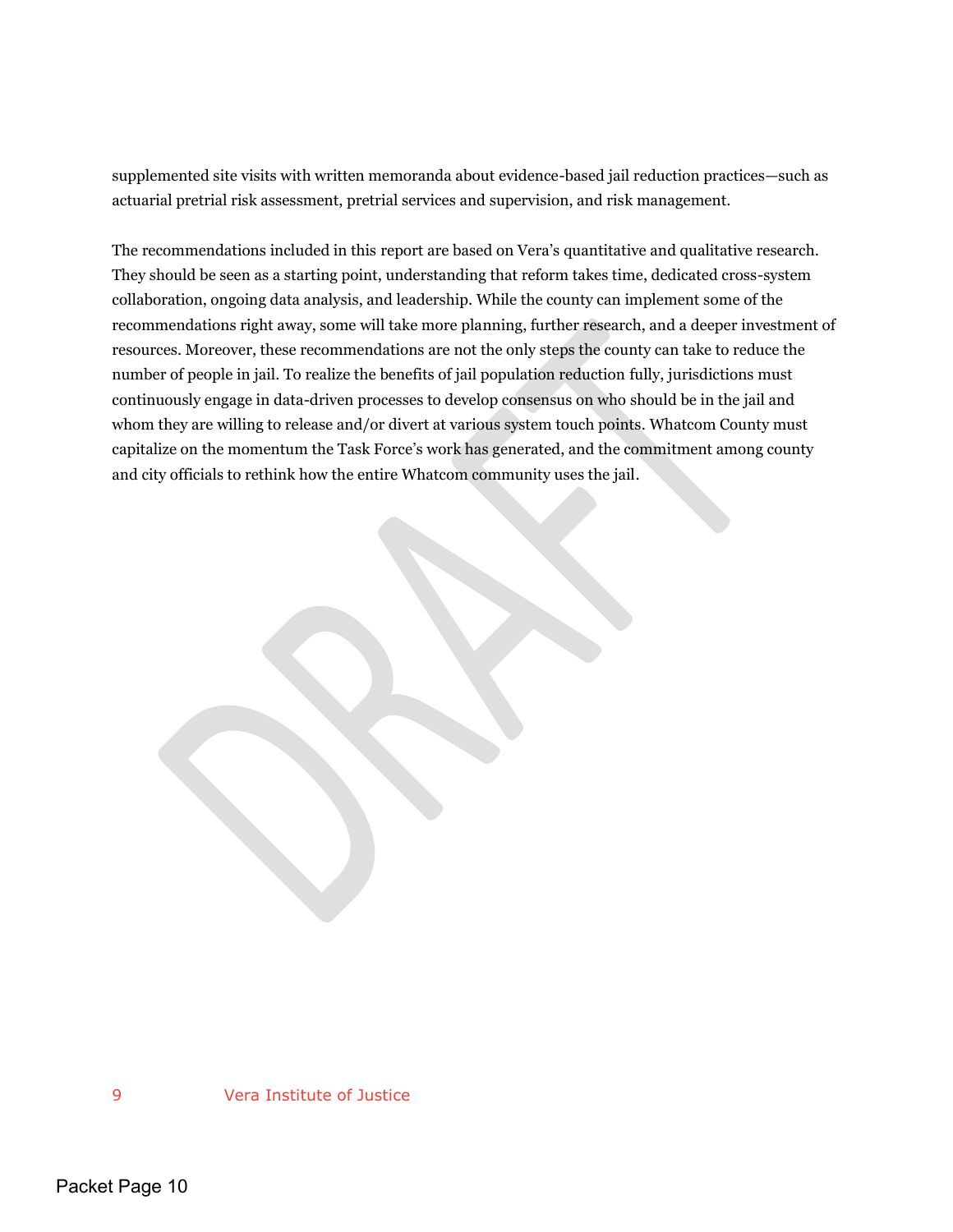## <span id="page-11-0"></span>Data Findings: Drivers of Jail Population Growth in Whatcom County

Using data provided by the Whatcom County Sheriff's Office, Vera's analysis examined admissions to and releases from the Whatcom County jail for calendar year 2016. Where possible, the analysis excludes admissions involving holds from other jurisdictions, including the Washington State Department of Corrections (DOC), other counties, and the federal government, because those holds tend to take longer to resolve, which can complicate timely release from jail, and therefore skew trends upward, particularly for length of stay. Excluding holds also has the benefit of focusing attention on cases that reflect policies and practices within the exclusive control of local system actors. Limitations in the data prevented more indepth analyses of some aspects of the population, such as behavioral health needs and the nature of warrants involved in bookings.

Booking restrictions have been in place at the jail since the beginning of 2016, which presumably kept a certain number of people, who otherwise would have been booked, from going to jail, but the data available to Vera are not sufficient to estimate this number. County administrative reports provided counts of people being held in Yakima County for Bellingham and the Lummi Nation.

Vera analyzed court data provided by the Washington State Administrative Office of the Courts for Whatcom County Superior and District Courts and Bellingham Municipal Court, to learn about case processing. We were not able to examine court data from the Lummi Tribal Court. Court data allowed for an assessment of the time from case filing to result. Notably, there was no reliable link between the court data and the jail data to show whether defendants were being detained while their cases were pending. Vera was also able to supplement its analysis with data from the Bellingham Police, from publicly available crime reporting sources, publicly available data from the Whatcom County Jail Behavioral Health Program, and from Vera's *Incarceration Trends* project, which utilizes the U.S. Department of Justice's Bureau of Justice Statistics Census of Jails to provide historical context from the last four and a half decades on both overall jail incarceration and pretrial detention rates in counties, as compared to state and national averages.

In 2016, there were, on average, 324 people in the Whatcom County jail—including both the downtown facility and the work center. As mentioned above, in response to jail overcrowding, some municipalities had to use jail bed space in other county jails. Over the second half of 2016, an average of about 33 people from Whatcom County were held in the Yakima County jail on any given day—22 people from the Lummi Nation and 11 people from Bellingham. Combined, the total jail population from Whatcom County on an average day was 357 people.

 What follows are the key findings from Vera's analysis of the administrative data addressing who was detained in the Whatcom County jail in 2016, what charges sent them there, and how long they stayed. All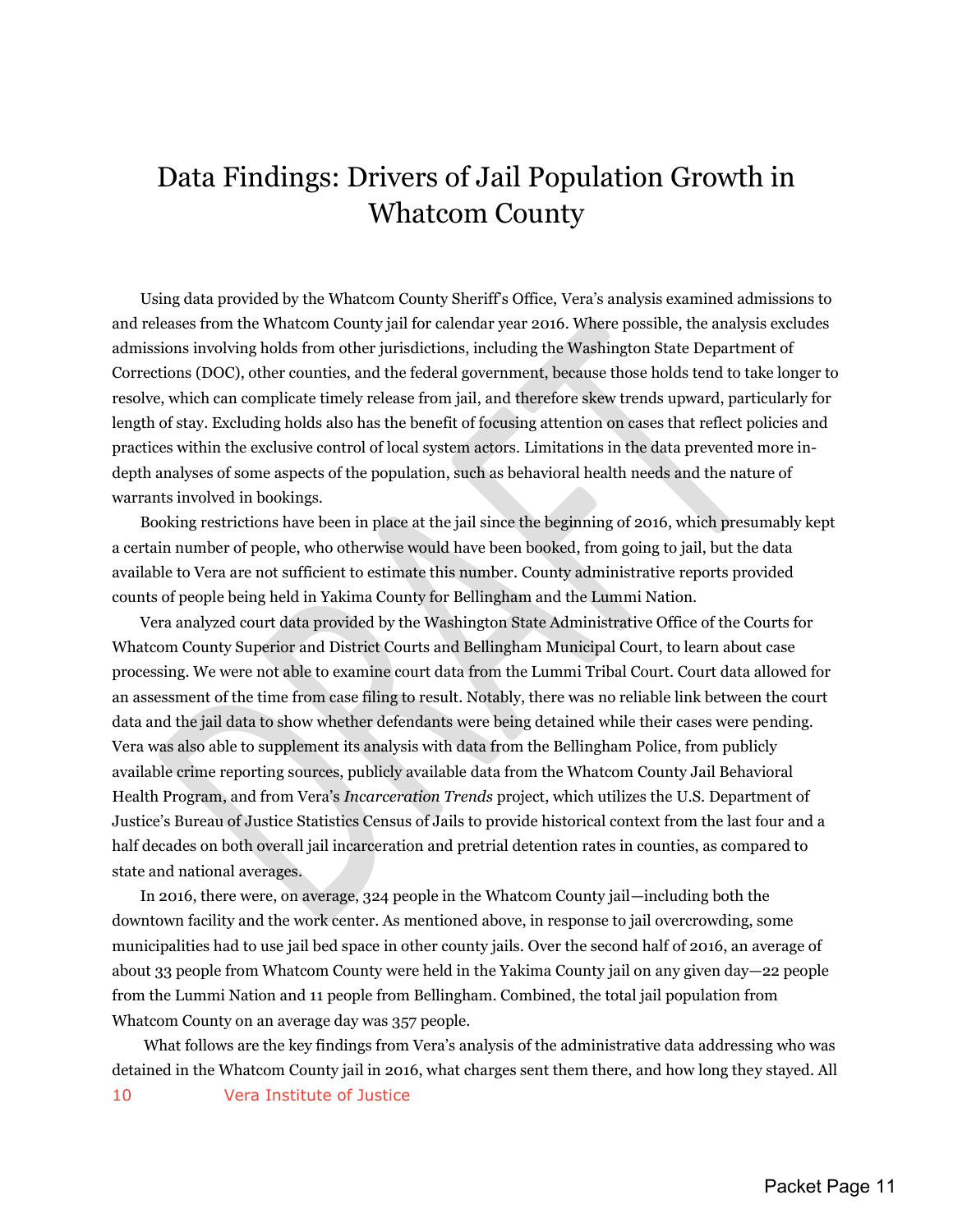averages of the daily population and all percentages are rounded to the nearest whole number. Due to rounding, the sums of percentages may not add up precisely to 100 percent, and the sums of averages may not add up precisely to the reported total.

## <span id="page-12-0"></span>Who was detained in the jail in 2016?

- **1. Nearly 4,300 people entered the Whatcom County jail in 2016.** There were 6,298 bookings of 4,273 unique individuals, as some people were booked into the jail more than once in 2016.
- **2. Most people (73 percent) were booked into the jail only once in 2016, but those who were booked more than once (27 percent of all individuals) accounted for 51 percent of the bookings (3,197).** A smaller number of people booked into the jail (11 percent) were admitted three or more times, accounting for 28 percent of all bookings (see Figure 2). Warrants may be driving the subsequent bookings for those booked more than once. Of all first bookings in 2016, 51 percent had warrants, but for people who were booked more than once, 73 percent of the bookings after the first had warrants.

|                   | <b>Individuals</b> | <b>Bookings</b> |
|-------------------|--------------------|-----------------|
| People with one   | 3,101(73%)         | 3,101(49%)      |
| booking           |                    |                 |
| People with two   | 705 (16%)          | 1,410 (22%)     |
| bookings          |                    |                 |
| People with three | 467 (11%)          | 1,787(28%)      |
| or more bookings  |                    |                 |
| Total             | 4,273 (100%)       | $6,298(100\%)$  |
|                   |                    |                 |

Figure 2: Count of people and admissions into the jail, 2016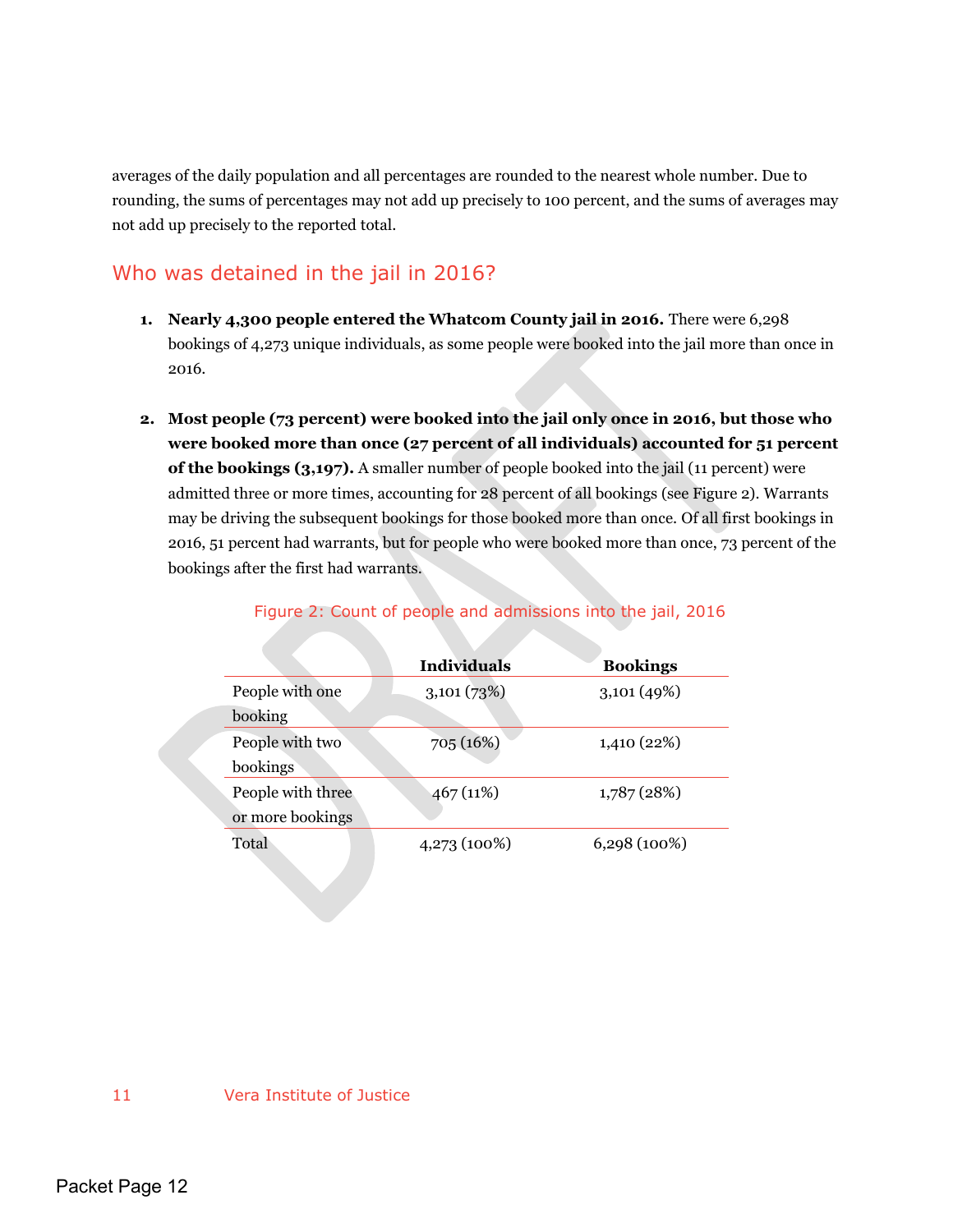**3. Almost 60 percent of the people detained in the jail in 2016 were held pretrial.** On an average day in 2016, of the 324 people in the jail, 192 people (59 percent) were pretrial, 78 people (24 percent) were sentenced, and 54 people (17 percent) had various holds (see Figure 3).17 People held pretrial are legally presumed innocent and are awaiting resolution of their cases.<sup>18</sup>



Figure 3: Breakdown of average daily population by legal status, 2016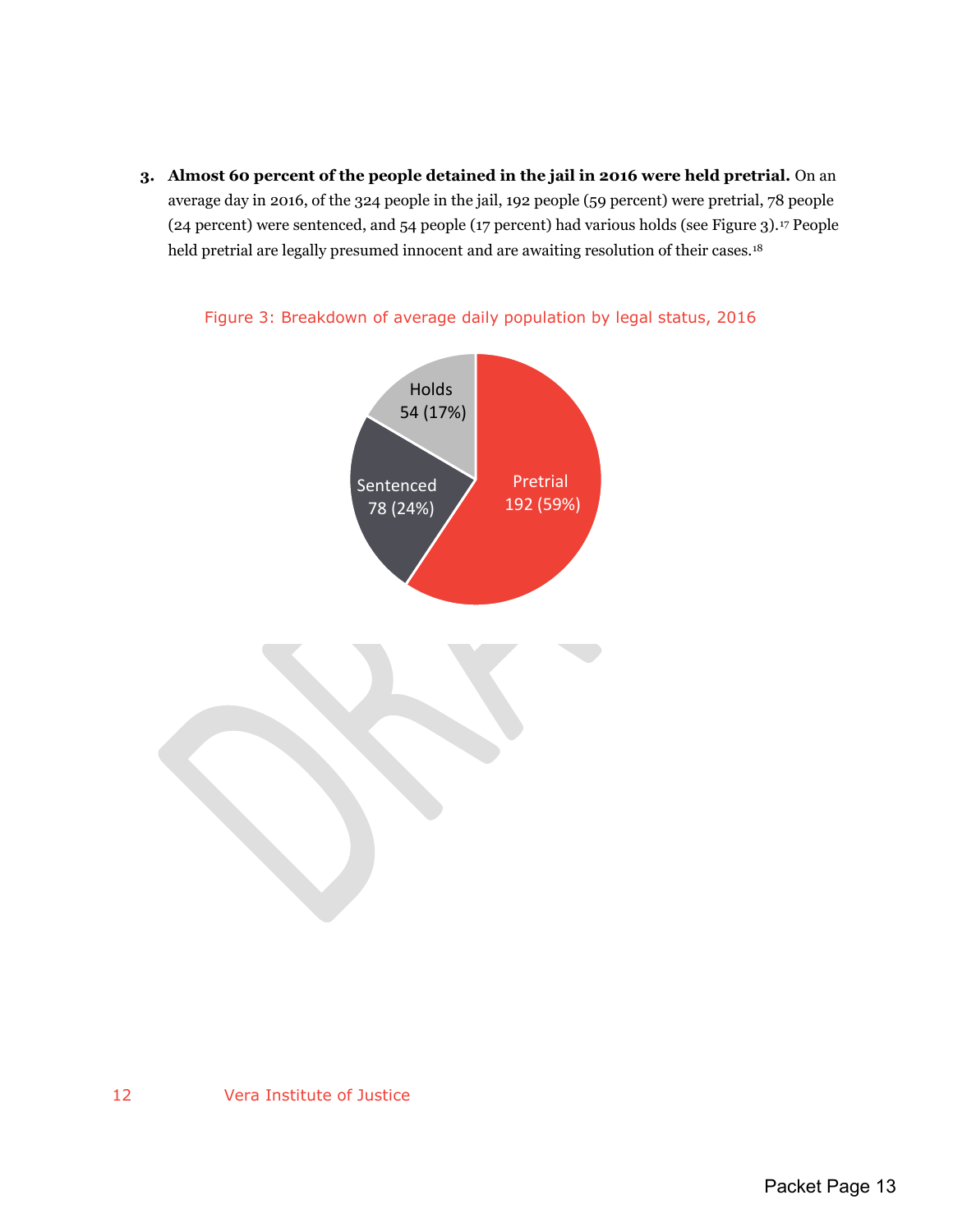**4. On an average day, most people in the jail had been booked in by the Whatcom County Sheriff's Office, followed closely by the Bellingham Police Department.**  Of the law enforcement agencies using the Whatcom County jail, the Sheriff's Office and Bellingham Police Department accounted for 74 percent of the average daily population (ADP), state agencies occupied 10 percent, followed most closely by Ferndale (five percent) and Lummi Nation (four percent). See Figure 4.<sup>19</sup>

Individuals - 20 40 60 80 100 120 140 Whatcom SO 132 Bellingham 109 Washington State Patrol 20 DOC 11 Ferndale 16 Lummi 14 Blaine 6 Lynden 4 Everson  $\blacksquare$  3 Sumas 2 Other 6 a ka

Figure 4: Breakdown of average daily population by booking agency, 2016

**5. The number of women incarcerated in the Whatcom County jail was high as compared to the national average.** Women made up 26 percent of total admissions to the Whatcom County jail in 2016, compared to 21 percent of admissions nationally.<sup>20</sup> On an average day in 2016, women made up 18 percent of the jail population, higher than the national average of 14 percent.<sup>21</sup>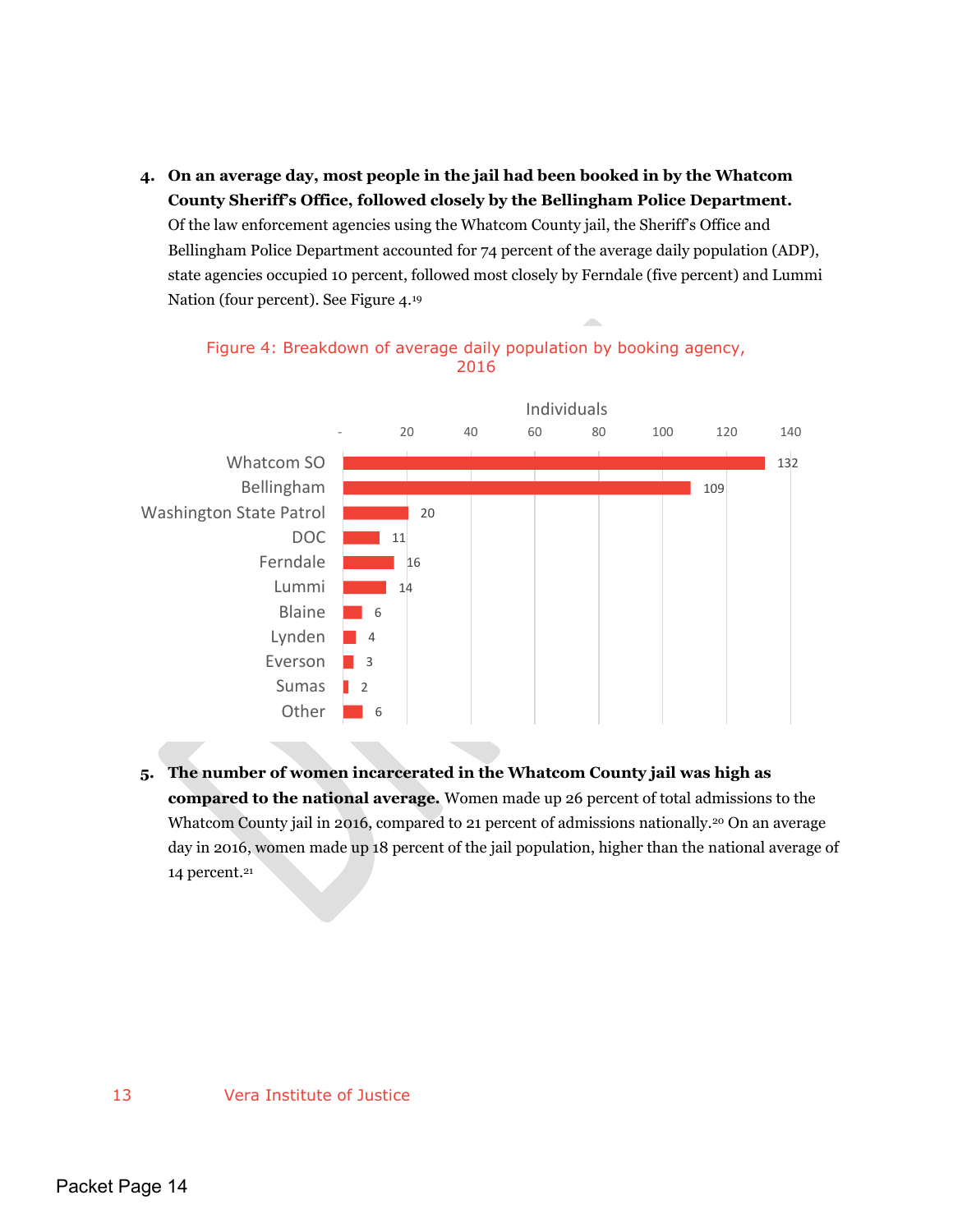**6. Native Americans, African Americans, and people who identified as Hispanic are overrepresented in the jail.** Native Americans and African Americans made up 14 and seven percent of the average daily jail population in 2016, respectively, even though Native Americans make up only four percent and African Americans make up only two percent of the county population, according to 2015 U.S. Census estimates.<sup>22</sup> See Figure 5.





Disparities existed among all gender breakdowns, as evidenced in Figure 6.23 The starkest disparities existed with black men and Native American women: black men were admitted to the jail at a rate 4.2 times the rate of white men, and Native American women were admitted to the jail at a rate 5.0 times the rate of white women. Looking across all races, people who identified as Hispanic were admitted to the jail at a rate about 3.5 times the rate of non-Hispanic people.

|                 | Men                   |           | Women                 |           |
|-----------------|-----------------------|-----------|-----------------------|-----------|
|                 | <b>Admission Rate</b> | Disparity | <b>Admission Rate</b> | Disparity |
| White           | 4.0                   | n/a       | 1.4                   | n/a       |
| <b>Black</b>    | 16.9                  | 4.2       | 3.9                   | 2.8       |
| Native American | 14.8                  | 3.7       | 7.0                   | 5.0       |
| Non-Hispanic    | 3.6                   | n/a       | 1.3                   | n/a       |
| Hispanic        | 13.5                  | 3.7       | 4.4                   | 3.3       |

Figure 6: Racial and ethnic disparities in jail admission rates per 100 county residents, 2016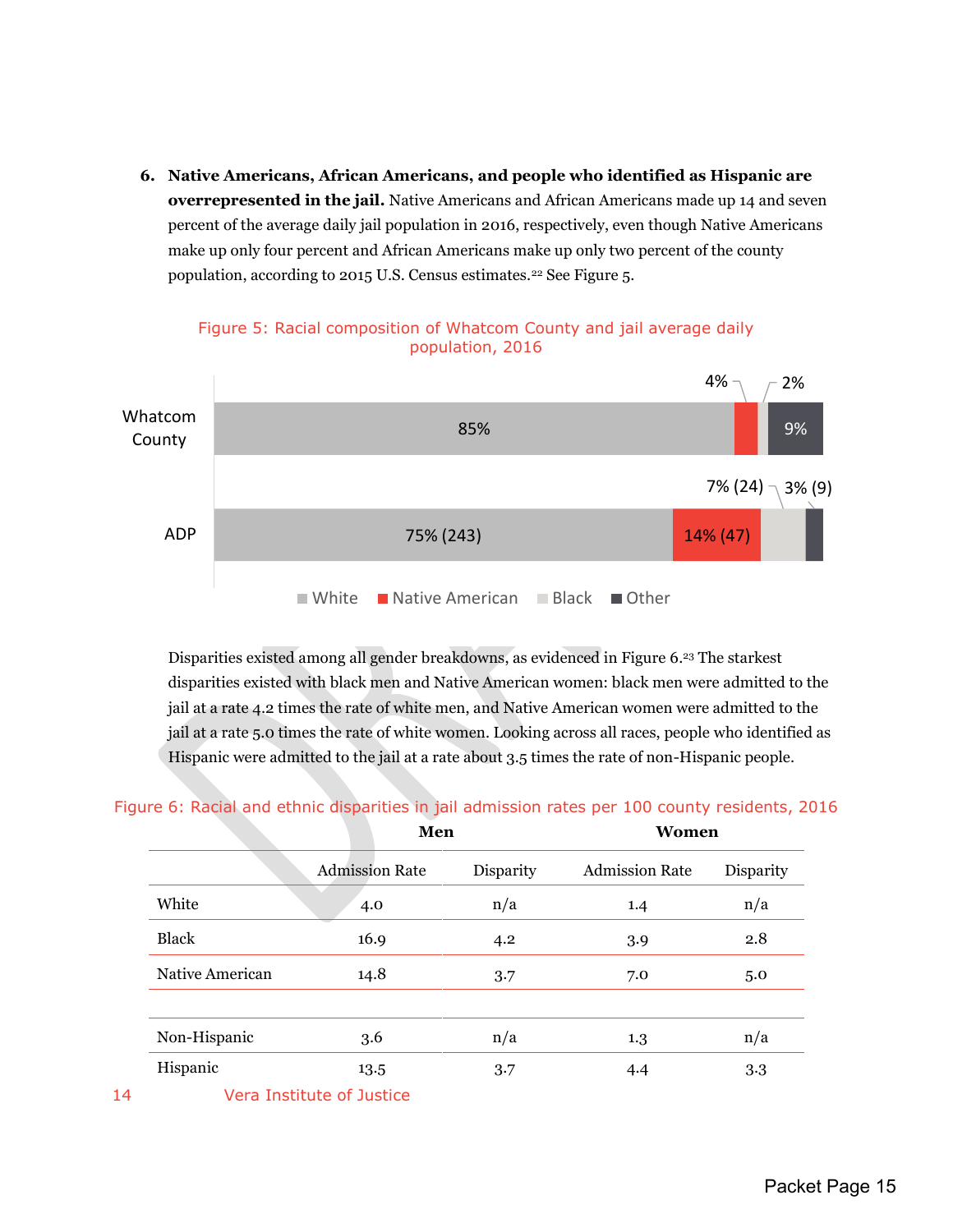Disparities were similar when looking at people instead of all bookings, counting each person only once even if they had been booked multiple times. Because there was not much variation by race in the likelihood of being booked multiple times, this analysis revealed similarly disparate impacts. See Figure 7.

|                 | Men                   |           |                                          | Women     |
|-----------------|-----------------------|-----------|------------------------------------------|-----------|
|                 | <b>Admission Rate</b> | Disparity | <b>Admission Rate</b>                    | Disparity |
| White           | 2.8                   | n/a       | 1.0                                      | n/a       |
| <b>Black</b>    | 11.1                  | 4.0       | 2.7                                      | 2.8       |
| Native American | 9.1                   | 3.3       | 4.4<br><b>Contract Contract Contract</b> | 4.5       |

## Figure 7. Racial disparities by individuals, eliminating the effect of multiple bookings, 2016

## <span id="page-16-0"></span>What charges sent people to jail?

**1. Most admissions into the jail had non-felony charges as the most serious charge.**  Felony charges accounted for 31 percent of all jail admissions in 2016. Sixty-eight percent of all admissions in 2016 involved nothing more serious than gross misdemeanor (21 percent), misdemeanor (7 percent), or criminal traffic charges (23 percent), or holds from other jurisdictions (17 percent). See Figure 8.<sup>24</sup>

#### Figure 8: Admissions by most serious charge, 2016<sup>25</sup>

|                   | <b>Admissions</b> |         |  |
|-------------------|-------------------|---------|--|
|                   | Number            | Percent |  |
| Felony            | 1,976             | 31%     |  |
| Gross misdemeanor | 1,320             | 21%     |  |
| Misdemeanor       | 470               | 7%      |  |
| Criminal traffic  | 1,459             | 23%     |  |
| DOC holds         | 755               | 12%     |  |
| Other holds       | 318               | 5%      |  |
| Total             | 6,298             | 100%    |  |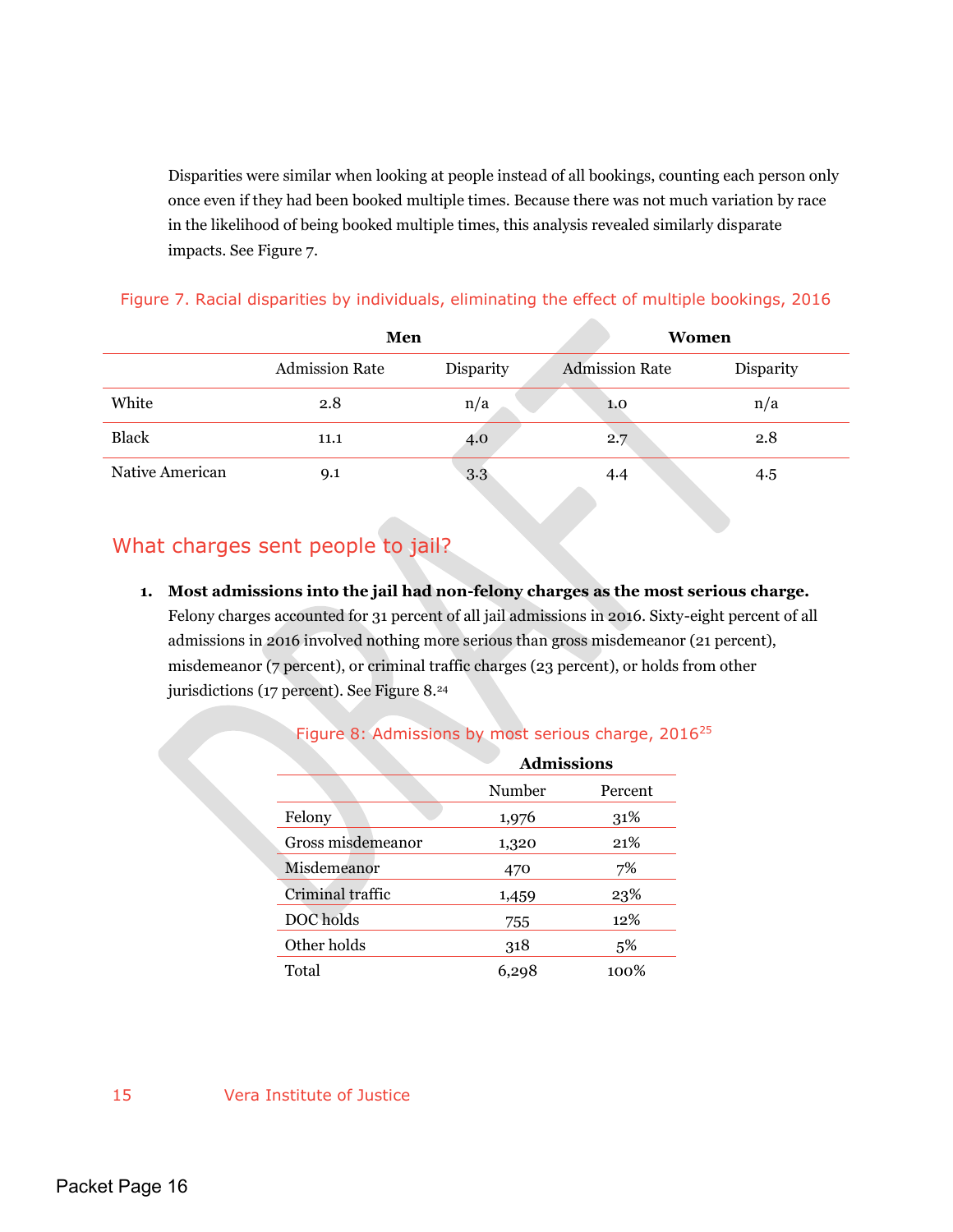**2. For felony charges, three of the five most common top charges that resulted in a jail admission involved drugs.** The top three felony drug charges accounted for 291 admissions in 2016, and consumed 19 beds (6 percent) on an average day. See Figure 9.

| <b>Statute Code</b> | <b>Felony Statute</b>                                     | Admissions | ADP |
|---------------------|-----------------------------------------------------------|------------|-----|
| 69.50.000           | CONTROLLED SUBSTANCE VIOLATION                            | 122        | 6   |
| 69.50.401.2         | CONTROLLED SUBSTANCE-<br>MFG/DEL/POSS W/INTENT            | 99         | q   |
| 9A.36.021           | <b>ASSAULT 2ND DEGREE</b>                                 | 87         | 10  |
| 9A.52.030           | <b>BURGLARY 2ND DEGREE</b>                                | 83         | 7   |
| 69.50.4013.2        | CONTROLLED SUBSTANCE-POSSESSION<br><b>NO PRESCRIPTION</b> | 70         |     |

Figure 9: Most frequent top felony charges resulting in an admission to jail, 2016

**3. Twenty-two percent of the average daily pretrial population (43 individuals) was detained on non-felony charges and 23 percent (44 individuals) was detained on felony drug charges.** Fifty-five percent of the pretrial population (105 individuals) was detained on felony charges other than drugs. See Figure 10.

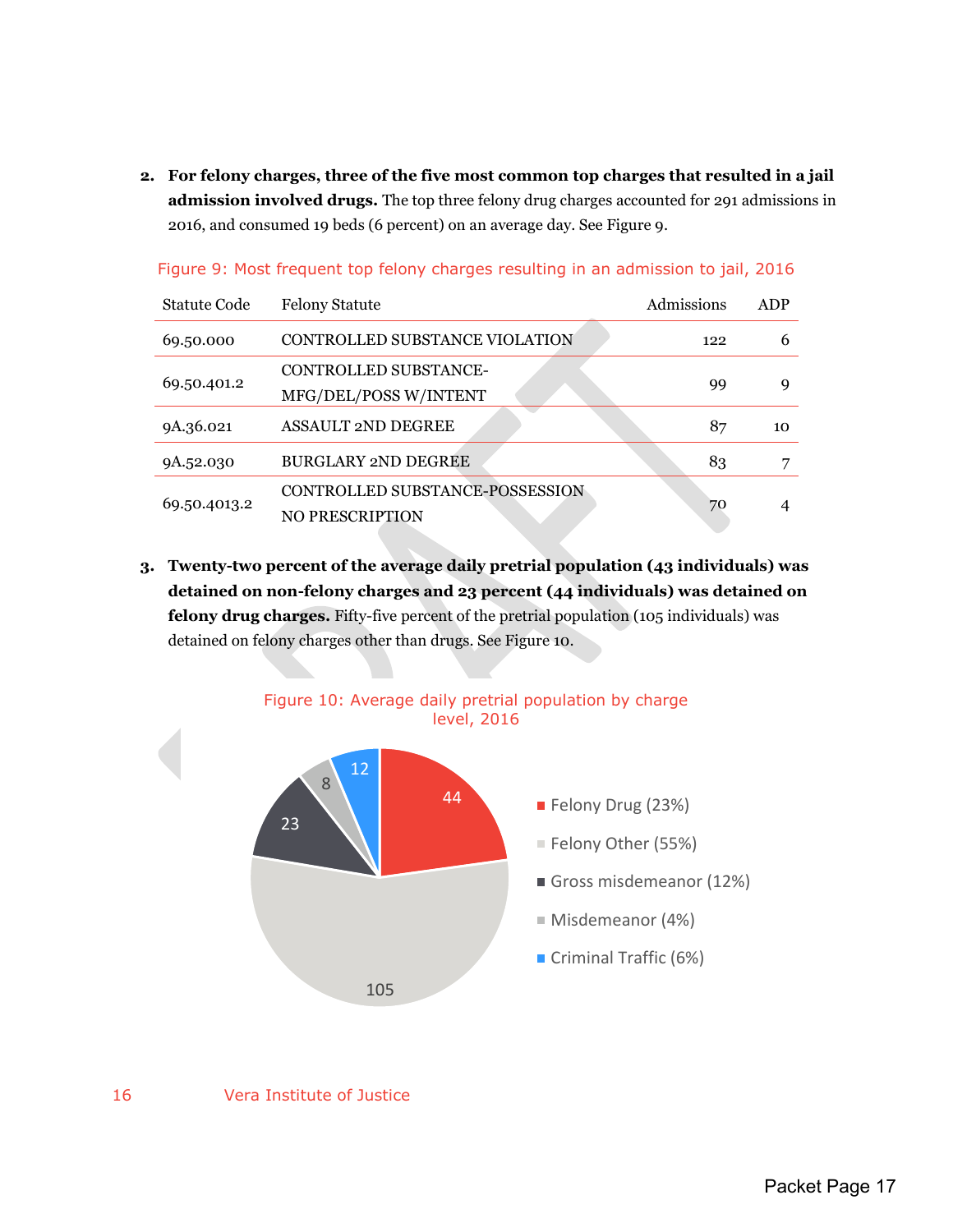**4. A large percentage of the non-felony charges that resulted in an admission to the jail involved warrants.** Fifty-five percent of the average daily pretrial population had warrants which require law enforcement officers to make a custodial arrest rather than issue a citation—at the time they were booked into the jail. Fifty percent of all admissions with felony charges as the most serious had warrants. Figure 11 shows the percentage of jail admissions that involved a warrant broken out by charge class. When DUI charges, which almost always result in a custodial arrest, are removed from the analysis, 62 percent of the remaining non-felony bookings into the jail had outstanding warrants.



Figure 11: Jail admissions with warrants by charge class, 2016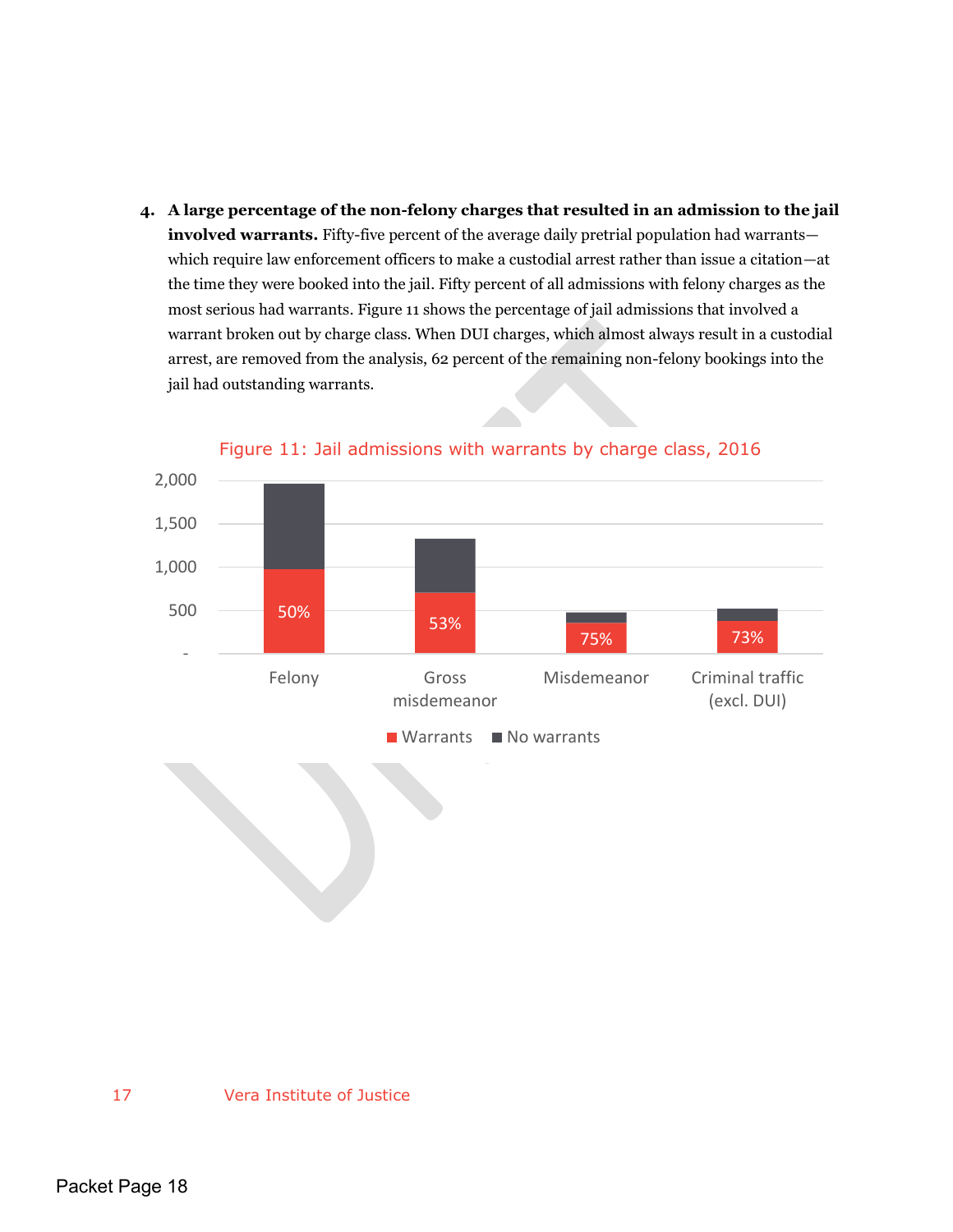As shown in Figure 12, an analysis of the most frequent gross misdemeanor and misdemeanor charges that resulted in a booking into the jail further demonstrates the impact of warrants on the jail: two of the top five gross misdemeanor charges and one of the top five misdemeanor charges involved an arrest for a failure to appear (FTA) warrant.

| Figure 12: Most frequent top gross misdemeanor and misdemeanor charges resulting in |  |
|-------------------------------------------------------------------------------------|--|
| an admission to jail, 2016                                                          |  |

| <b>Statute Code</b>     | Gross Misdemeanor                   | Admissions | ADP            |
|-------------------------|-------------------------------------|------------|----------------|
| 9A.36.041               | <b>ASSAULT 4TH DEGREE</b>           | 393        | 8              |
| 9A.56.050               | THEFT 3RD DEGREE <\$750.00          | 118        | $\overline{4}$ |
| 9A.56.050.A             | THEFT 3RD DEGREE/FTA                | 103        | 3              |
| 9A.36.041.A             | <b>ASSAULT 4TH DEGREE/FTA</b>       | 98         | 4              |
| 9A.52.070               | <b>CRIMINAL TRESPASS 1ST</b>        | 53         | $\overline{2}$ |
|                         |                                     |            |                |
| <b>Statute Code</b>     | Misdemeanor                         | Admissions | ADP            |
| 9.95.220                | PROBATION/PAROLE VIOLATION          | 149        | 13             |
| B <sub>10</sub> .12.020 | SHOPLIFTING GOODS LESS THAN \$50    | 42         | $\mathbf{1}$   |
| 9A.52.080               | <b>CRIMINAL TRESPASS 2ND DEGREE</b> | 33         | $\mathbf 0$    |
| 9A.52.080.A             | CRIMINAL TRESPASS 2ND DEGREE/FTA    | 29         | O              |
| 9A.84.030               | DISORDERLY CONDUCT                  | 20         | $\mathbf 0$    |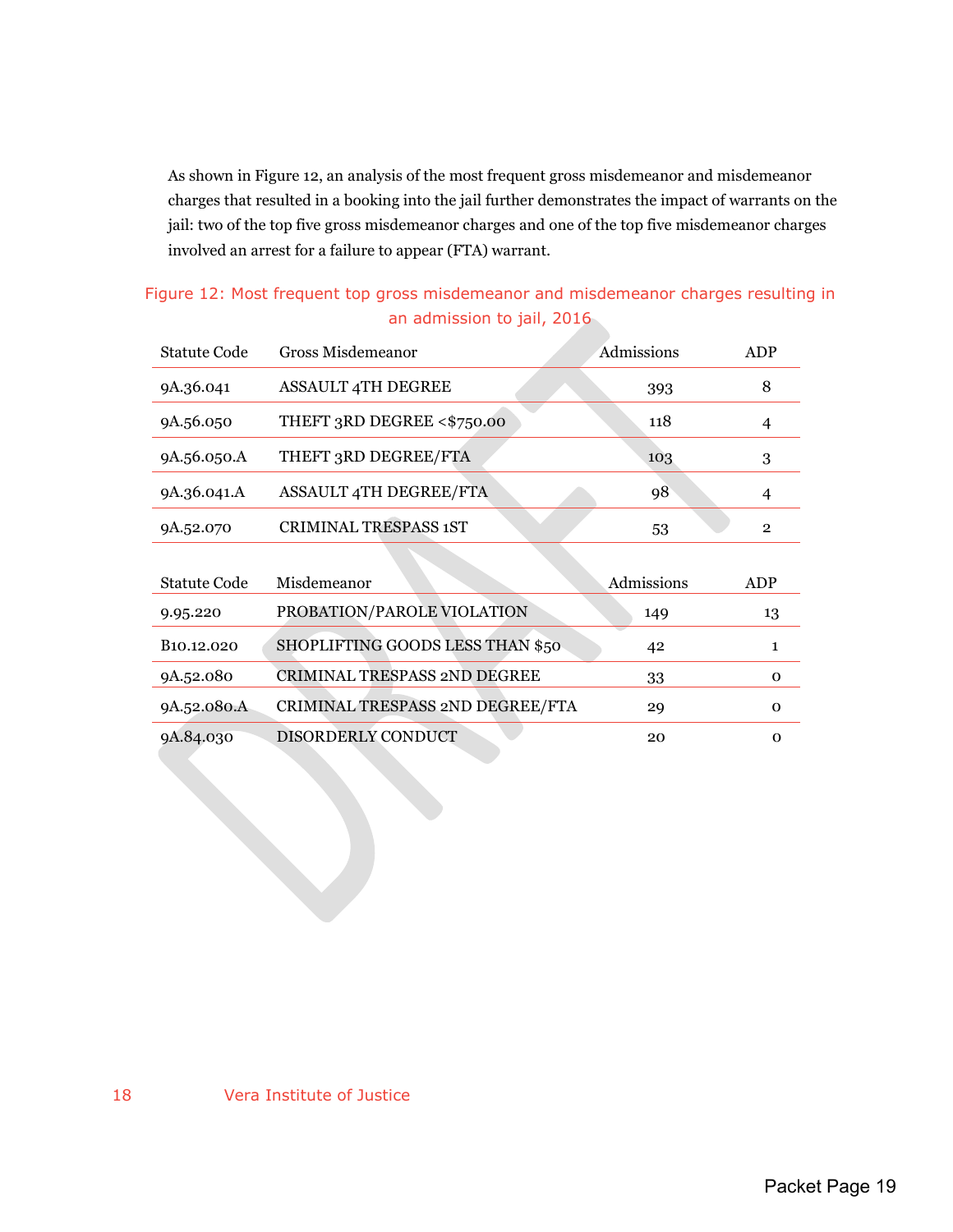**5. Three of the top five criminal traffic charges that resulted in a booking into the jail related to driving with a license suspended (DWLS).** See Figure 13. DWLS charges in the 1<sup>st</sup>, 2<sup>nd</sup>, and 3<sup>rd</sup> degrees together accounted for 362 admissions into the jail. A closer look at the 275 bookings on DWLS 3rd degree, which is the least serious DWLS charge, revealed that all but five included no other charges. Of the 270 bookings with no other charges, 244 (90 percent) had outstanding warrants, which is likely the reason the defendant was booked into the jail rather than issued a citation in the field.

| Statute Code | Criminal Traffic        | Admissions | <b>ADP</b>     |
|--------------|-------------------------|------------|----------------|
| 46.61.502    | DUI                     | 942        | 19             |
| 46.20.342.1C | <b>DWLS 3RD DEGREE</b>  | 275        | $\overline{2}$ |
| 46.61.500    | <b>RECKLESS DRIVING</b> | 59         | 3              |
| 46.20.342.1B | <b>DWLS 2ND DEGREE</b>  | 46         | Ω              |
| 46.20.342.1A | <b>DWLS 1ST DEGREE</b>  | 41         | 3              |

Figure 13: Most frequent criminal traffic charges resulting in an admission to jail, 2016

**6. More than half (56 percent) of jail admissions for probation or parole violations had no new charges.** People may be booked into the jail for violations of the conditions of their community supervision that are not by themselves a criminal offense (e.g., missing appointments with the supervising officer or a positive drug screen). On an average day, the jail held seven people admitted on probation or parole violations with no new charges. Their average length of stay was 18 days. Forty-four percent of the jail admissions for probation or parole violations did include new criminal charges; DWLS and drug charges made up three of the five most common new charges accompanying probation and parole violations. See Figure 14.

## Figure 14: Most common new charges accompanying probation and parole violations,

2016

| Charge                           | Admissions |
|----------------------------------|------------|
| DUI                              | 30         |
| DWLS 3RD DEGREE                  | 15         |
| <b>ASSAULT 4TH DEGREE</b>        | g          |
| POSSESSION OF DRUG PARAPHERNALIA | 8          |
| <b>DWLS 2ND DEGREE</b>           |            |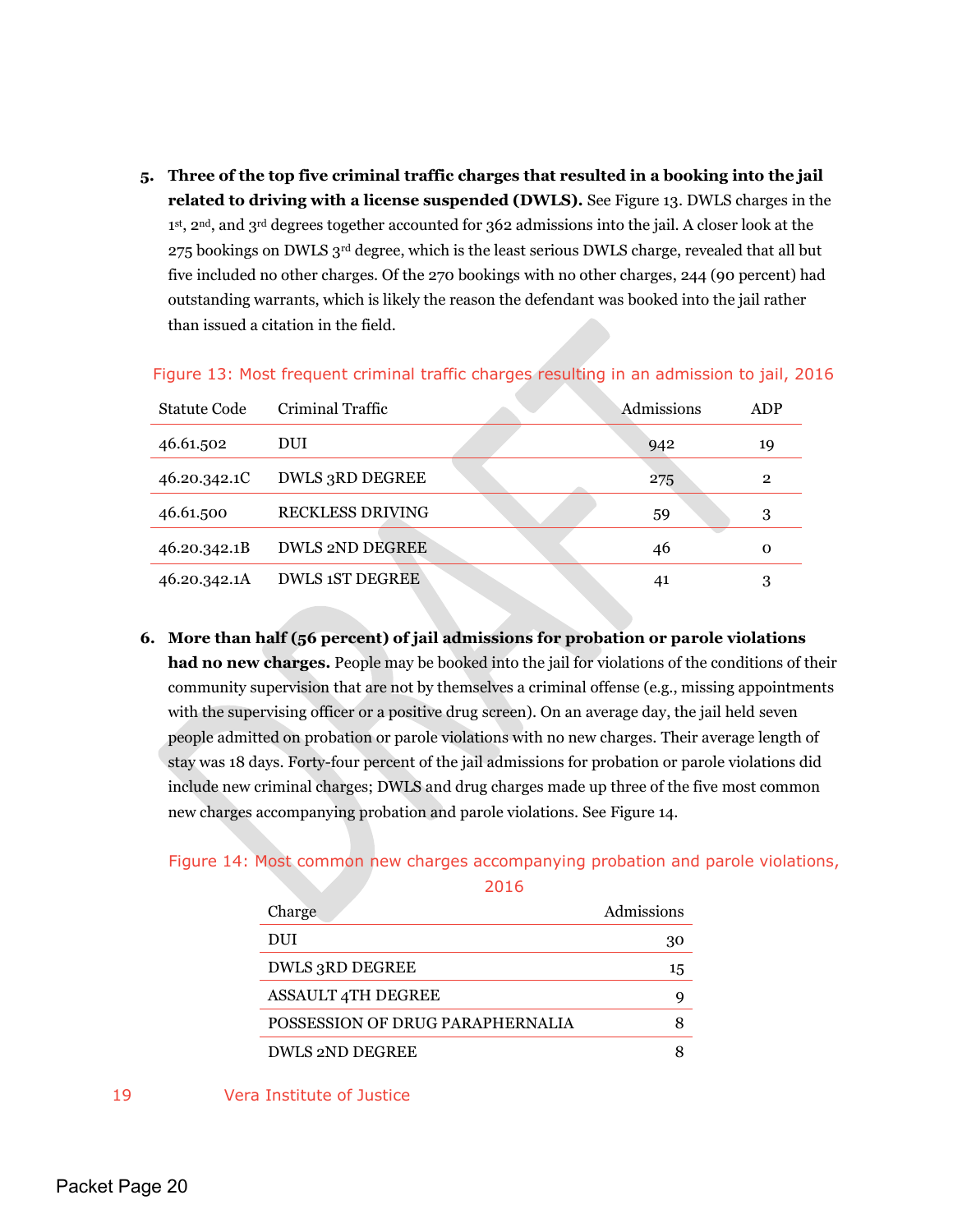**7. People who were charged with a felony or who had a felony sentence occupied the most beds in the jail on any given day.** When examining both pretrial and sentenced populations, and excluding individuals detained in the jail on holds from other jurisdictions, felony cases accounted for 68 percent of the average daily population but only 38 percent of admissions. Conversely, gross misdemeanor, misdemeanor, and criminal traffic cases accounted for 32 percent of the average daily population but 62 percent of admissions. See Figure 15.



Figure 15: Admissions & ADP without holds by charge class, 2016

**All Felonies Gross Misdemeanor Misdemeanor Criminal Traffic** 

## <span id="page-21-0"></span>How long did people spend in jail?

**1. Fifty-seven percent of those released from the jail in 2016 were released within 3 days.** Forty-one percent of admissions stayed in the jail one day or less. Due to a number of individuals with longer stays, however, the average length of stay for people admitted into the jail was 19 days, which is shorter than the national average.<sup>26</sup> When examining pretrial populations exclusively, the average length of stay in the jail was 14 days.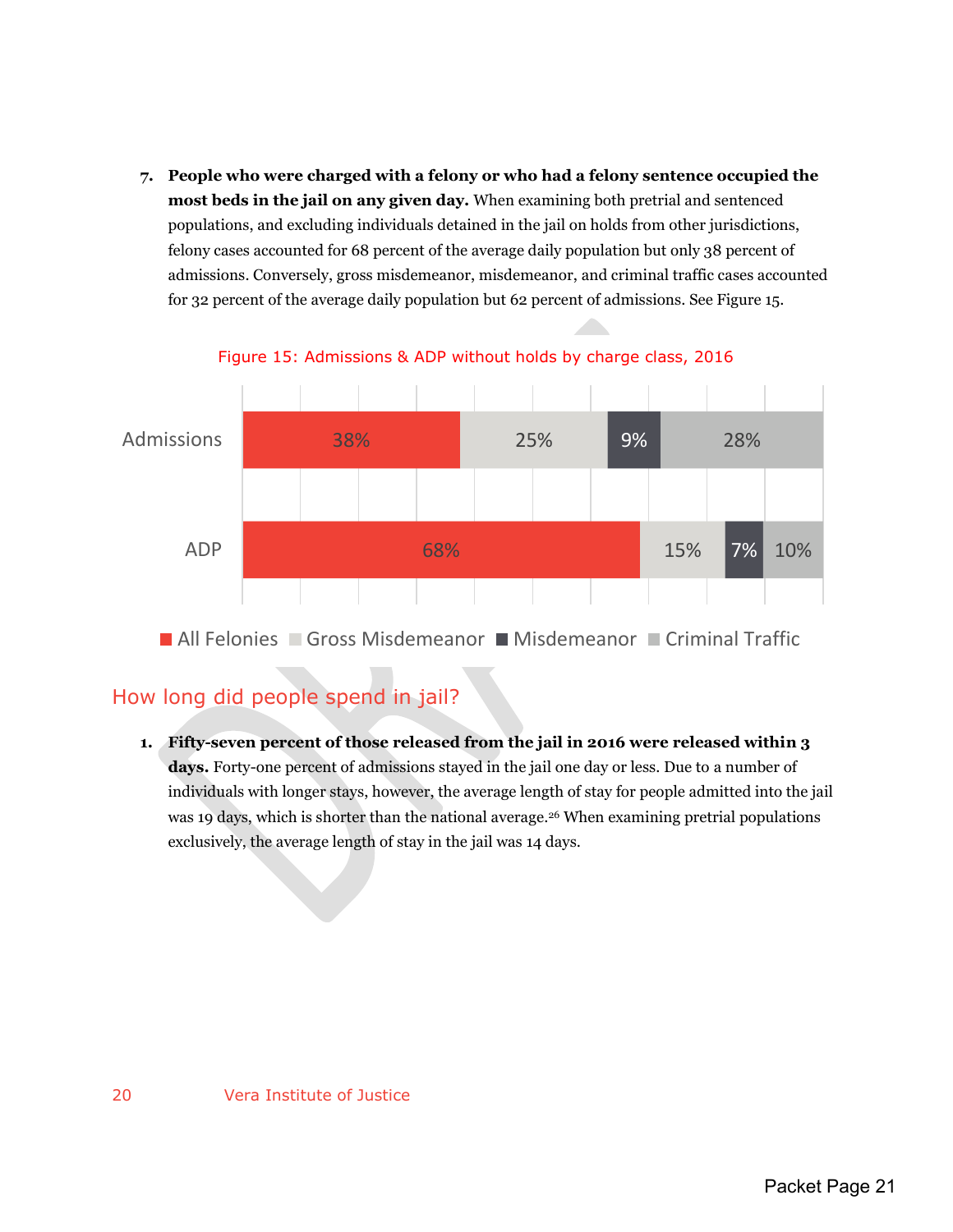**2. Of those who were not released within three days, the average length of stay was 43 days.** Only 15 percent of admissions resulted in people staying in jail for more than one month, but on any given day, they account for 53 percent (172 individuals) of the population. The same pattern holds for the daily pretrial population. On any given day, 51 percent of the pretrial population (96 individuals) have been in jail for more than one month awaiting the outcomes of their cases. See Figure 16.



### Figure 16: Length of stay for the average daily population, 2016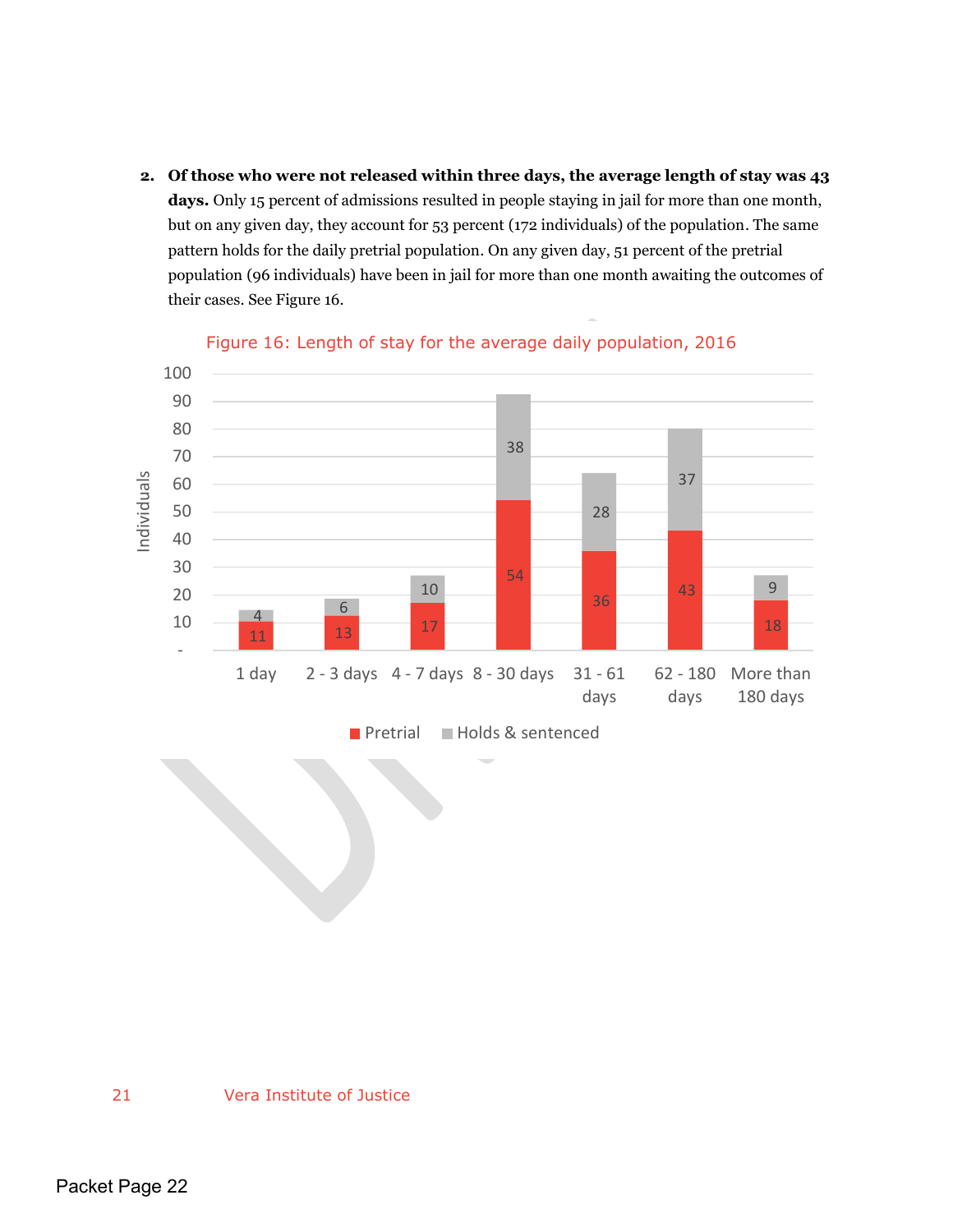**3. Small differences in length of stay exacerbate disparities within the jail's average daily population.27** While the differences in lengths of stay were not large between racial categories, even slightly longer stays in the jail and disparate admissions rates can exacerbate disparities in the average daily population. For example, because black men stayed in jail longer on average, they were overrepresented in the average daily population by a factor of 5.2 compared to white men (see Figure 17). As mentioned above, the admission disparity was 4.0.

| ----------------- |                                                  |                      |          |                      |  |
|-------------------|--------------------------------------------------|----------------------|----------|----------------------|--|
|                   | Men                                              |                      | Women    |                      |  |
|                   | Avg. LOS                                         | <b>ADP</b> Disparity | Avg. LOS | <b>ADP</b> Disparity |  |
| White             | 20                                               | n/a                  | 13       | n/a                  |  |
| <b>Black</b>      | 23                                               | 5.2                  | 21       | 3.4                  |  |
| Native American   | 23<br><b>Contract Contract Contract Contract</b> | 3.8                  | 22       | 6.8                  |  |

## Figure 17: Length of stay and racial disparities in the average daily population, 2016

**4. On an average day, at least 82 percent of the pretrial jail population had a bail amount that they had not yet posted; many would not do so and would remain in jail until their cases were disposed**. This indicates their incarceration had more to do with their inability to post the set bail amount than any other factor. Sixty-four people on average (33 percent) were facing bail of up to \$10,000. Another 30 people (16 percent) were facing bail between \$10,000 and \$25,000. See Figure 18.<sup>28</sup>



## Figure 18: Average daily pretrial population by bail level, 2016

<sup>22</sup> Vera Institute of Justice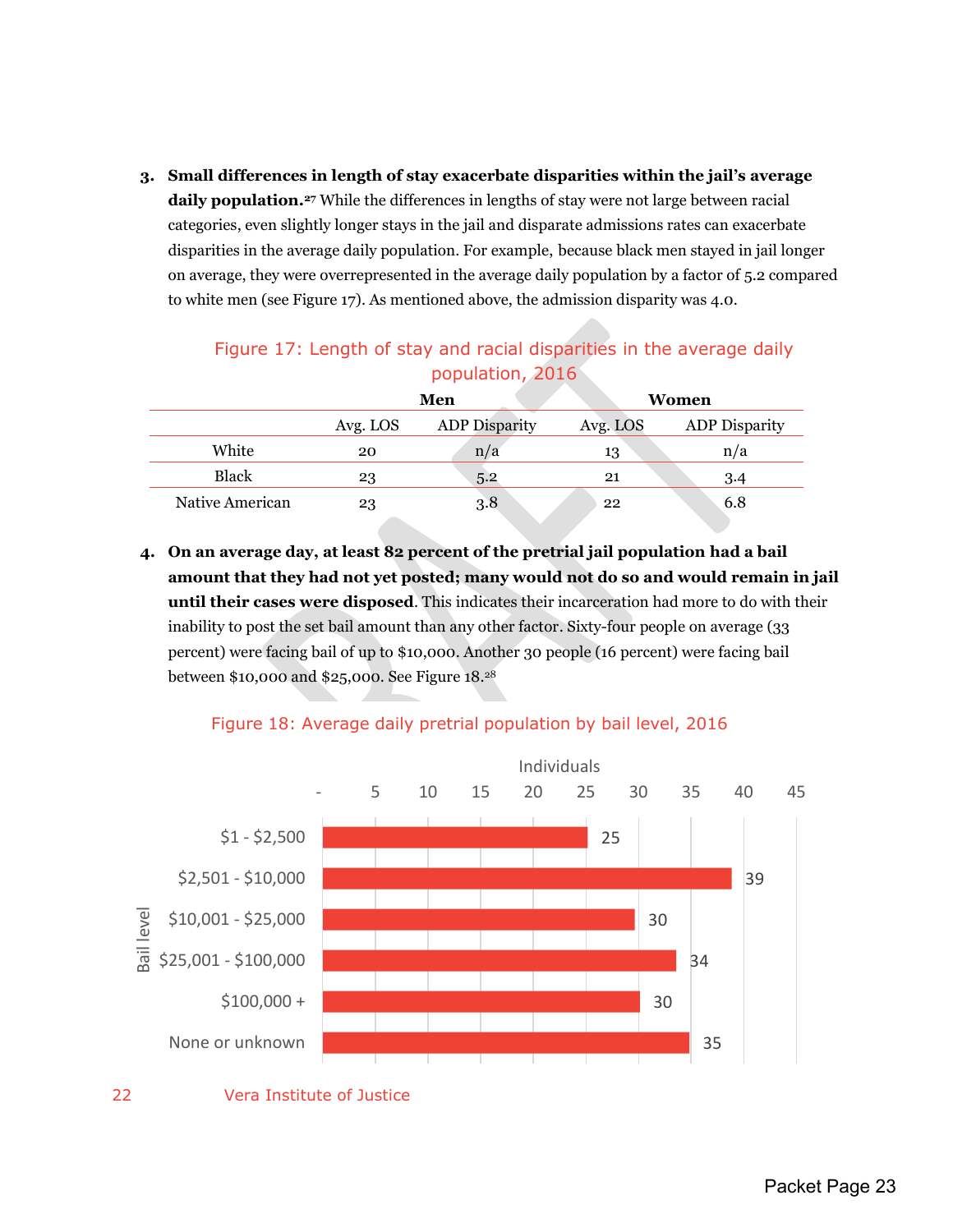**5. Nineteen percent (660) of the 3,549 people admitted for whom bail was set were eventually released on personal recognizance (PR), which is a promise to appear in court; 44 percent (1,560) were released after posting bail; and 37 percent (1,329) remained in jail until the disposition of their cases.** Another 444 who were admitted into the jail were released on PR without bail having been set.29 See Figure 19.

| Assessed bail                   | 3,549 | 67% |
|---------------------------------|-------|-----|
| Released on PR after bail set   | 660   | 19% |
| Released on bond                | 1,560 | 44% |
| Detained until disposition      | 1,329 | 37% |
| Released on PR with no bail set | 444   | 8%  |
| Other                           | 1,286 | 24% |
|                                 | 5,279 |     |

### Figure 19. Pretrial bail and release, 2016

- **6. Of those who were released after posting bail, 84 percent did so within a week of their booking.** Sixteen percent spent more than a week in jail before making their bail.
- **7. People with low bail amounts (\$500 or less) spent, on average, a week in jail.** Thirtyfour percent of people assessed bail amounts of \$500 or less remained in jail prior to the resolution of their cases. Seventy-three percent of them had non-felony charges.
- **8. Nearly half (48 percent) of people with A and B felony charges were able to post bail prior to their case resolution.** In contrast, a third (34 percent) of all admissions to the jail with non-felony charges as the most serious charge were not able to post bail prior to the disposition of their cases.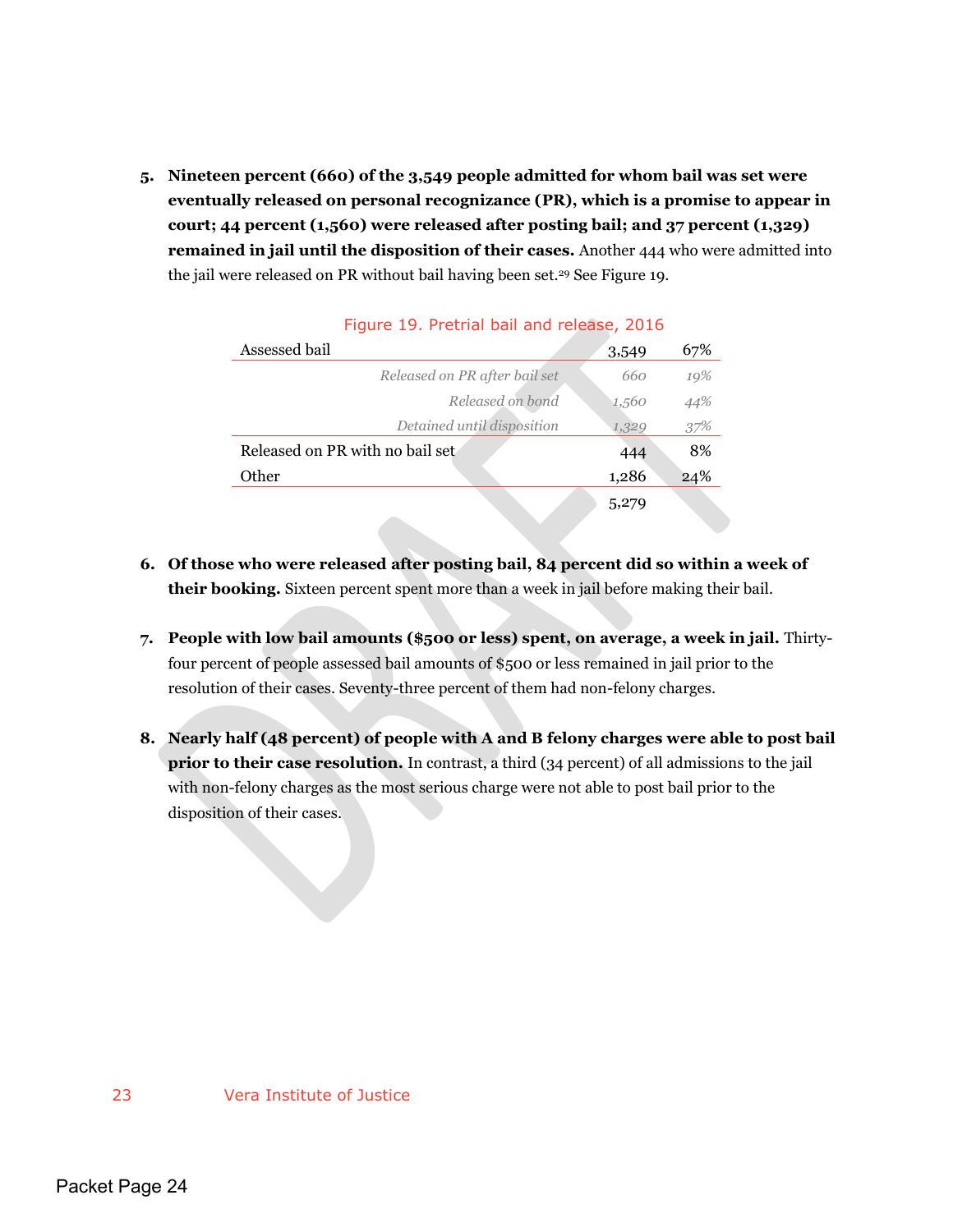**9. Twenty percent of people with bail of \$1,000 or less were not able to post bail prior to the disposition of their cases.** In contrast 41 percent of people with bail between \$10,000 and \$100,000 were able to post bail to secure their release. See Figure 20.



Figure 20: Bail outcomes by bail level, 2016

■ Paid Bond ■ PR ■ Not Released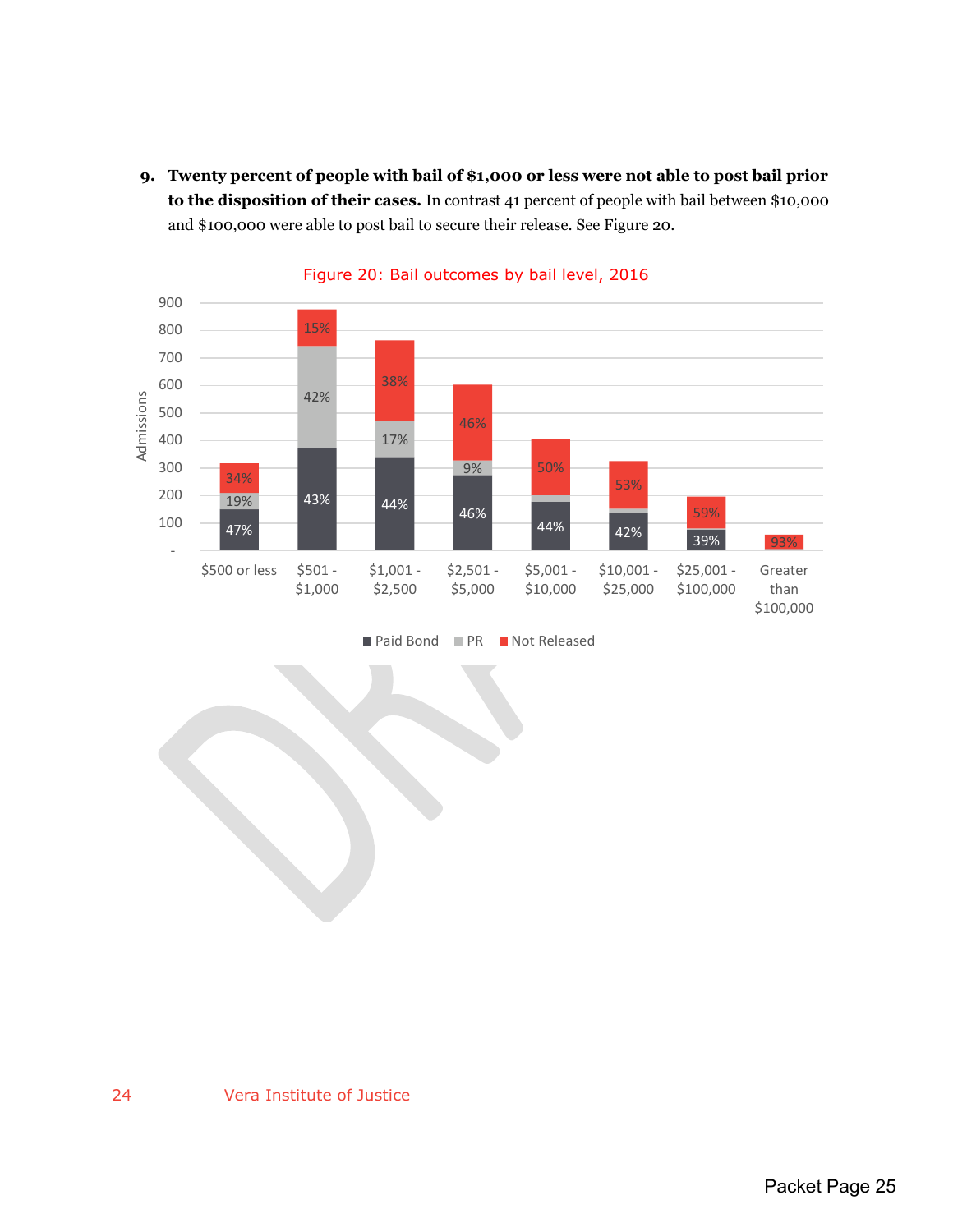## **10. In Whatcom County Superior and District Courts and Bellingham Municipal Court, the number of cases resolved within benchmark timeframes is lower than**

**prescribed standards.30** The National Center for State Courts calls for resolving 90 percent of felony cases within 180 days, while Washington State calls for resolving 98 percent of felony cases within 180 days. Our conservative estimate is that no more than 65 percent of felony cases are being resolved within 180 days in Whatcom Superior Court.31 See Figure 21.

| standards |             |           |          |  |  |  |
|-----------|-------------|-----------|----------|--|--|--|
| Within:   | <b>NCSC</b> | <b>WA</b> | Whatcom  |  |  |  |
|           | Standard    | Standard  | Superior |  |  |  |
| 90 days   | 75%         |           | 45%      |  |  |  |
| 120 days  |             | 90%       | 53%      |  |  |  |
| 180 days  | 90%         | 98%       | 65%      |  |  |  |
| 270 days  |             | 100%      | 77%      |  |  |  |
| 1 year    | 98%         |           | 84%      |  |  |  |

## Figure 21: Resolution of cases in Whatcom Superior Court compared to prescribed

In both Whatcom District Court and Bellingham Municipal Court, 73 percent of cases were resolved within 180 days compared to the prescribed standards of 98 percent of cases.32 See Figure 22.

## Figure 22: Resolution of cases in Whatcom District Court and Bellingham Municipal Court compared to prescribed standards

| Within:  | <b>NCSC</b> | <b>WA</b> | Whatcom  | Bellingham |
|----------|-------------|-----------|----------|------------|
|          | Standard    | Standard  | District | Municipal  |
| 60 days  | 75%         |           | 47%      | 42%        |
| 90 days  | 90%         | 90%       | 54%      | 50%        |
| 180 days | 98%         | 98%       | 73%      | 73%        |
| 270 days |             | 100%      | 85%      | 86%        |

**11. People with cases in multiple courts are detained longer in jail on average.** People with cases only in Whatcom Superior Court spent an average of 27 days in jail and accounted for 96 people in the average daily population, while people with cases in the superior court and at least one other court remained in jail an average of 56 days and accounted for 131 people in jail on an average day.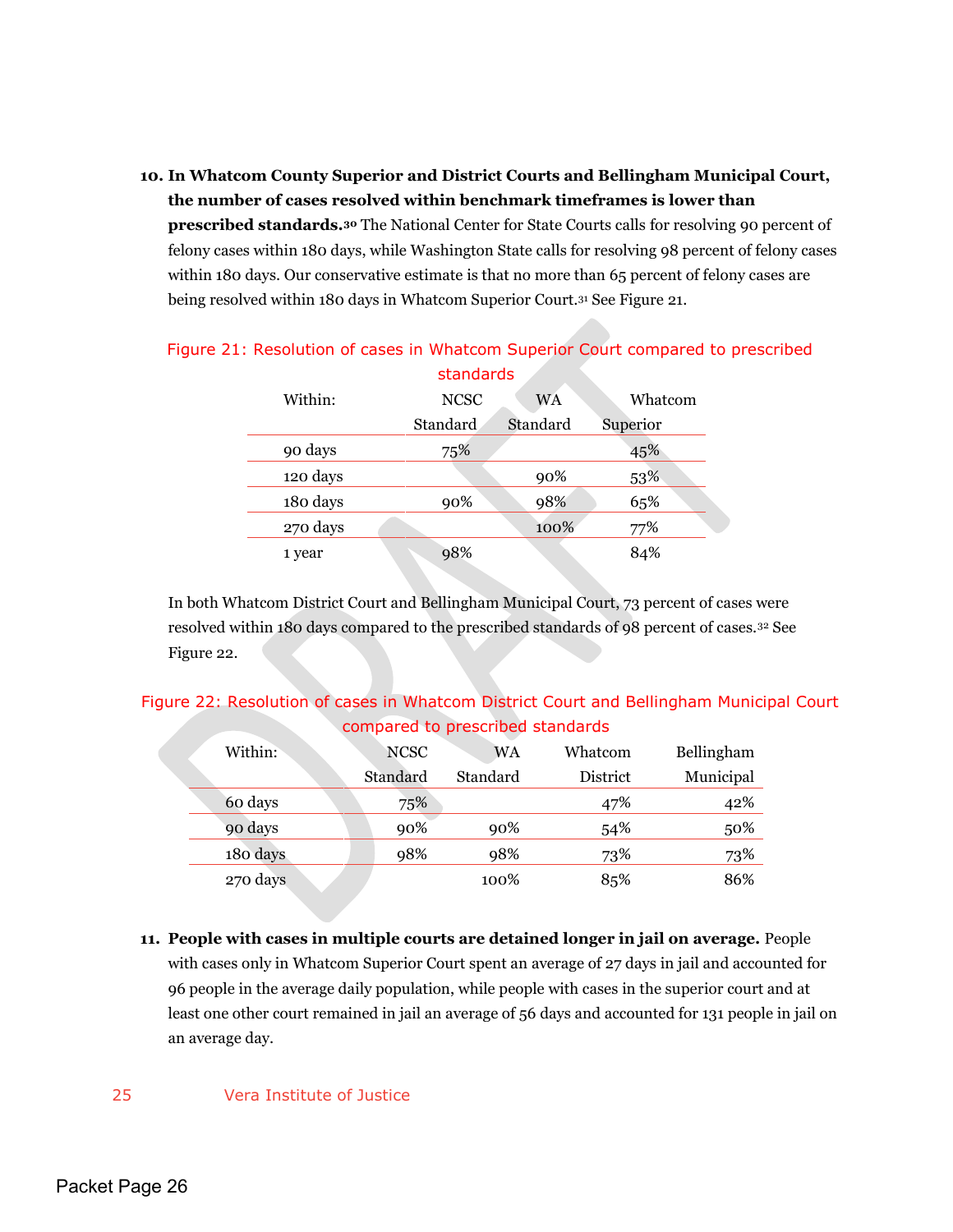## <span id="page-27-0"></span>Key Data Takeaways

The details of the data are important, and additional analysis can provide further guidance to stakeholders in Whatcom County seeking to understand how their local justice system is functioning. Here, however, are some takeaways from the analysis above:

- 1. People who are pretrial make up a significant portion of the average daily jail population; to reduce the population of the jail, focusing on this group is key. This can be accomplished by decreasing the number of people entering the jail who have not been convicted of a crime, and by decreasing the time people spend in jail before their cases are resolved.
- 2. People arrested on charges related to substance use are a significant driver of both admissions and length of stay. Approaches to reducing the jail population will need to address this issue.
- 3. Financial bail lengthens the amount of time people stay in jail.
- 4. To reduce the number of people booked into the jail, address the drivers of non-felony admissions, especially those involving warrants.
- 5. In order to reduce the average daily population, shorten case processing times, especially for felony cases.
- 6. To impact the racial disparities in the average daily population of the jail, begin by understanding and reducing the disparities in admissions—and the various pathways to admissions—which are the largest contributing factor.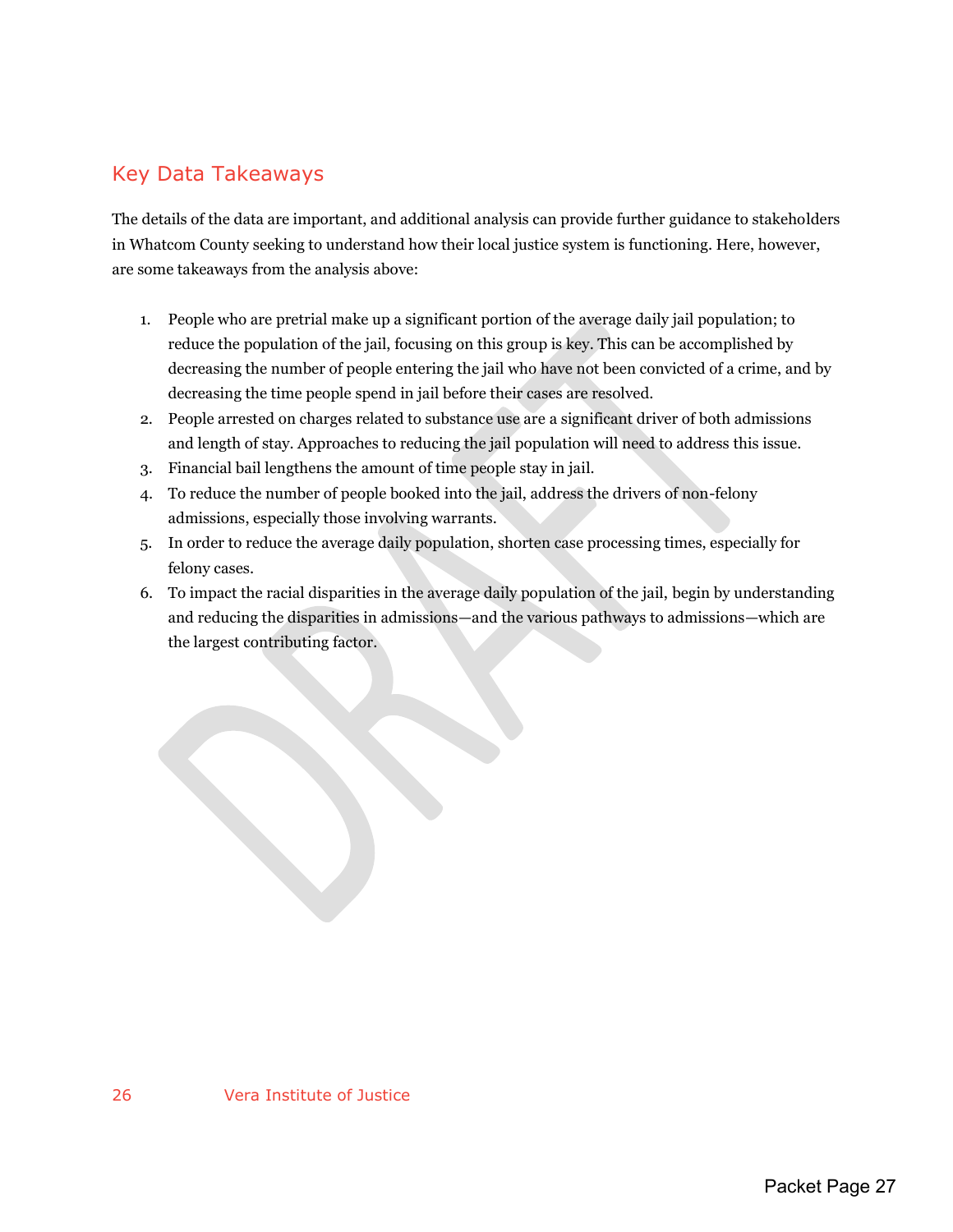## Recommendations

<span id="page-28-0"></span>The recommendations that follow are informed by the quantitative data analysis as well as Vera's qualitative data collection, with the goal of safely reducing the jail population and decreasing disparate contact with the justice system.

## <span id="page-28-1"></span>1. Reduce Unnecessary Admissions to the Jail.

## <span id="page-28-2"></span>**Key findings and challenges**

- 1. Most jail admissions in Whatcom County involve non-felony charges.
	- Sixty-eight percent of all admissions in 2016 involved holds from other jurisdictions or nothing more serious than gross misdemeanor, misdemeanor, or criminal traffic charges.
	- **There were 184 jail admissions with municipal shoplifting charges and 30 admissions with** municipal disorderly conduct charges in 2016.33 While most of these charges were accompanied by other state charges, they often had a separate bond amount attached, increasing defendants' total bond amount.
	- Two of the top five gross misdemeanor charges and one of the top five misdemeanor charges involved an arrest for a failure to appear (FTA) warrant.
	- DWLS charges account for three out of five of the most frequent criminal traffic charges that result in a booking into the jail, with 362 admissions in 2016.
- 2. It is likely that many people in the jail have behavioral health needs that would be better served in the community.
	- The most recent publicly reported data from the Jail Behavioral Health Program show that 59 percent of jail admissions in 2014 were referred for behavioral health services.34 While this includes pretrial, sentenced, and holds for other jurisdictions, the percentage serves as a barometer of how the jail is used to serve this population.
- 3. More than half of jail admissions for probation or parole violations had no new charges.
	- People may be booked into the jail for violations of the conditions of their community supervision that are not by themselves a criminal offense (e.g., missing appointments with the supervising officer or a positive drug screen).
	- On an average day, the jail held seven people admitted on probation or parole violations with no new charges, and their average length of stay was 18 days.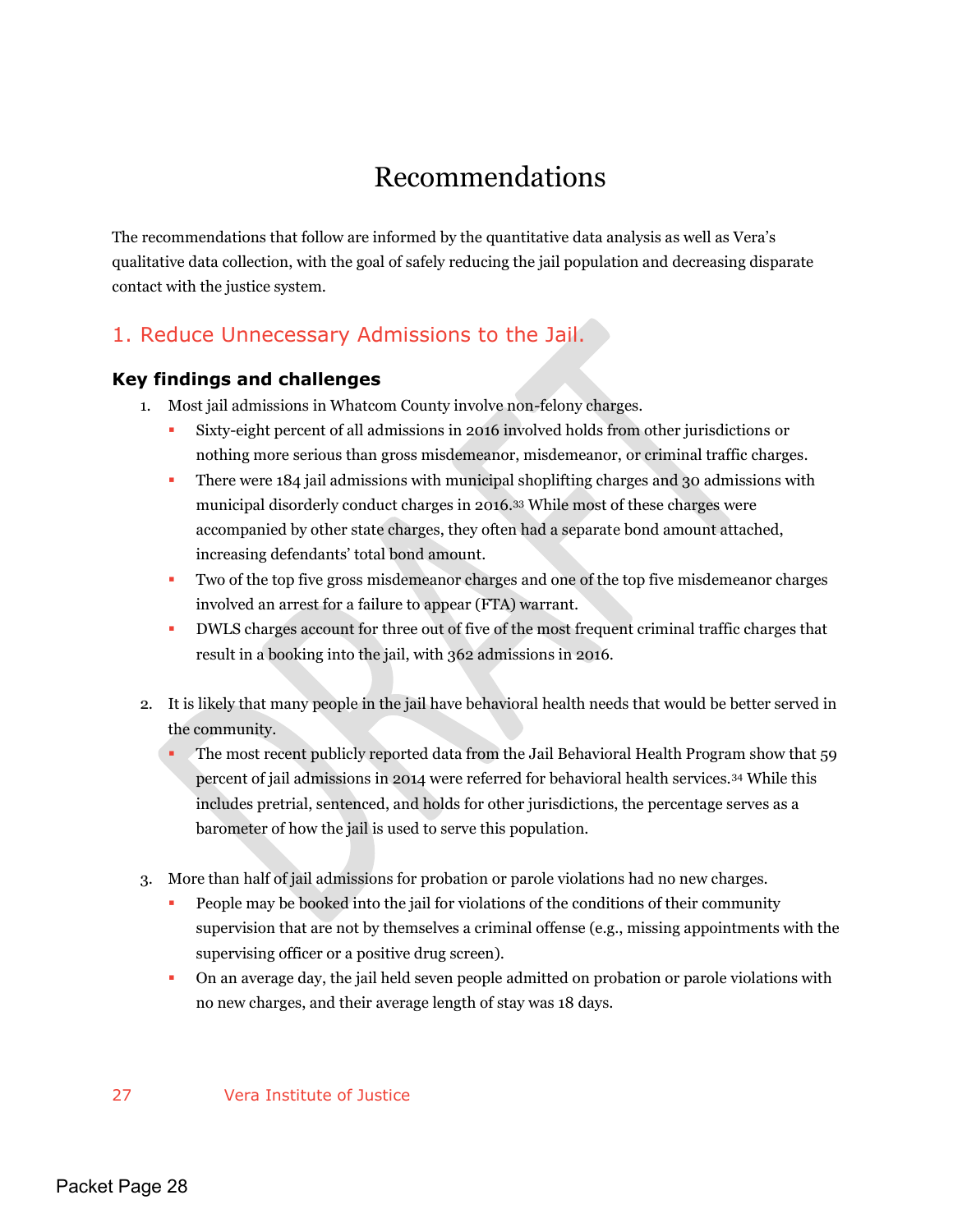### <span id="page-29-0"></span>**Responsive strategies**

#### *Strategy 1 (a): Remove select low-level offenses from the municipal codes*.

When aiming to reduce admissions to the jail, many counties start by increasing their use of citations in lieu of an arrest. Stakeholders in Whatcom County reported, however, that law enforcement is already in the habit of using citations whenever possible, in part due to the booking restrictions in place at the jail. To provide law enforcement with another option in lieu of arrest, stakeholders from the cities should identify low-level municipal offenses that could be decriminalized and reclassified as civil charges, like nuisance offenses. By removing certain low-level offenses from their criminal codes, municipalities within Whatcom County can safely reduce their jail use while continuing to hold people accountable.

#### **Decriminalizing nuisance offenses in Philadelphia, PA**

Last year, Philadelphia decriminalized certain nuisance offenses, such as disorderly conduct, allowing police officers to issue a ticket with a fine instead of making an arrest. Converting low-level criminal violations to civil citations has the dual benefit of avoiding arrest and diverting cases completely from the criminal court system to civil courts.<sup>a</sup> It is important with such efforts, however, to ensure that: (1) people who cannot afford fines do not end up incarcerated due to their failure to pay and have other options such as payment plans or community service; and (2) fines are not issued excessively to fund the local justice system.<sup>b</sup>

a David Gambacorta, "Here's What Philly Cops Thought of the DNC Protests," *Philadelphia Magazine*, July 29, 2016. <sup>b</sup> Alexandra Natapoff, "Misdemeanor Decriminalization," *Vanderbilt Law Review* 68, no. 4 (2015): 1055-1116. Many jurisdictions use the funds generated from fines and fees to fund the local criminal justice budget. This can create perverse incentives to increase or maintain a certain number of arrests or tickets, even when crime decreases. For example, the U.S. Department found officials in Ferguson, Missouri directed the police to increase law enforcement efforts specifically to increase revenue. See United States Department of Justice Civil Rights Division, *Investigation into the Ferguson Police Department* (Washington, DC: DOJ, 2015), 9-15.

*Strategy 1 (b): Expand the use of "book and release" practices, including from police stations.* "Book and release" is an intermediate step between citation in the field and full jail booking; individuals are arrested and, when certain criteria are met, released on PR directly from either the jail or a police station. The process is particularly appropriate when an officer would typically issue a citation, but cannot determine the identity of the person in the field. The criteria often include the level or type of charge and the absence of any holds or warrants.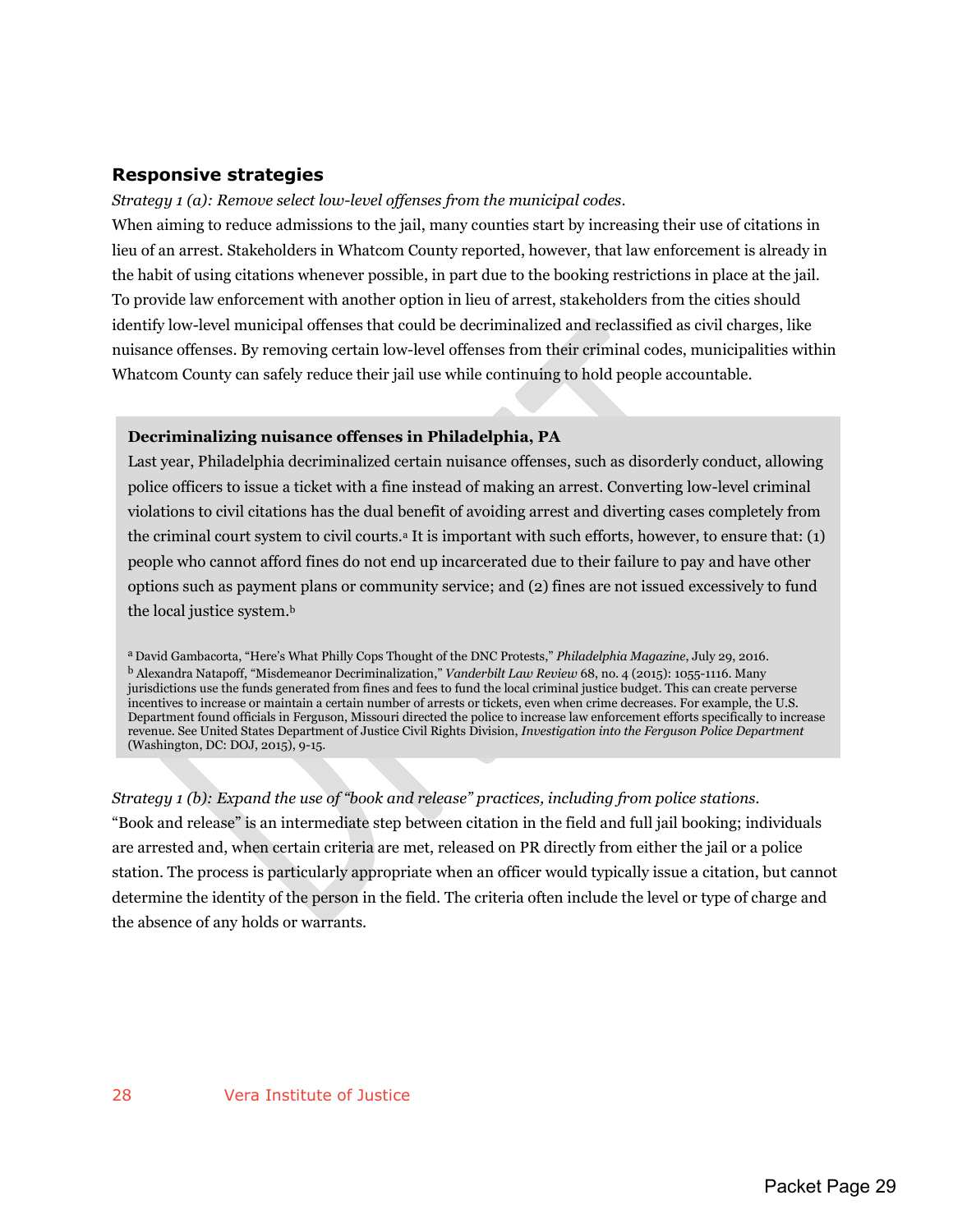#### **Book and Release in Milwaukee, WI**

The Milwaukee Police Department recently developed a protocol allowing officers to bring people arrested on non-violent misdemeanor charges to a police station for fingerprinting and a background check, a practice that was already in use in suburban police departments. Following a supervisor's approval, people will be released from custody on personal recognizance with a citation and court date. These defendants will avoid the jail altogether, yet still be held responsible for their alleged offenses.<sup>a</sup>

<sup>a</sup> Safety and Justice Challenge, "Milwaukee County, WI," http://www.safetyandjusticechallenge.org/challenge-site/milwaukeecounty/.

In September 2017, Sheriff Elfo worked with judges to establish a policy in some of the lower courts of issuing book-and-release warrants when defendants facing certain misdemeanor and gross misdemeanor charges, primarily DWLS  $3^{rd}$  degree, fail to appear but do not have a prior history of failing to appear.<sup>35</sup> This policy will allow jail staff to book and release defendants on PR after they are arrested on the FTA warrant. Building on these efforts, Whatcom County justice stakeholders should expand this policy, including charges that are driving FTA jail admissions—such as Theft 3rd degree and Criminal Trespass 2nd degree—and charges that are not in warrant status to allow for book and release on new misdemeanor and gross misdemeanor charges that drive admissions—such as Malicious Mischief 3rd degree and DWLS.

The police departments should also explore whether they could book and release eligible people directly from their stations, without taking them to the jail, and institutionalize any current informal practices by developing protocols for law enforcement officers when booking and releasing someone. To reduce the risk of FTAs for people who are booked and released, first appearance court dates that occur promptly, and court date reminders (see Strategy 2(c)), have been found to be effective.<sup>36</sup>

## *Strategy 1 (c): Facilitate opportunities for individuals to pay off fines associated with previous moving violations.*

To address the underlying causes of DWLS charges and admissions to the jail, Whatcom County can develop mechanisms for individuals to pay off fines and fees, including payment plans, and can explore opportunities to remove debt from collections agencies, eliminating unnecessary interest and fees. Many counties across Washington State have developed similar programs, which allow individuals to reinstate their licenses and drive legally as long as payments are made.<sup>37</sup>

One challenge, which has arisen in previous attempts in Whatcom County to address DWLS 3rd degree, is that some people are not able to make payments even with this assistance due to obligations in multiple jurisdictions. To assist people with reinstating their licenses, the County should explore alternatives to payment, such as community service or work crew opportunities, and develop consistent criteria across all courts for accepting and rejecting requests for payment relief.<sup>38</sup>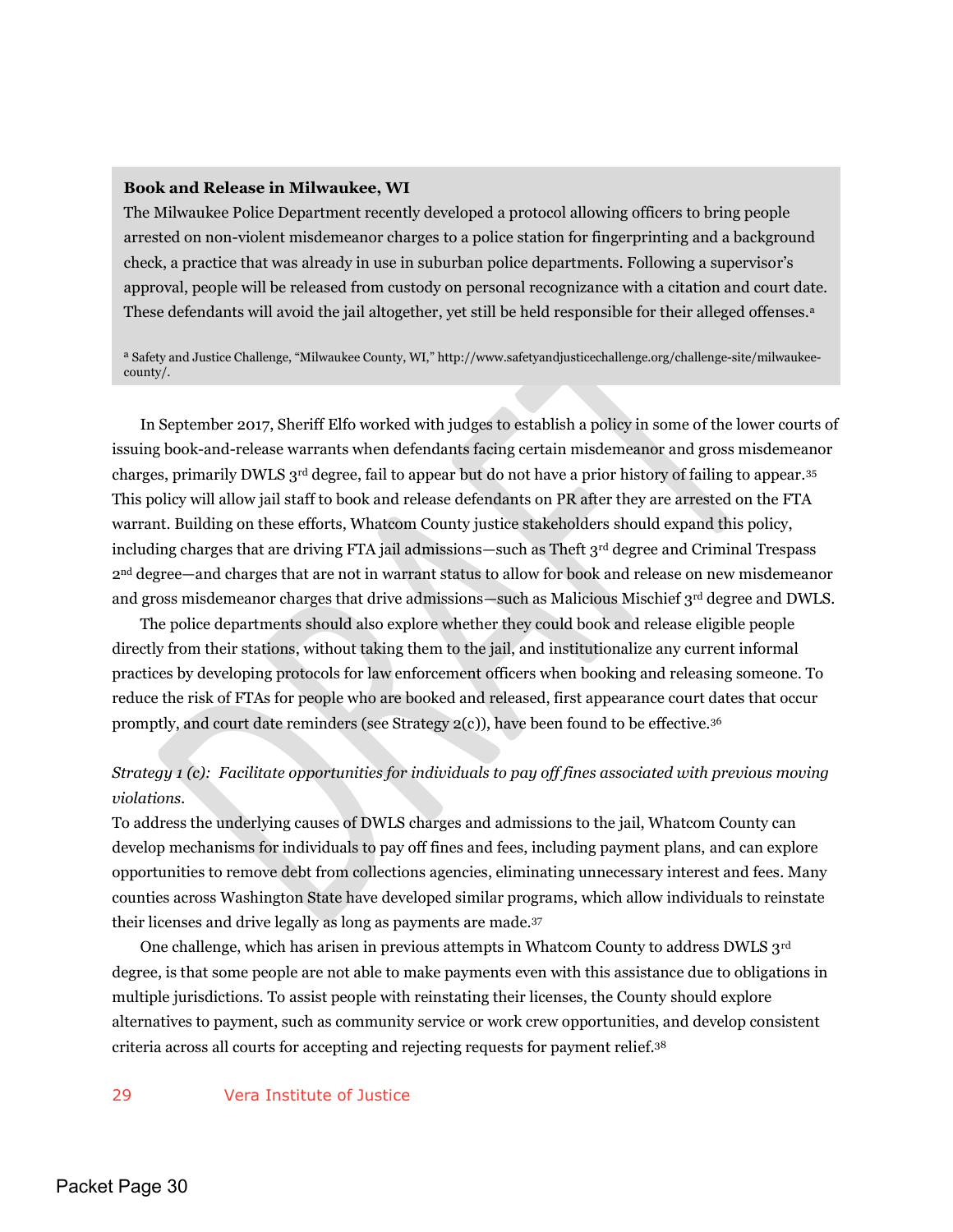*Strategy 1 (d): Pursue opportunities to coordinate care between county agencies for people with behavioral health needs who come into contact with the justice system to prevent jail admissions.*  Recognizing the need to better serve people with health needs and to divert them from the justice system, the Task Force's Behavioral Health Ad Hoc Committee has proposed a program designed to improve care coordination for some people who frequently utilize the County's justice and health systems. The Groundlevel Response and Coordinated Engagement (GRACE) program seeks to stabilize people—primarily through case management, housing, and treatment—who are referred to the program through multiple health and justice pathways.39 As the Task Force and GRACE leadership team continue to refine the programmatic design, they should:

- *Define "high utilizers" as people who have had significant contact with law enforcement or are admitted to the jail with frequency, in order to impact the jail population*. While heavy utilization of other local systems, like the health system, is an important consideration as well, to reduce the jail population, Whatcom County will need to identify individuals who rotate between the jail and other systems, linking them to services that stabilize and support them in the community rather than the jail.
- *Develop a clear understanding of how people graduate from the program*. In addition to outlining criteria for program eligibility, Whatcom County will need to design exit ramps from the program. The GRACE leadership team should have benchmarks for when someone ceases to be a frequent utilizer and a plan to transition them from the program.
- *Connect people to legal services* to support them with any criminal or civil charges they may have, as well as immigration challenges that may be preventing them from accessing services.
- **IDED** Incorporate harm reduction principles into the GRACE program design. While some people who have substance use disorders and who are involved in GRACE will be prepared and ready to abstain from future drug use, some individuals will not and will continue to use substances. To ensure GRACE is inclusive of both categories of people, Whatcom County should build a program centered on reducing the negative consequences of drug use (e.g., social isolation, incarceration, overdose, and death).40 Providing access to clean syringes, medication-assisted treatment options, and naloxone—which can reverse opioid overdoses—are some of the ways GRACE can meet the needs of people with substance use disorders.<sup>41</sup>
- *Ensure participation is voluntary*. If people are to be diverted from the justice system, any programmatic participation must be the decision of the individual alone and cannot have immediate justice consequences if they decide not to participate. Without this framework, GRACE runs the risk of being seen as a supervision mechanism, and could potentially lead to more justice involvement rather than less.
- *Emphasize transparency to help people feel safe about their decision to participate*. Continuing to include community members, especially people with behavioral health needs and prior justice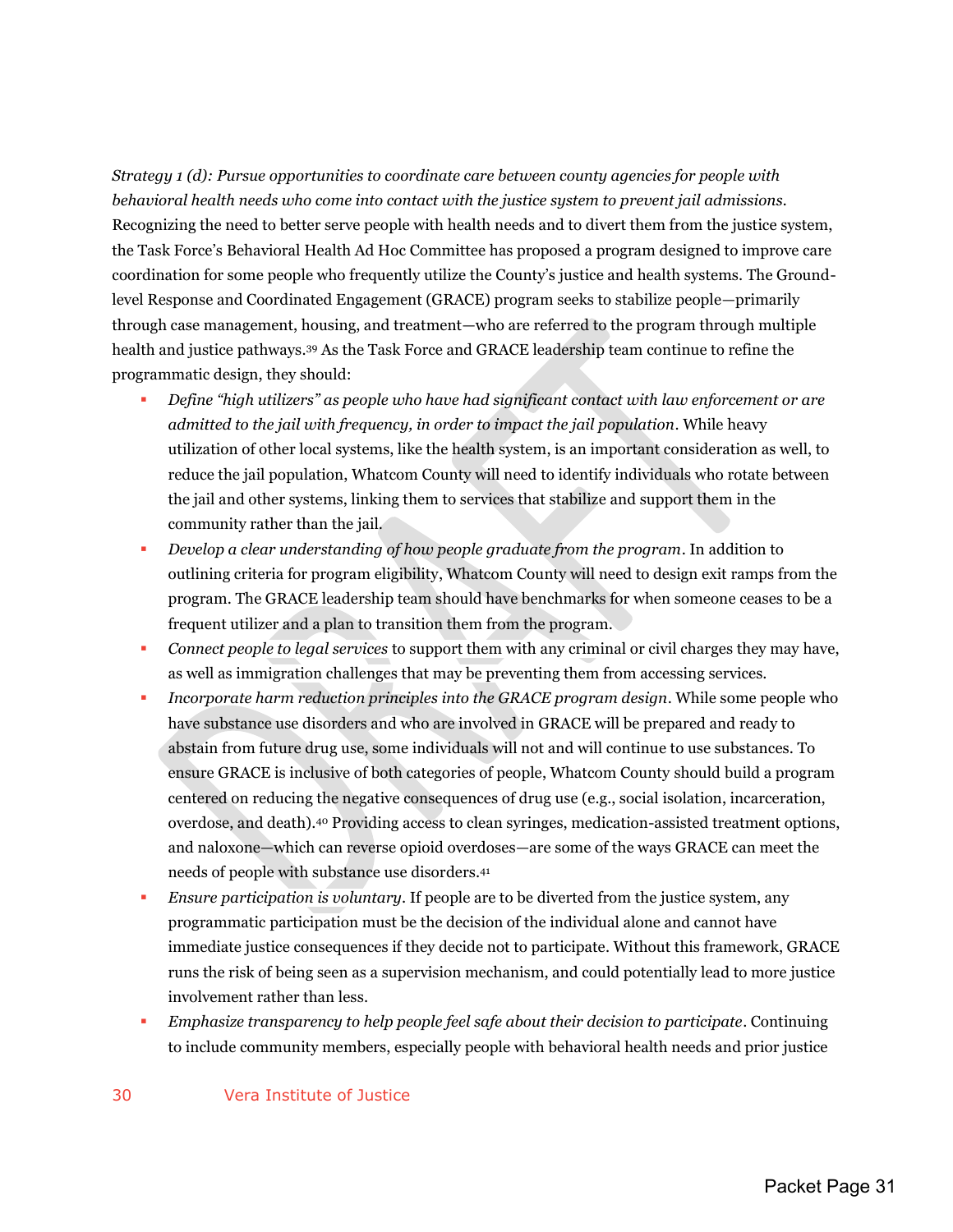involvement, in the planning and development of the GRACE program will help County leadership to design an effective program.

 *Consider diversion opportunities for those who do not rise to the level of a "high utilizer" but whose substance use has brought them into contact with the justice system*. For example, piloted in Seattle and replicated in jurisdictions across the country, Law Enforcement Assisted Diversion (LEAD) programs allow officers to exercise discretion at the point of contact to divert people to community-based, harm-reduction interventions for unlawful conduct—most commonly, drug possession, sales, and prostitution—that is driven by unmet behavioral health needs.42 In these programs, people suspected of engaging in drug possession and other low-level offenses are offered client-centered case management rather than booked into jail and linked to community resources, like housing placement, medical care, legal advocacy, job training, mental health counseling, and treatment programs for chemical dependency.43 Preliminary evaluations of the Seattle LEAD program have found that participants were nearly 60 percent less likely to be arrested after enrollment than people who went through the traditional criminal justice process and more likely to obtain stable housing and employment.<sup>44</sup>

## *Strategy 1 (e): Establish a sobering center to bring people arrested on DUI and other charges related to substance use.*

As DUI charges—the most frequent criminal traffic charge resulting in a jail booking—almost always result in a custodial arrest, Whatcom County should develop a sobering center as an alternative option for people who are arrested on DUI charges. A sobering center is a safe environment other than a hospital or jail for intoxicated people to sober up, and can offer an opportunity to connect individuals to longer-term treatment.45 Locating the center conveniently to allow access to both people who have not come into contact with law enforcement and officers will increase its utilization and prevent jail admissions.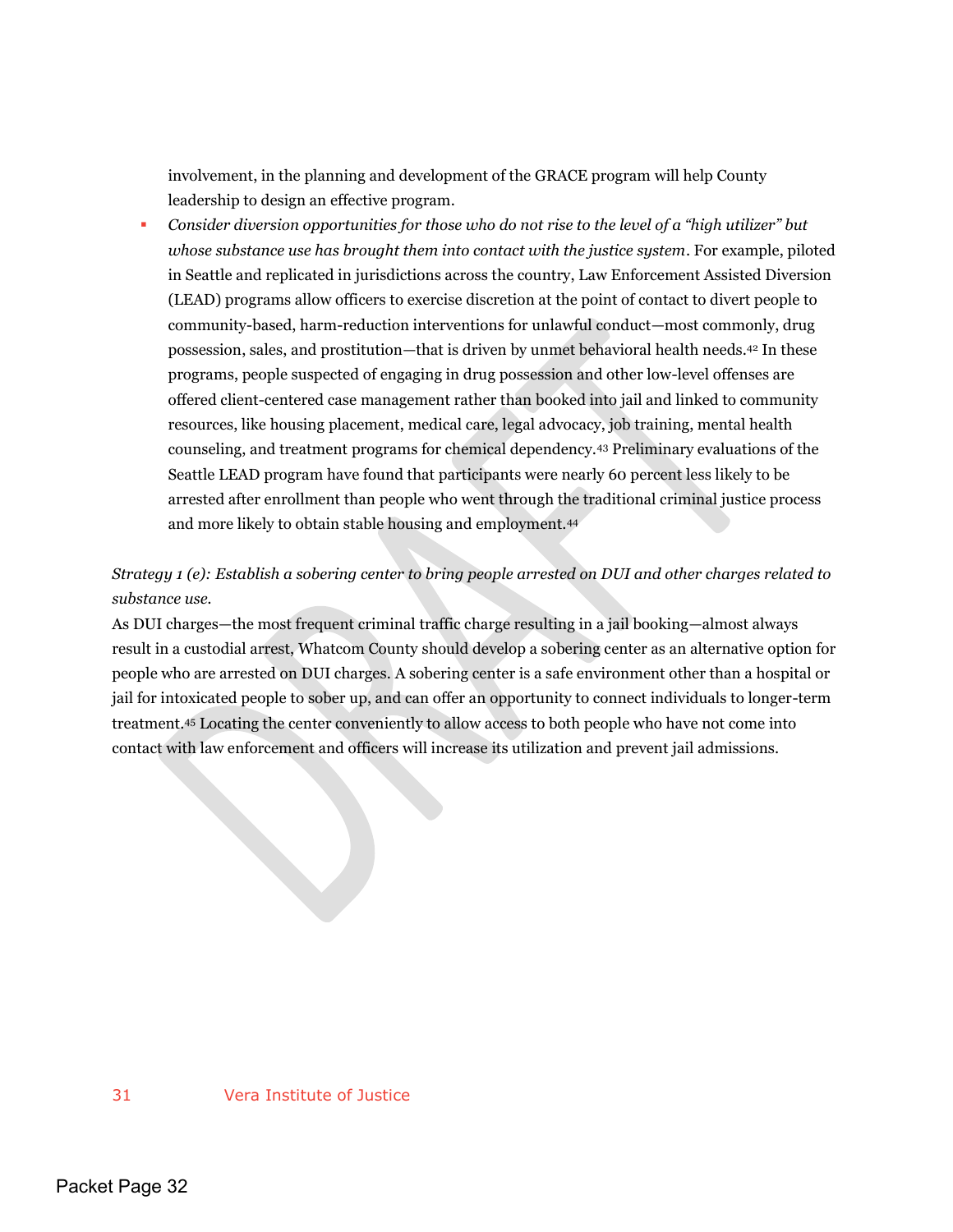#### **Sobering centers to divert people arrested on DUIs**

Santa Barbara, California established the Santa Barbara Community Sobering Center as an alternative to jail for people "detained for being intoxicated in public and driving under the influence of alcohol within city limits." The center, run by a local non-profit called Threshold to Recovery, is open 24 hours, holds people for a minimum of four hours, and both police and hospital staff can refer people to the center. While the sobering center allows people to avoid being booked into jail, it does not mean people are free from a citation or, when necessary, prosecution. Evaluations of sobering centers have been positive, and a 2005 report found the Santa Barbara initiative saved the county \$47,400 in a one-year period. A study of a similar sobering center in Grand Rapids, Michigan found the center saved taxpayers more than \$280,000 annually.<sup>a</sup>

<sup>a</sup> To learn more about county sobering centers, see Santa Barbara County Grand Jury, *A Sobering Thought: The Santa Barbara Community Sobering Center An Alternative to Jail*, (Santa Barbara, CA: Santa Barbara County, 2005), B2-3; County Civil Grand Jury, *A Sobering Center In Marin: One Small Step in Solving a Big Problem*, (Marin County, CA: County of Marin, 2013), 3-4.

## *Strategy 1 (f): Equip law enforcement officers throughout the county with the tools needed to de-escalate and divert people experiencing behavioral health crises*.

Law enforcement officers frequently come into contact with people with mental health needs, and many of those people end up in the jail because officers have limited resources to respond to people in crisis. In order to divert people in crisis from the justice system effectively, it is important that police officers know how to de-escalate crises and understand the service landscape in Whatcom County. To support law enforcement in those efforts, Whatcom County should:

- *Increase the availability of Crisis Prevention and Intervention Teams (CPIT)—*community-based outreach teams who are trained to respond to behavioral health crises—to law enforcement. The Bellingham Police Department reported CPIT is a helpful resource to its officers, but is not available on a regular or consistent basis. Ensuring officers know about CPIT is also critical. Furthermore, CPIT should be available to other municipalities throughout Whatcom County as well as Lummi Nation and the Sheriff's Office.
- *Expand the use of a Mental Health Liaison beyond the Bellingham Police Department*. The Bellingham Police Department has a Mental Health Liaison who is available five days a week to work with officers responding to people in crisis and assess whether their needs can be addressed in the community. This co-responder approach allows people in crisis to be connected with services rather than arrested and brought to the jail. Replicating this model at other law enforcement agencies, especially the Sheriff's Office, is an important tool to reduce the jail population.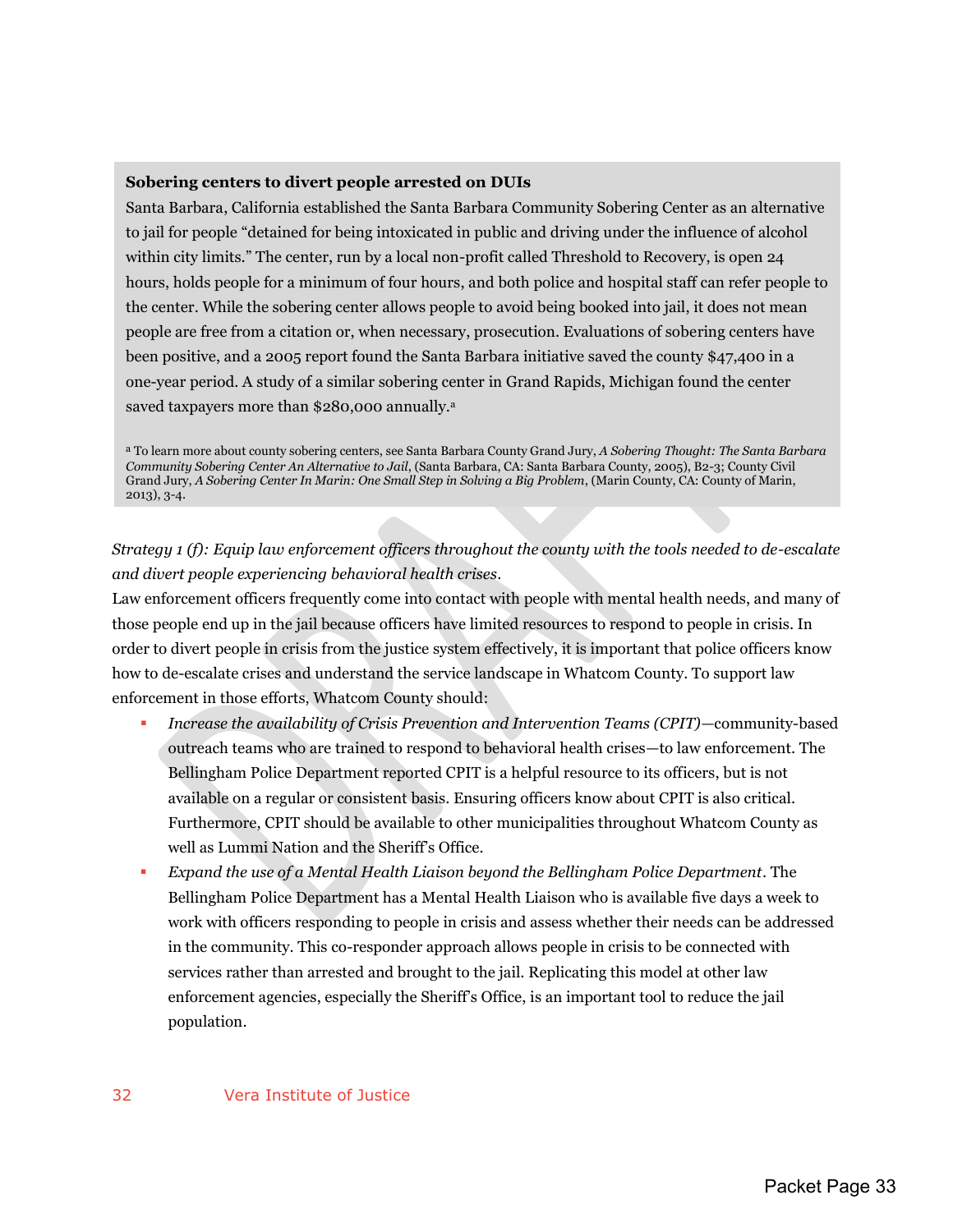#### **Co-responder models**

Some departments deploy officers paired with a behavioral health specialist to respond to crises. Milwaukee's Crisis Assessment Response Team (CART) can be requested through the Milwaukee Police Department's dispatch or through the County's Behavioral Health Division Crisis line. Teams consisting of officers and a medical or behavioral health clinician are deployed to assess whether individuals in crisis can be diverted to community resources. On average, teams are able to divert people to community-based supports and resources 85 percent of the time. One assessment found CART intervention also decreased emergency room admissions in the County by 50 percent between 2011 and 2017. a

<sup>a</sup> To learn about Milwaukee's CART program, see Milwaukee Police Department (MPD), *Milwaukee Police Department Crisis Intervention Services* (Milwaukee, WI: MPD, 2013) and Chris Abele, "Milwaukee County's Approach to Mental Health Reform is a National Success Story," *Milwaukee Courier*, February 18, 2017.

 *Train officers on crisis intervention*. Originally developed in Memphis, Tennessee, Crisis Intervention Team (CIT) training is a law enforcement-based model of de-escalation for individuals experiencing mental health crisis, allowing officers to direct those in crisis towards appropriate services.46 CIT is recognized both nationally and internationally as a best practice for law enforcement.47 Studies have found a lack of CIT training among officers increases the risk of harm to mentally ill people during law enforcement interactions.<sup>48</sup> Additionally, CIT provides the opportunity for behavioral health providers and officers to share knowledge, has been proven to increase officers' confidence in their ability to intervene, and has resulted in reduced number of arrests, admissions to jail, and fatalities.49 The Bellingham Police Department began the initial eight-hour core CIT training for officers in 2014, with the plan to have all officers complete the full 32 hours of training by 2018.<sup>50</sup> Opportunities for other law enforcement agencies throughout Whatcom County to receive CIT and de-escalation training will likely strengthen the County's ability to move people in crisis toward behavioral health resources in the community and away from the jail.

## *Strategy 1 (g): Develop mechanisms to prevent jail admissions for technical violations of probation or parole.*

Whatcom County can reduce the jail population by decreasing the number of people who are admitted for violations of the terms of their community supervision. District Court Probation is working to establish evidence-based policies and institutionalize procedures that provide alternatives to jail incarceration for people on local probation who commit technical violations. Staff should continue to build on those efforts. In addition, the County should consider making probation available to Superior Court defendants.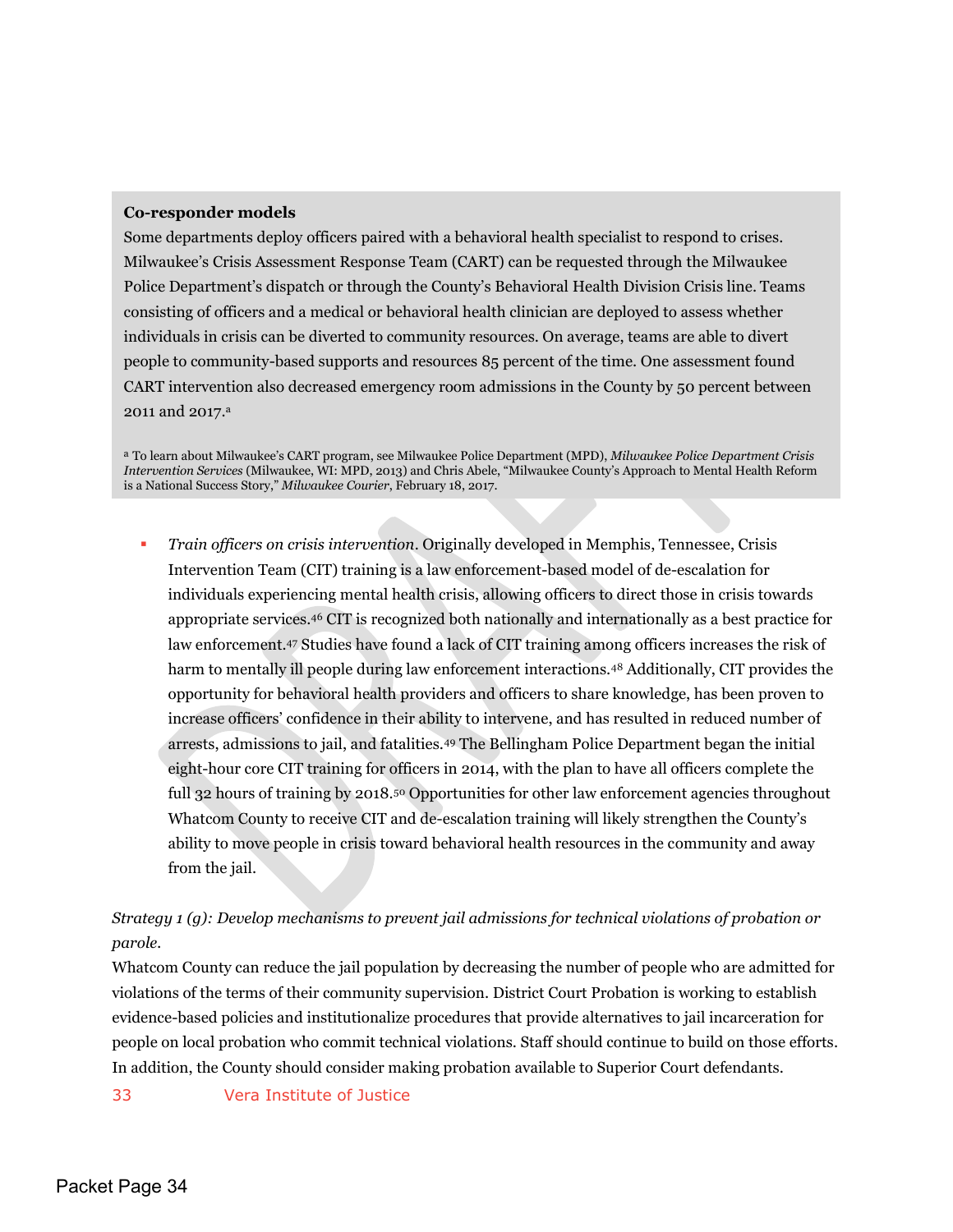While the data did not allow for identification of the supervising agency, a portion of the bookings for community supervision violations are for violations of DOC community custody. Although Whatcom County stakeholders cannot change state policy, they can advocate for reform with their state partners.

Responses to community supervision violations should, for example, emphasize reconnecting people with their probation or parole officer when they miss appointments, rather than relying on arrest and incarceration, and can offer opportunities to identify underlying challenges that may have contributed to violation (e.g., challenges with transportation to and from appointments or childcare needs). This shift in focus away from detention can encourage people who pose little risk to public safety to reengage in their case plan.

#### **Reducing warrants for technical violations in Santa Cruz, CA**

In California, the Santa Cruz County Probation Department partners with a local non-profit, Friends Outside, to help low- and moderate-risk individuals who miss probation appointments reconnect with their Probation Officer (PO). The Warrant Reduction Advocacy Project (WRAP) allows Friends Outside staff and volunteers to contact individuals under supervision and encourage them to check in with their PO. If a person reschedules a missed appointment within 30 days, no warrant is issued for their technical violation. WRAP also offers case management and resource referrals for people who need extra support. In 2014, a conservative estimate projected the warrants averted through WRAP saved 2,260 jail bed days during the 2013-14 fiscal year (using a 30-day average length of stay per individual), which translated to a reduction of six jail beds on any given day.<sup>a</sup>

<sup>a</sup> Santa Cruz County Probation Department—Adult Division (SCPD), *Jail Alternatives Annual Report-2013*, (Santa Cruz, CA: SCPD, 2013), 9.

## <span id="page-35-0"></span>2. To reduce unnecessary pretrial detention, create a pretrial release process that is individualized and based on data-driven risk assessments.

#### <span id="page-35-1"></span>**Key findings and challenges**

- 1. The majority of people incarcerated in the Whatcom County jail are held pretrial.
	- Almost 60 percent of the people detained in the jail on an average day in 2016 were held pretrial. Of the average daily pretrial population, 22 percent was detained on non-felony charges, 23 percent was detained on felony drug charges, and 55 percent was detained on other felony charges.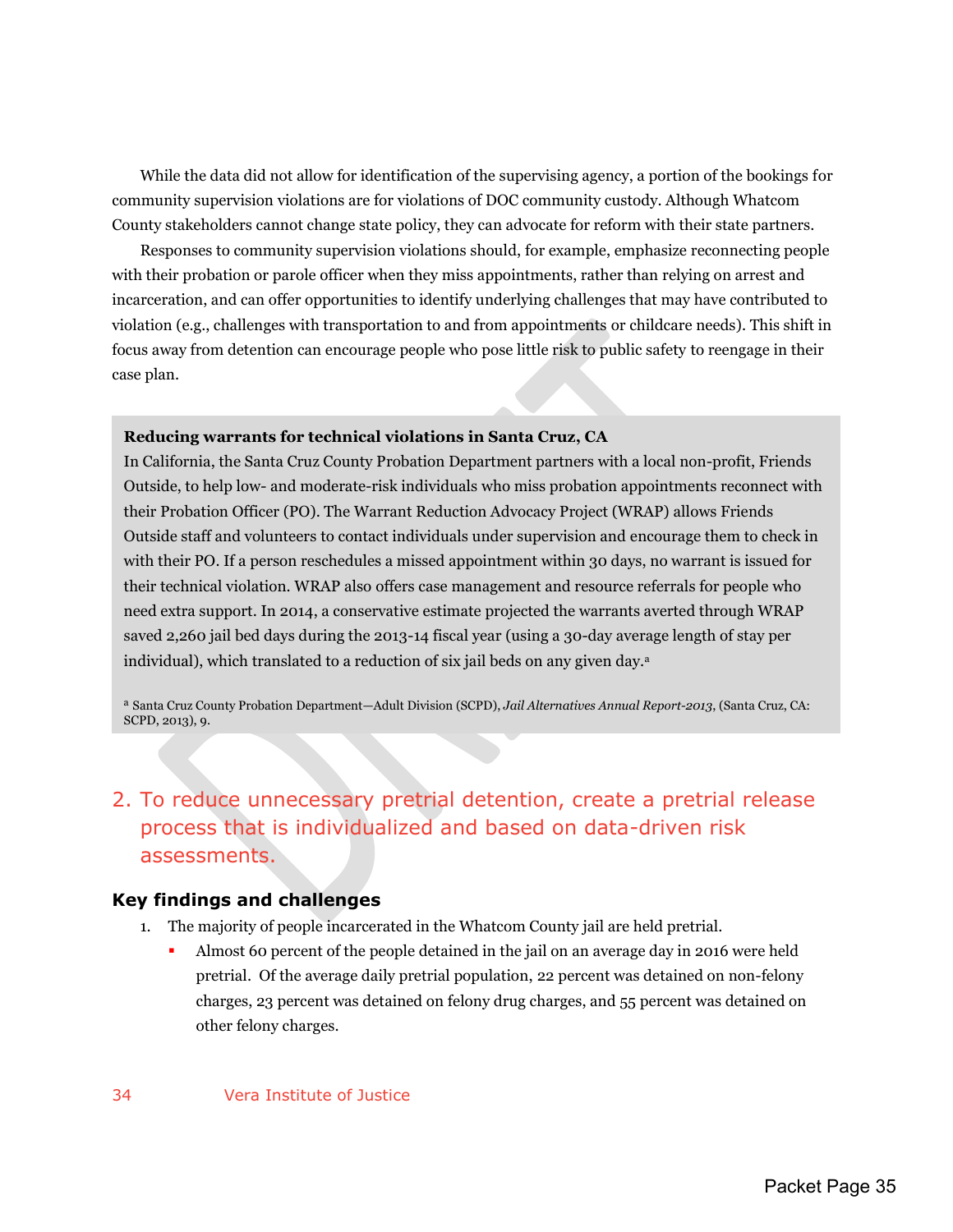- 2. In Whatcom County, pretrial release is often determined by a defendant's ability to pay financial bail.
	- A financial bond amount is set on most people who are booked into the jail. Of the people without holds released from the jail in 2016, at least 67 percent had been assessed bail; just eight percent were released on PR without a bond amount having been set.
	- Of those assessed bail, 44 percent were released after posting bail, 37 percent remained in jail until the disposition of their cases, and 19 percent were eventually released on PR.
	- In Washington, when someone is arrested, a judicial determination of probable cause must be made within 48 hours (unless made prior to arrest), or that person must be released from custody. Most people appear before a judicial officer the day after they are booked into the Whatcom County jail; although, those arrested and brought to the jail for some non-felony offenses can bond out immediately without appearing before a judicial officer by posting the bond amount set by a bond schedule.
	- If a person is arrested and booked on a Friday or over the weekend, the County Prosecutor and a rotating judge conduct probable cause hearings over the phone, without the individual or defense counsel present. The person can then bond out by posting the amount set by the judge. In Whatcom County Superior Court, felony defendants who are in custody have a first appearance on the first court day after arrest. The prosecutor makes a recommendation regarding bail and the conditions of release, and defense counsel can counter. An arraignment date must be set within 14 days of first appearance. In District and Municipal Courts, first appearances and arraignments are combined. The defendant is advised of the charges, bail is addressed, and pleas of guilty or not guilty are taken. In the smaller municipalities, public defenders are typically not available until after arraignment although the court may accept a guilty plea at arraignment, after advising the defendant of potential negative implications of a guilty plea.
- 3. Even low bond amounts are too high for many people.
	- Thirty-four percent of people assessed bond amounts of \$500 or less remained in jail prior to the resolution of their cases. Seventy-three percent of them had non-felony charges. People with bail amounts of \$500 or less spent, on average, a week in jail.
- 4. Washington State Court Criminal Rule 3.2 provides for non-financial conditions of release. These options are underutilized in Whatcom County.
	- In keeping with constitutional principles of due process and safeguards against excessive bail, Rule 3.2 establishes a presumption of pretrial release on personal recognizance (PR) in all but capital cases, unless the court determines recognizance will not ensure a defendant's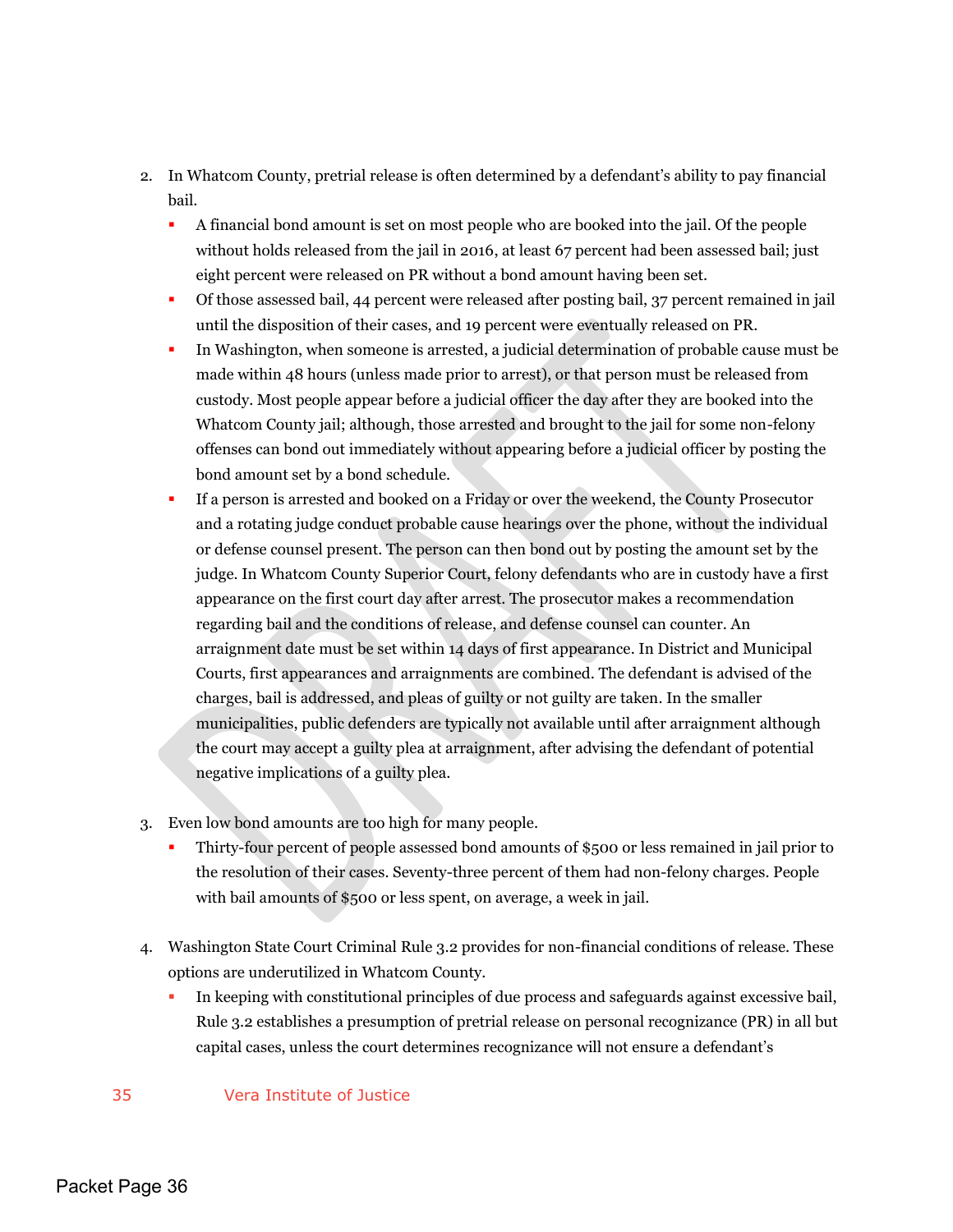appearance, or it is likely the defendant will commit a violent crime, seek to intimidate witnesses, or "unlawfully interfere with the administration of justice." As mentioned above, only eight percent of releases from the jail in 2016 were releases on PR without a bond amount having been set.

 Rule 3.2 mandates that after making an individualized release determination based on relevant factors, courts impose the *least restrictive* conditions that will reasonably ensure a defendant's appearance in court, and may impose listed conditions upon a finding of substantial danger. Non-financial conditions include unsecured bonds and pretrial supervision, but the courts in Whatcom County do not use unsecured bonds and pretrial services are not available to defendants in Superior Court. Currently, on any given day, Whatcom County District Court Probation supervises approximately 200 people whom a District Court judge has released pretrial and 100 people whom five of the Municipal Courts have released.<sup>51</sup>

#### <span id="page-37-0"></span>**Responsive Strategies**

Whatcom County, like many jurisdictions, has relied on financial bail to ensure that defendants appear for court and do not commit crimes while in the community awaiting case resolution; this means that defendants' ability to pay bail often determines whether they remain in jail or not, rather than their risk for failure to appear (FTA) or to public safety. Jurisdictions around the country are moving away from this approach because it is not supported by research.

Assessing a financial bond is not necessary to prevent defendants from failing to appear in court or committing offenses while in the community on pretrial release (i.e., public safety rate). For example, a key study of Colorado counties found after release on unsecured bonds—which does not require defendants to deposit any money, but holds them liable for the full amount if they FTA—defendants did not have statistically significant different FTA rates or public safety outcomes as compared to those released on secured bonds (cash bonds and commercial bail bonds).52 Defendants with secured bonds did, however, have significantly longer lengths of stay in jail before securing release than defendants with unsecured bonds.<sup>53</sup>

Research suggests that rather than improving public safety, detaining people who pose low or moderate risk to the community—even for just two to three days—makes them *more likely* to commit new offenses, not only while their cases are pending, but also years later.54 A 2013 study of pretrial defendants in the state of Kentucky found that when held in jail for two to three days, low-risk defendants were almost 40 percent more likely to commit new crimes than equivalent defendants (in terms of criminal history, charge, background, and demographics) held no more than 24 hours, both while their cases were pending and within two years *after* completion of their cases. <sup>55</sup> These negative outcomes can worsen the longer people are held in custody pretrial.56 Holding people in jail can disrupt employment, housing,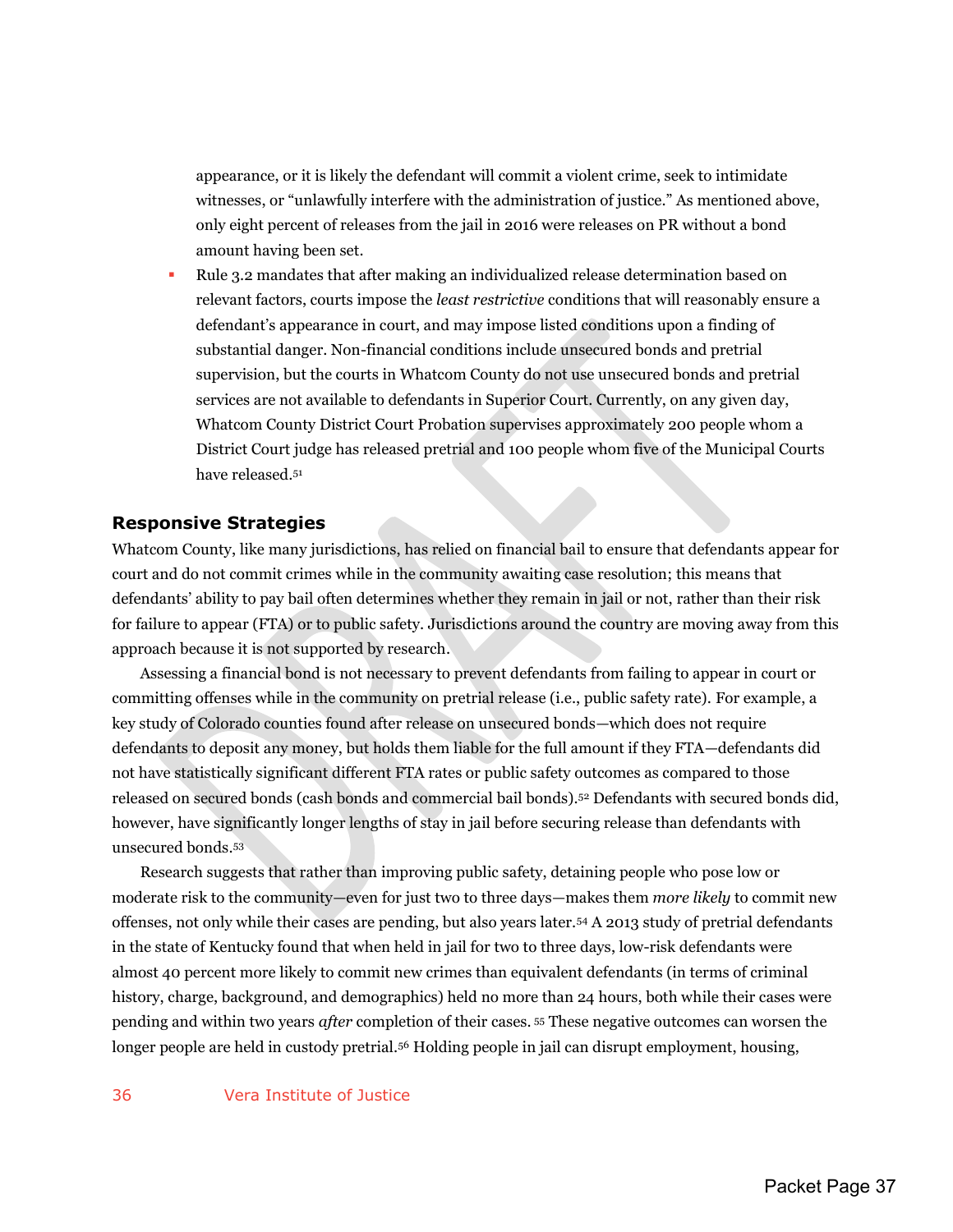education, caregiving for children, and any community-based treatment or services in which they may have been engaged, leaving them destabilized upon their release.<sup>57</sup>

Nor does jail incarceration necessarily reflect the outcome desired by victims and survivors of crime. While some may want a punitive criminal justice response, many do not. A national survey of victims on safety and justice concluded that "the overwhelming majority of crime victims believe that the criminal justice system relies too heavily on incarceration, and strongly prefer investments in prevention and treatment to more spending on prisons and jails."58 Crime victims preferred investments in mental health treatment and substance use treatment over prisons and jails by a seven-to-one margin and by a four-toone margin, respectively.<sup>59</sup>

Pretrial justice systems grounded in financial bail have been shown to result in greater costs for jurisdictions than risk-based systems. A recent study compares financial and risk-based pretrial systems using three and a half years of criminal case data from two counties in Texas. Tarrant County determines pretrial release almost exclusively by means of financial bond, while Travis County uses a validated risk assessment tool to identify lower-risk people for release without financial requirements. In Travis County, total pretrial costs were 30 percent lower due to lower rates of new criminal activity committed by highrisk people inappropriately released, and low-risk individuals being more likely to be released on PR with shorter detention periods following arrest. Victim costs, case processing costs, and detention costs were all higher in Tarrant County.60 Risk-based practices allow system actors to allocate criminal justice resources effectively by identifying which defendants can be released safely from jail with little oversight or moderate supervision, and conserving resources for more intensive supervision of those identified as high risk.

Whatcom County should shift from a cash-based to risk-based pretrial justice system that provides for individualized release decisions informed by a validated risk assessment instrument and a range of pretrial release and supervision options. This is considered best practice in the field. The Task Force has already begun exploring ways to adopt evidence-based pretrial practices and should continue toward implementation of policies that support risk-based decision-making and reduce the justice system's harmful reliance on cash bail. Although the shift requires long-term commitment and reallocation of local resources, there are more immediate steps Whatcom County can take to mitigate the negative consequences of a system based on financial bail.

#### **Short-term Strategies**

*Strategy 2 (a): Ensure defense counsel is present at all bail determinations.* 

Public defenders should be present for weekend probable cause hearings between the County Prosecutor and judicial officers, and at all Municipal Court first appearances and arraignments. When present, counsel can help to secure appropriate pretrial release by providing additional, relevant context about the defendant. The presence of defense counsel at bail hearings has been shown to reduce jails' ADP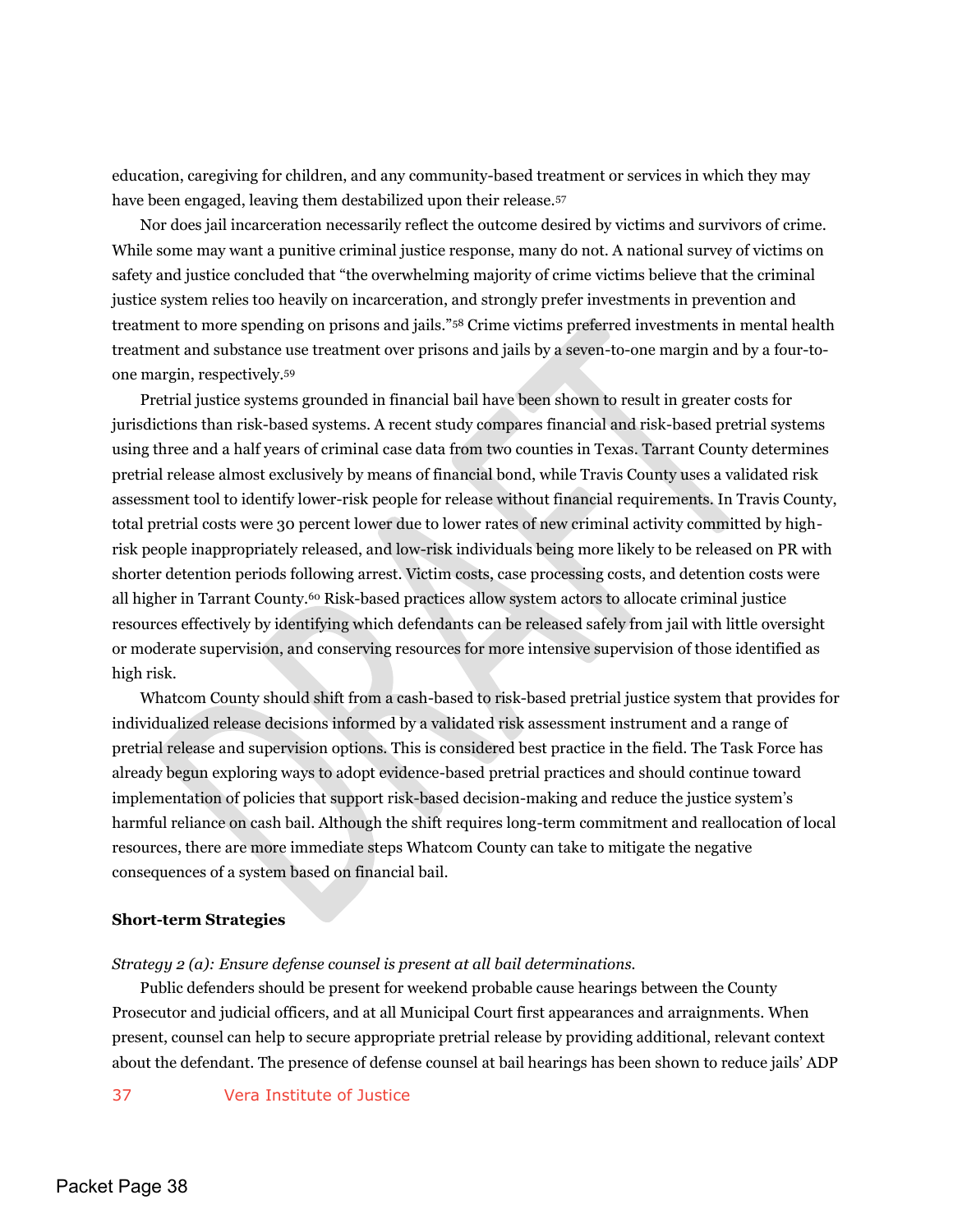by increasing pretrial release, due to greater use of release on PR and lower bond amounts, and thereby shortening defendants' LOS. In a study in Baltimore, making counsel available at bail hearings contributed to a decrease in the jail population from 50 percent above capacity to 20 percent below capacity over the course of nine months.61 Defendants with representation at their bail hearings were more than 2.5 times more likely to be released on PR and almost twice as likely to be released on the day of arrest as compared to defendants who were not represented.<sup>62</sup>

Moreover, representation at arraignments in the smaller municipal courts would ensure that defendants who wish to enter a guilty plea have the assistance of counsel at this critical stage. The Sixth Amendment right to counsel attaches at a defendant's initial appearance before a judicial officer, and once he or she has that right, the defendant is entitled to counsel during any "critical stage"—court events that "amount to 'trial-like confrontations,' at which counsel would help the accused 'in coping with legal problems or meeting [the] adversary.'"<sup>63</sup>

#### *Strategy 2 (b): Develop a policy for early and meaningful bail review.*

Defendants sometimes wait in jail for up to two weeks before a judge reviews the bond amount initially set. In Superior and District Courts, for example, there is just one motion calendar a week, at which judges will review bail and release conditions. Stakeholders identified this as a challenge because defendants remain in jail awaiting bail review until the next motion calendar. In some cases, defendants must wait two weeks because there is delay in defense counsel receiving the case file and counsel misses the deadline for filing a motion.

To ensure that defendants who could be safely released do not remain in jail due to inability to afford financial bail, the courts in Whatcom County should take steps to institutionalize bond review processes. In some jurisdictions, Pretrial Services or other court staff identify defendants with low bond amounts who are still detained a certain number of days after first appearance—typically five to seven—and share this list with the public defenders' office sufficiently ahead of the time needed to file a motion to request a review. In others, courts have a policy requiring an automatic hearing on bail for any misdemeanor or nonviolent felony defendant who did not post bail after a set number of days.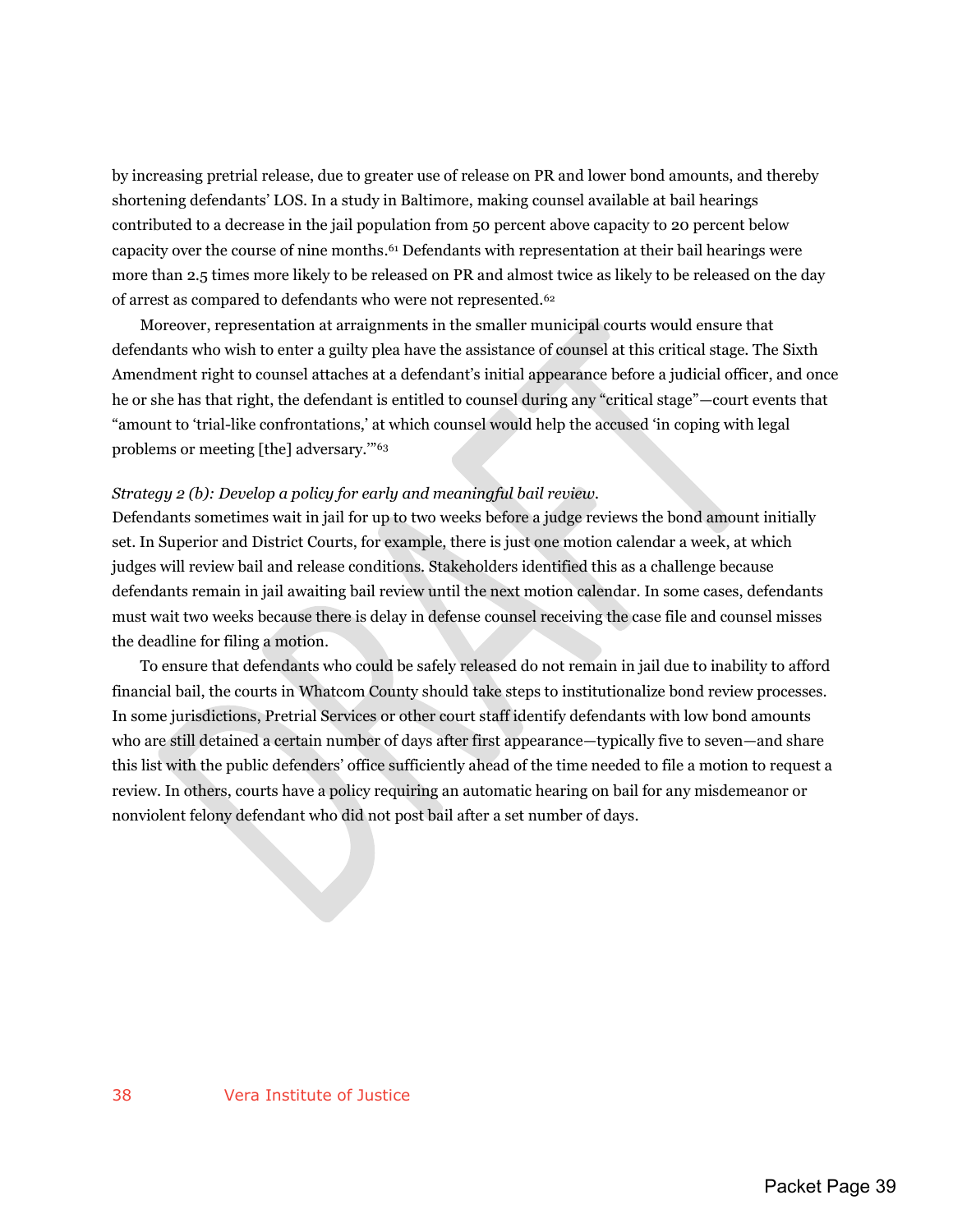#### **Early Bail Review hearings in Philadelphia**

In July 2016, Philadelphia's Municipal Court, in collaboration with the Defender Association and the District Attorney's Office, started conducting Early Bail Review hearings within five days for people in jail on non-violent charges who have bail amounts of \$50,000 or less and no other holds.<sup>a</sup> Since the program started, 84 percent of defendants who received a hearing were granted release and, of those, 90 percent appeared at their next court date.<sup>b</sup>

a In Philadelphia, a defendant is only required to make a 10 percent deposit. For more information on bond in Philadelphia, see The Philadelphia Courts: First Judicial District, "Bail Judgments," [http://www.courts.phila.gov/mtvr/.](http://www.courts.phila.gov/mtvr/) <sup>b</sup> Anna Orso, "Philly slashed its jail population by almost 20 percent in just 2 years," *Billy Penn*, June 12, 2017; and Office of the Mayor, *First Year of Kenney Administration,* (Philadelphia, PA: Office of the Mayor, 2017).

*Strategy 2 (c): Implement a court date reminder system to allow for greater use of release on personal recognizance.* 

Currently, there is no systematic way of reminding pretrial defendants who are not detained in jail of upcoming court dates. In many cases, defense counsel will remind clients, or District Court Probation will notify those under pretrial supervision of upcoming court appearances, but the courts lack a consistent means of reminding all out-of-custody defendants of upcoming court dates. As the courts increase the use of non-financial pretrial release options, implementing a court date reminder system will help to keep FTA rates low. In particular, research has shown that defendants assessed to be at low-risk can be released to the community with supervision limited to calls or text reminders of upcoming court dates.<sup>64</sup> A reminder system would replace the practice of setting low bond amounts on low-risk defendants, in keeping with the principles set forth in Rule 3.2. Moreover, actively preventing FTAs has the added benefits of reducing workloads related to warrants for judges, court staff, law enforcement, attorneys, and jail staff, and mitigates tangible and intangible costs for victims, witnesses, and defendants.<sup>65</sup>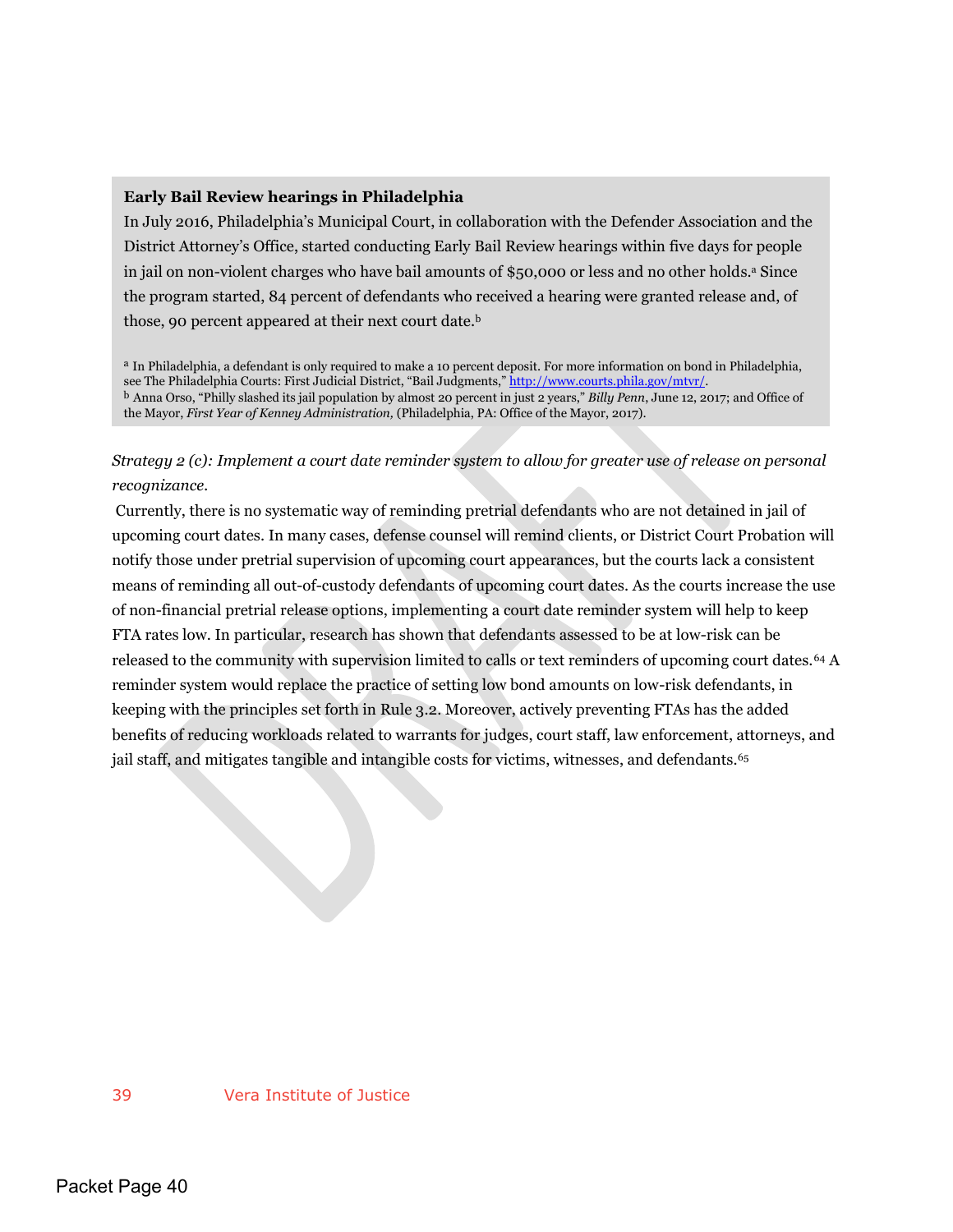#### **Court date notification systems to reduce FTAs**

Counties that have adopted court date reminder systems have seen a significant FTA reduction. In a pilot program in Jefferson County, Colorado (which was designed to replicate programs in King County and Seattle Municipal Courts, where FTA rates had declined 60 percent), court staff contacted people scheduled for upcoming court appearances. The result was a 43-percent reduction in the FTA rate. When the live caller left a message or was able to speak with the defendant directly, the appearance rate rose from an overall rate of 79 percent to 87 and 92 percent, respectively.<sup>a</sup> Court staff also began notifying defendants one day after an FTA that a warrant was issued, and the percentage of people who returned to court on their own initiative within five business days increased from ten to 50 percent. Multnomah County, Oregon uses the Court Appearance Notification System ("CANS"), an automated calling system, and has reported an overall decrease in FTAs of 37 percent with the target population.<sup>b</sup> Other counties use email and text-based notification systems.<sup>c</sup>

<sup>a</sup> Timothy R. Schnacke et al., "Increasing Court Appearance Rates and Other Benefits of Live-Caller Telephone Court Date Reminders: The Jefferson County, Colorado, FTA Pilot Project and Court Date Notification Program," *Court Review: The Journal of American Judges Association* 48, (, 2011): 90-93.

<sup>b</sup> Ibid., pp. 89-90.

<sup>c</sup> For example, the City of Spokane Municipal Court provides courtesy text reminders to defendants who opt in for the service. See Spokane City, *Authorization for Court to Transmit Courtesy Text Reminders* (Spokane, WA: Municipal Court, 2016), 1.

#### **Long-term strategies**

*Strategy 2 (d): Adopt and validate a data-driven pretrial risk assessment instrument.*  Pretrial risk assessment tools that have been validated (i.e., determined to be predictive with the local population) provide judicial officers with more accurate estimates of defendants' risks of FTA and of committing a crime while their cases are pending.66 Actuarial (or data-driven) risk models tend to outperform unaided judgments of individual practitioners in assessing risk accurately.67 A growing body of research suggests, for example, that high-quality risk assessment determines risk for future crime more accurately than professional judgment alone.68 Not meant to replace professional judgment, formal risk assessment tools can assist justice system actors in making more informed decisions.

When a jurisdiction plans to adopt a risk assessment tool, stakeholders must take several additional steps. Training for all impacted staff on the tool and how to use it is critical. The tool will not work as intended if judicial officers, attorneys, pretrial staff, and court staff are not properly trained and refreshed on an ongoing basis. Stakeholders should put in place quality assurance processes to ensure fidelity with the tool, including tracking performance measures such as the rate at which both pretrial and judicial officers follow or deviate from the tool's recommendation (i.e., concurrence rates), release rates, appearance rates, and public safety rates.<sup>69</sup> Additionally, stakeholders should consider developing guidelines or a decision-making framework to assist judicial officers in determining whether to release a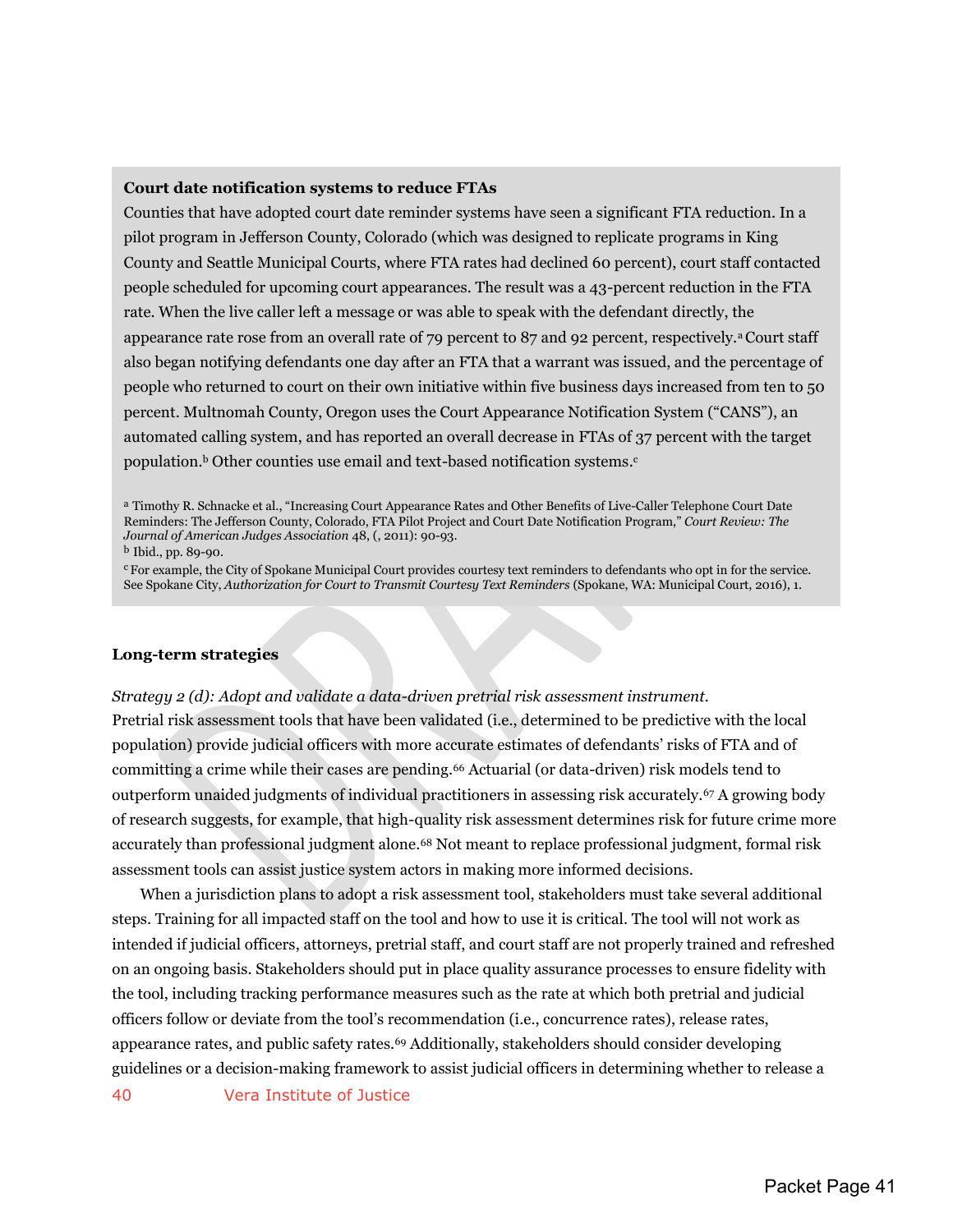defendant pretrial and what level of supervision is warranted in an individual case based on the risk assessment.70 Once the risk assessment tool has been in use for some period of time, jurisdictions should partner with experienced quantitative researchers to conduct a validation study, which ensures that the tool is working appropriately and as anticipated, and not introducing any disparities into pretrial decision-making.

*Strategy 2 (e): Establish a regional pretrial services program to serve all Whatcom County courts.*  When assessed using a validated pretrial risk assessment instrument, defendants' scores will range from very low-risk to high-risk. Whatcom County will then need a range of options to respond appropriately to each category of risk. To supervise defendants' pretrial release conditions, assess their risks for public safety and FTA, make release recommendations to judicial officers based on that assessment, and offer a range of release options, national organizations—such as the American Bar Association, National Association of Pretrial Services Agencies, and the National Association of Counties—recommend that *every jurisdiction* in the country establish a pretrial services program.71 These programs are the most effective way to ensure defendants appear for all court hearings and do not engage in illegal activity while in the community awaiting resolution of their cases.<sup>72</sup>

Defendants assessed to be low risk can be released to the community with limited supervision reminders for upcoming court dates are generally sufficient. Defendants who present moderate risk will be more successful in the community with oversight by Pretrial Services matched to level of risk. This includes phone and in-person check-ins, as well as voluntary linkages to services. Release conditions that include alternatives to pretrial detention such as electronic monitoring and intensive programming or treatment should be required only sparingly because they generally *increase* pretrial failure rates for lower-risk defendants. It is important to remember that participants in pretrial programming are legally presumed innocent, and efforts to link them to mandatory services must account for this reality. To maximize participation in a pretrial services program, jurisdictions should avoid charging defendants fees. A pretrial program's net cost or savings depends on the extent to which it serves people who otherwise would have remained in jail.<sup>73</sup>

Pretrial services officers in many jurisdictions also conduct indigence assessments, which can help to ensure assignment of counsel at the earliest stage of a case. They assist with making sure defendants both those released on recognizance and those under supervision—appear for court with reminders and, in some cases, transportation, such as free bus passes. When a defendant does miss a court date, pretrial officers can follow up and work to return the defendant to court as soon as possible. By using graduated sanctions—e.g., more frequent check-ins—*and* positive incentives—e.g., less intensive supervision pretrial programs serve to improve defendants' chances of completing pretrial supervision successfully.<sup>74</sup> Finally, many pretrial programs help to facilitate early and efficient diversion by identifying appropriate candidates at the very beginning of a case, based on risk assessment, and provide supervision for those who are diverted.<sup>75</sup>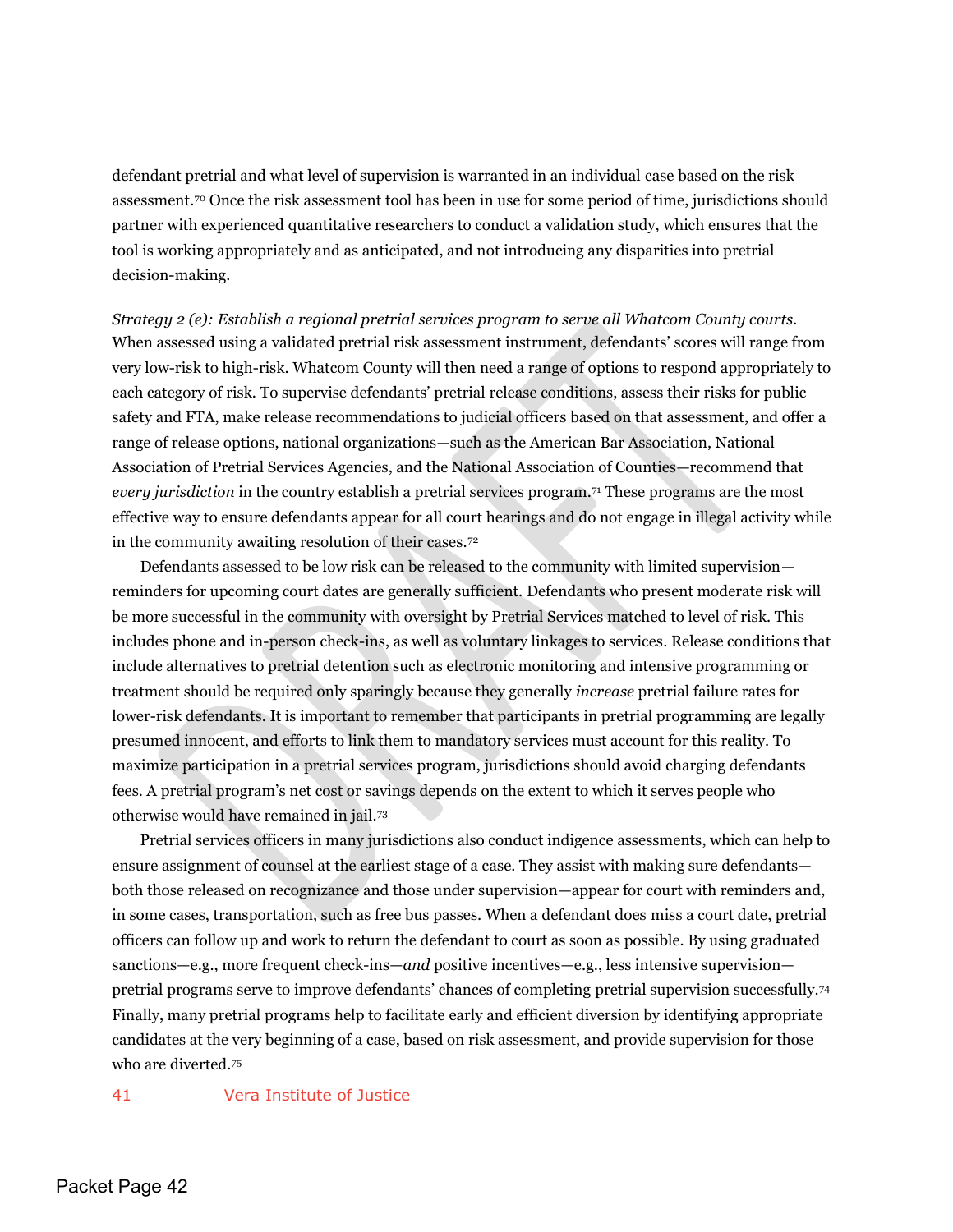## <span id="page-43-0"></span>3. Curtail the number of new and outstanding warrants for lower-level charges.

## <span id="page-43-1"></span>**Key findings and challenges**

- 1. Arrests on warrants are contributing significantly to the number of bookings into the Whatcom County jail.
	- Fifty-three percent of gross misdemeanor bookings had outstanding warrants, as did 75 percent of misdemeanor bookings, and 40 percent of criminal traffic bookings.
	- The overall percentage of criminal traffic bookings with warrants (40 percent) includes bookings with DUI charges, which almost always result in custodial arrest, regardless of whether the individual has outstanding warrants. If DUI bookings are excluded, then 73 percent of the remaining criminal traffic bookings had outstanding warrants.
	- For people booked into the jail more than once, 73 percent of the bookings after their first booking had warrants.
	- Ninety percent of the bookings into the jail on DWLS 3rd degree with no other charges involved a warrant.
- 2. Many admissions involve bench warrants for FTAs.
	- Two of the top five gross misdemeanor charges that resulted in a booking into the jail involved an arrest for an FTA warrant; one of the top five misdemeanor charges that resulted in a booking into the jail involved an arrest for a FTA warrant.
- 3. People with warrants consume more than half of pretrial jail beds on an average day.
	- Fifty-five percent of the average daily pretrial population had warrants at the time they were booked into the jail.

## <span id="page-43-2"></span>**Responsive strategies**

Warrants can lead to jail population challenges because they require law enforcement to make an arrest, driving up admissions to local jails. When a warrant is issued, any future contact with law enforcement will result in a person's arrest—even if this contact is unrelated to new criminal activity. Warrants therefore prevent law enforcement from utilizing pre-arrest and pre-booking deflection opportunities and limits their ability to issue citations. In addition to increasing admissions, warrants can lengthen the time defendants spend in jail due to case processing delays, particularly when warrants and new charges have to be addressed in different courts.

There are numerous ways the quantity of outstanding warrants can be reduced while maintaining public safety, thereby decreasing the number of people who enter the jail. The recommendations below begin, however, with trying to get a better understanding of the warrants themselves—from which court or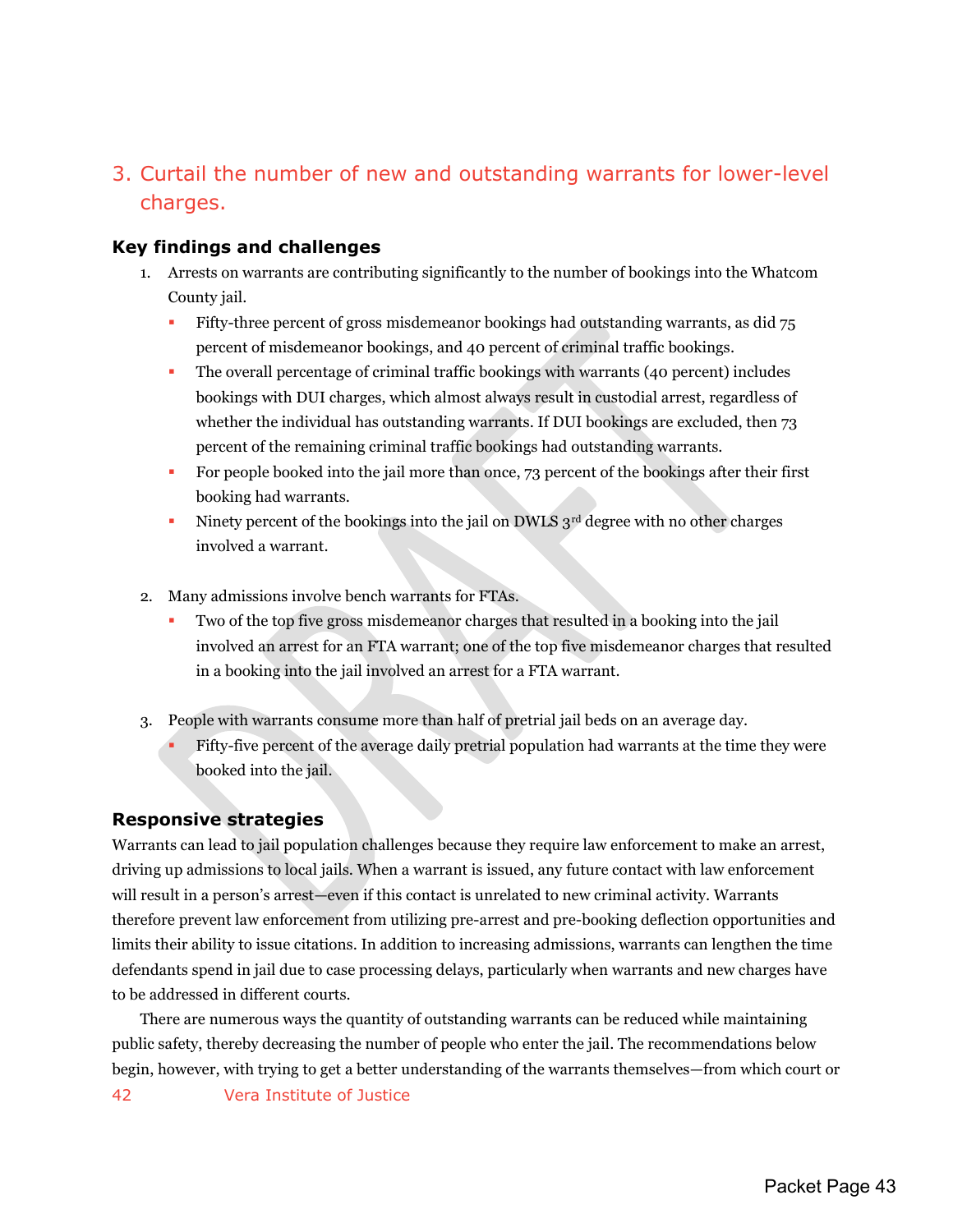agency they originate, for what charges, reason for issuance, etc.—in order to best target the county's response.

## *Strategy 3 (a): Analyze warrant data to understand the scope of the problem and to target responses appropriately*.

Examining data from all the courts regarding warrants will allow the County to determine the number, nature, and age of outstanding warrants. Attention should also be paid to how warrants and new charges are resolved, and how those processes impact case processing times in order to identify opportunities for streamlining case processing. Once these questions are answered, Whatcom County can develop strategies that reduce the number of new and outstanding warrants while maintaining public safety.

## *Strategy 3 (b): Implement policies and practices that will reduce the number of bench warrants issued for FTAs.*

To reduce the number of bench warrants for FTAs, Whatcom County will need to reduce the overall number of FTAs. See Strategy 2 (c) for suggestions on how to reduce FTAs.

## *Strategy 3 (c): Increase opportunities for people to resolve outstanding warrants.*

As the county analyzes its data, it may discover a large number of outstanding warrants—perhaps from many years prior—for underlying charges or violations that pose relatively little public safety risk (i.e., outstanding fines for motor vehicle violations, or failure to appear on public nuisance charges, etc.). Many jurisdictions have chosen simply to clear these warrants to get rid of backlogs or host warrant resolution events, where people can clear up outstanding warrants without fear of arrest. In some jurisdictions, court is held in places other than the courthouse—traveling to locations where people with these types of warrants live or work—or hours of the court are extended so people who are not available during normal operating hours have the opportunity to resolve their cases.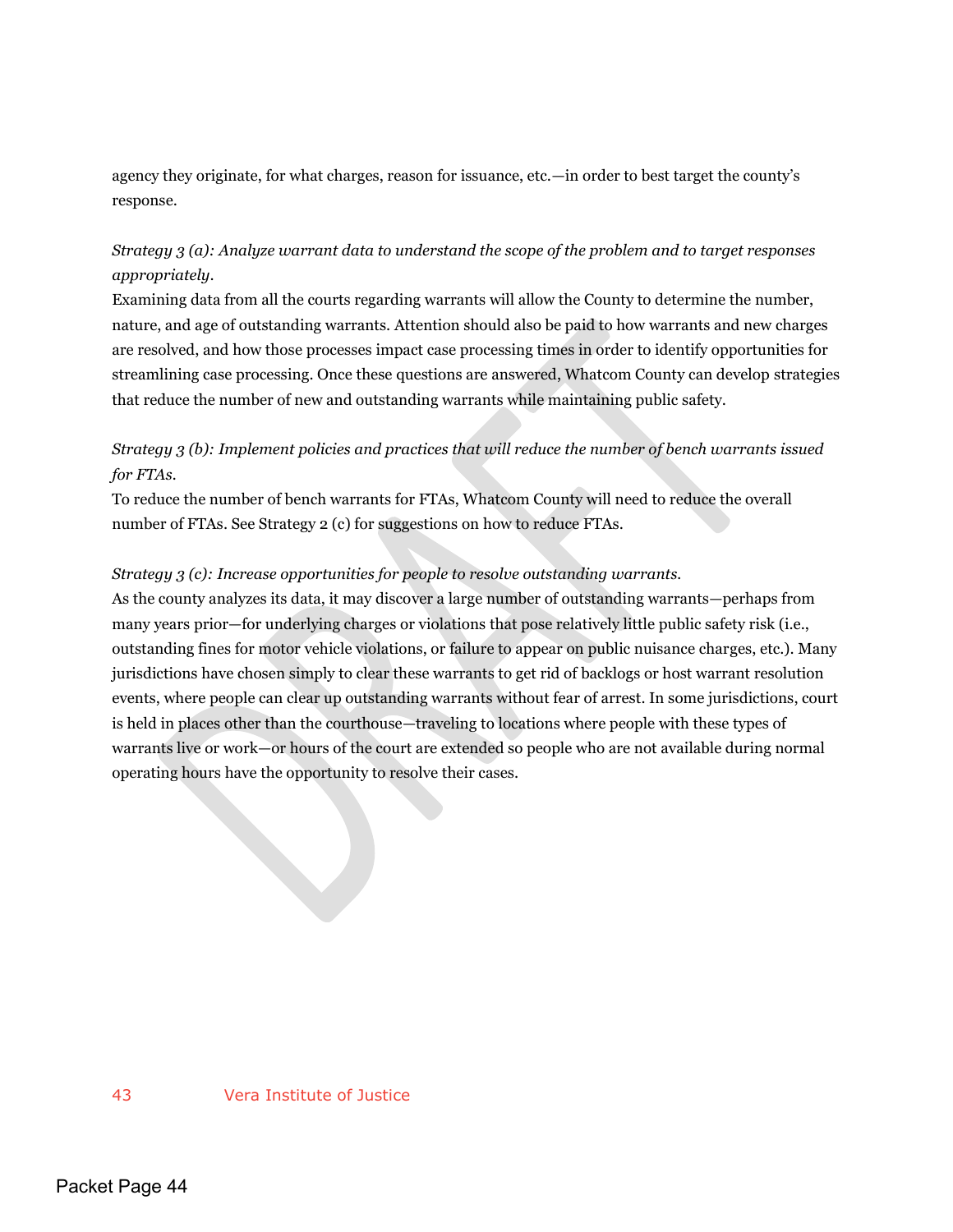#### **Warrant Clearing Events to Reduce Backlogs of Outstanding Warrants**

Three cities offer examples of how to reduce backlogs by hosting warrant clearing events.

- The City of Spokane, Washington hosts "WarrantFest," a periodic event that allows people who have outstanding warrants in the Spokane Municipal Court to schedule a new court date and have eligible warrants recalled.<sup>a</sup> A judge, court clerk, prosecutor, and public defender travel to multiple locations throughout the city, with an emphasis on reaching transient communities, and reschedule hearings within a week's timeframe for individuals with outstanding FTA warrants. b
- The City of Atlanta Municipal Court held a "warrant amnesty" period between April and May 2017. This program allowed eligible individuals, who would otherwise face arrest or other penalties, to resolve their outstanding cases and reduce the amount owed in fines and fees. The initiative was only open to people with FTAs, which may have resulted from outstanding traffic tickets, city ordinance, or misdemeanor violations. c
- Since 2015, the District Attorney's Office in Brooklyn, New York has held five "Begin Again" events where people can resolve outstanding summonses and bench warrants. Hosted in different community churches throughout Brooklyn, defendants first meet with a representative from the public defender's office and then enter a makeshift courtroom with a judge, prosecutor, and police officer.<sup>d</sup> The events have cleared 1,700 warrants with no arrests made.<sup>e</sup>

<sup>d</sup> The Brooklyn District Attorney's Office, "Begin Again Continues in 2017," [http://brooklynda.org/begin-again/.](http://brooklynda.org/begin-again/)

## <span id="page-45-0"></span>4. Develop a caseflow management plan to reduce time to disposition and shorten defendants' length of stay

## <span id="page-45-1"></span>**Key findings and challenges**

1. The Whatcom County Superior and District Courts and the Bellingham Municipal Court are not meeting state and national model time standards for case processing.

<sup>a</sup> Mitch Ryals, "Warrant Fest 2016, squash your warrants no questions asked," *Inlander,* June 1, 2016; and Nina Culver, "Spokane offers chance to dismiss misdemeanor arrest warrants," *The Spokesman-Review,* June 9, 2016.

<sup>b</sup> Shelley Szambelan, "How clearing outstanding warrants can change lives and reduce jail populations," Safety and Justice Challenge Blog, July 6, 2016, http://www.safetyandjusticechallenge.org/2016/07/clearing-outstanding-warrants-can-changelives-reduce-jail-populations/ (accessed September 23, 2017).

<sup>c</sup> Pamela Miller, "Atlanta Municipal Court announces 2017 Warrant Amnesty program," *Atlanta Journal-Constitution,* April 4, 2017.

<sup>e</sup> District Attorney Kings County, "Brooklyn District Attorney's Office Announces First Begin Again Event of 2017," press release (Brooklyn, NY: Brooklyn DA, April 10, 2017).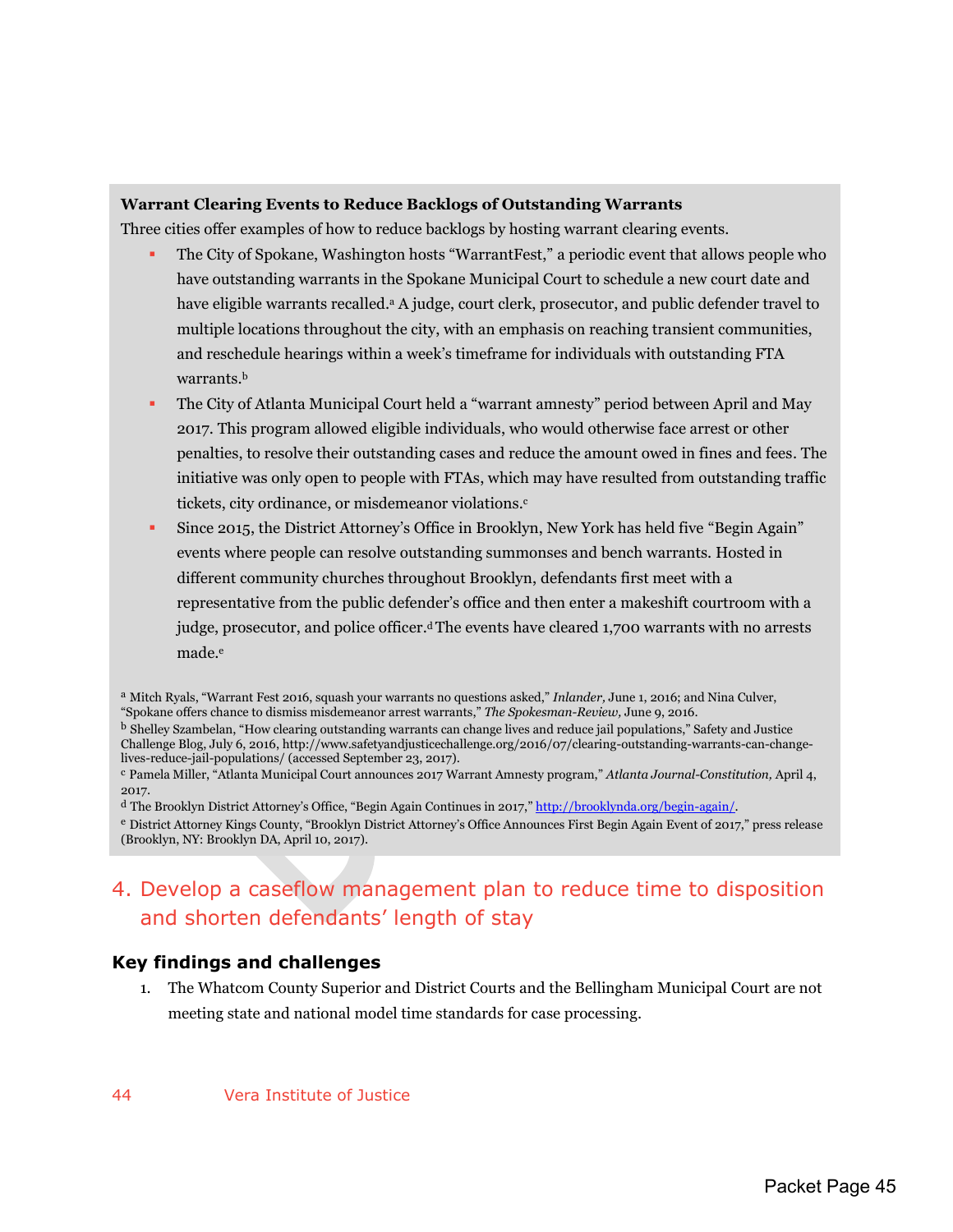- While Washington recommends courts resolve 100 percent of felony cases within nine months, and the National Center for State Courts (NCSC) recommends 98 percent within one year, the Superior Court resolves 84 percent of felony cases within one year.
- Washington and NCSC recommend courts resolve 98 percent of misdemeanor cases within six months; District and Bellingham Municipal Courts each resolve 73 percent of misdemeanor cases within six months.
- 2. While limitations to available Whatcom County and Bellingham court data prevented a thorough case processing analysis, members of the Task Force consistently expressed that case processing delays, such as the routine use of continuances, extend the time it takes for cases to reach disposition.
- 3. People with cases in multiple courts are detained longer in jail on average.
	- People with cases only in Superior Court spent an average of 27 days in jail and accounted for 96 people in the average daily population, while people with cases in the Superior Court and at least one other court remained in jail an average of 56 days and accounted for 131 people in jail on an average day.

#### <span id="page-46-0"></span>**Responsive Strategies**

Unlike other decision points that focus on a particular moment in a criminal court proceeding, the processing of a case encompasses its entire adjudication, from initial appearance through disposition and sentencing. Given the large proportion of defendants held in jail pending the resolution of their cases, the pace at which cases proceed through the courts directly impacts the jail population. Despite laws meant to guarantee defendants a speedy trial, postponements or continuances occur regularly.76 Cases are postponed or continued for a host of reasons, including lack of readiness, logistical challenges, and tactical use of delay. These delays in justice can impact all parties—victims of crime and their families, who are waiting for closure; prosecutors and their cases, which become more difficult to prove as time goes on and memories fade; and defendants, who must keep coming back to court or who remain in jail while their cases are pending.77

According to the NCSC, court control of case processing—or "caseflow management"—"promote[s] quality of justice, timeliness, and avoidance of wasted resources," particularly with felony cases.78 Though the judiciary must lead the way in reducing case processing delays, all justice agencies have a role to play. Prosecutors, for example, can turn discovery information over to the defense soon after they obtain it and make better and earlier plea offers and diversion decisions, and defense attorneys can engage in earlier plea negotiations in earnest.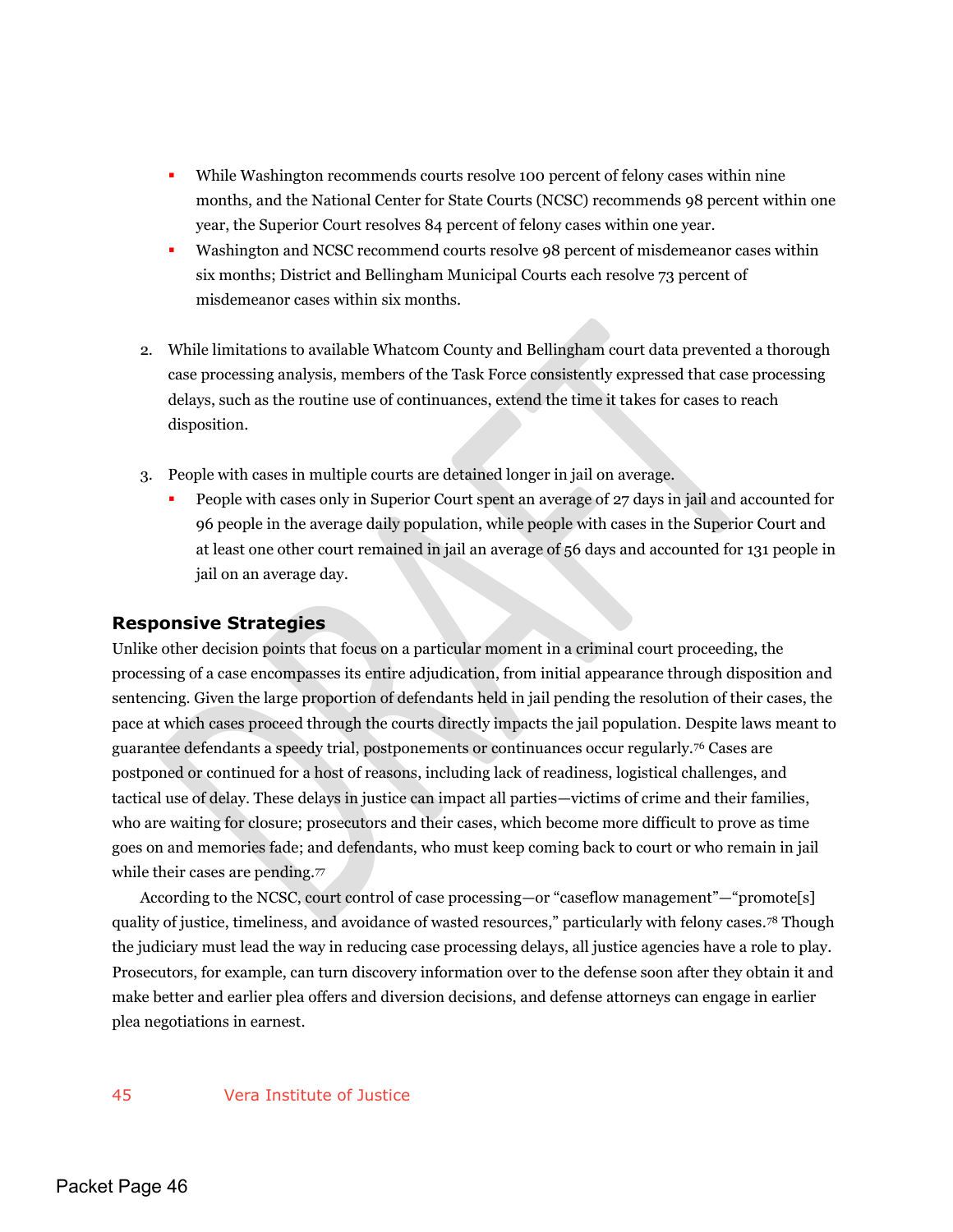## *Strategy 4 (a): Collaboratively, Whatcom County justice system agencies can develop a plan to ensure efficient and fair caseflow management.*

To evaluate the effectiveness of caseflow management efforts, jurisdictions should first establish case processing time standards. These standards should not be based on the most complex cases and should be aspirational—not reflective of the current situation. Systems can establish both overall case processing time standards and intermediate case event time standards. Adopting case processing standards demonstrates a justice system's commitment to timely case resolution.<sup>79</sup>

In an effort to unify various national time standards from case filing to resolution for state trial courts, NCSC developed the Model Time Standards cited above, in the Data Findings section.80 The National Association for Court Management (NACM), the Conference of Chief Justices, the Conference of State Court Administrators, and the American Bar Association have all endorsed the NCSC Standards. When NCSC adopted the Standards, the Washington Court Management Council had in place its own more ambitious set of advisory time standards for case filing to resolution.81 All courts in Whatcom County should monitor their compliance with, and strive to adhere to, the Model Standards, if not the State's advisory time standards.

Vera's qualitative and quantitative data analyses revealed delays in case processing in Whatcom County, which may keep defendants in the jail longer than necessary. To reduce delays, system stakeholders should develop a caseflow management plan that establishes internal processes and measures to facilitate timely and fair disposition, standards for intermediate court events, and performance monitoring, and adjust the plan as needed.82 High-performing courts follow the basic principles of giving every case individual attention, treating cases proportionately, and exercising judicial control over the legal process.83 The following recommendations flow from those principles:

- *Exercise early court involvement and continuing control.* Early control enables the court to monitor progress as soon as a case is filed and at certain intervals to ensure the case is progressing in line with established time standards.84 In cooperation with the attorneys, beginning at the earliest appearance, involvement allows judges to encourage resolution of cases as early as reasonable without sacrificing any party's rights and to establish a realistic schedule for key pretrial events, such as completion of motions, discovery, and plea negotiations, to minimize unnecessary delay. Early case screening with the prosecution and defense counsel can also facilitate earlier determinations of indigency, whether the defendant has mental health challenges, and whether the case can be resolved by an early plea or referred to a diversion program or problem-solving court. Court management of court events should continue after disposition to ensure timely sentencing and to control the pace of post-sentence events, such as those relating to probation violations and post-conviction review.<sup>85</sup>
- *Treat cases proportionately.* High-performing courts use "differentiated case management."<sup>86</sup> This means screening cases upfront for their level of complexity and priority needed—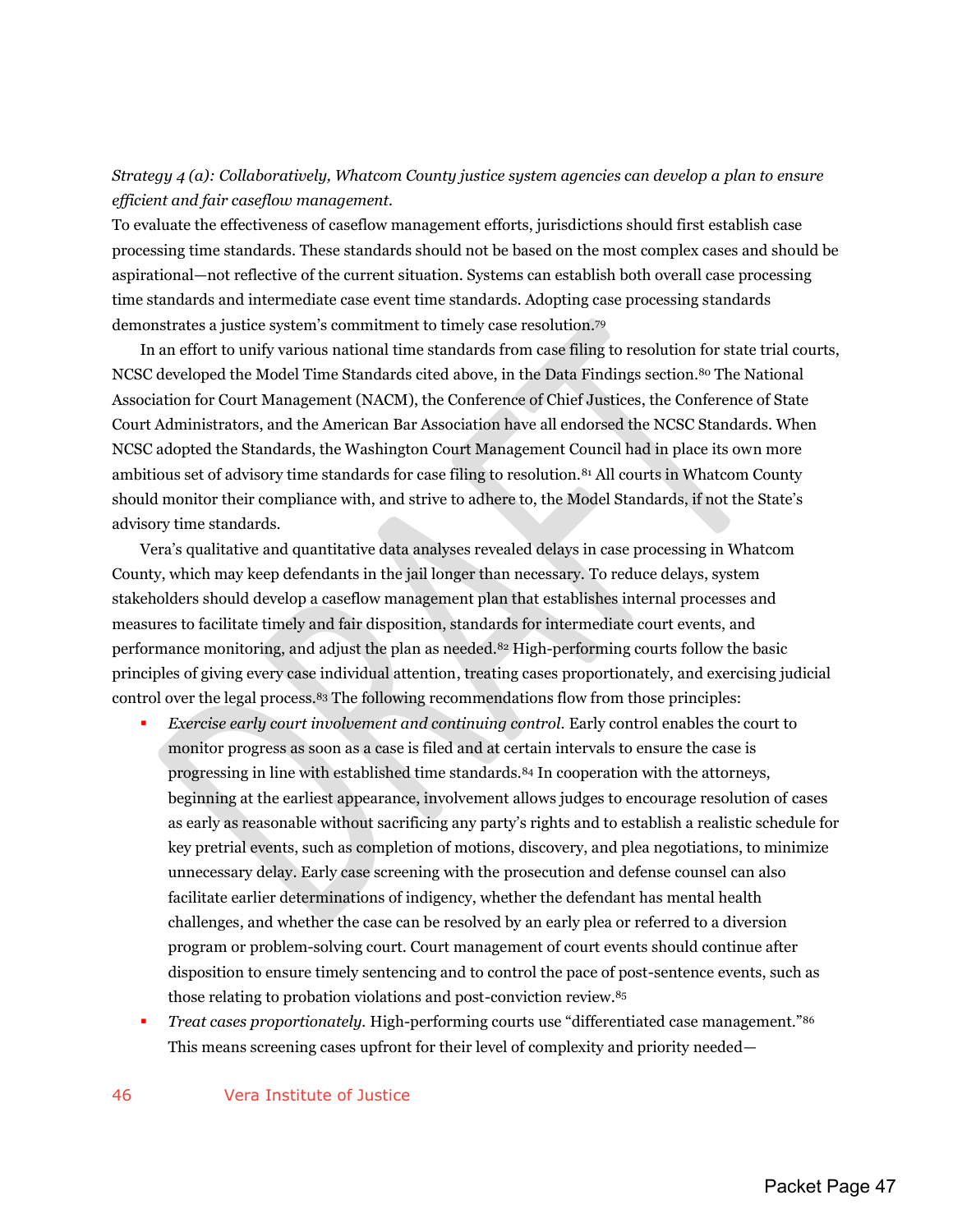distinguishing those that are likely to go to trial, those that pose complex discovery issues, and those that may be appropriate for diversion—and allocating time, court resources, and proceedings accordingly.87 The least complex cases should be fast-tracked for rapid disposition, and more complex cases have a separate track with different intermediate time standards.

- *Establish a practice of "meaningful court events."* NCSC recommends that courts make deliberate efforts to create and maintain the expectation that case processing events will occur as scheduled and will contribute significantly toward case resolution. When court events do not occur as scheduled or do not serve to move the case forward, respect for the judicial process erodes, and participants are less likely to appear or prepare for future hearings.88 A fundamental principle of caseflow management is that cases are not interrupted without good cause once initiated.89 The practice of ensuring that court events are meaningful includes encouraging the parties to reach a plea agreement, but also setting a firm trial date when there is no agreement and balancing the need for reasonable time to prepare with the need to resolve cases promptly.<sup>90</sup>
- *Apply a continuance policy with reasonable consistency*. The NACM recommends courts have a strict written policy to limit continuances.91 To help enforce the policy, courts should actively encourage hearing readiness, reprimand attorneys for lack of preparation, and limit the length of continuances.92 Each continuance should have a purpose, and courts should hold attorneys accountable for completing tasks between appearances.93 Generally, appearances should be reset for the soonest date possible to complete the necessary tasks, with an established upper limit on the number of days allowed—such as 30—and fewer days allowed at the very beginning and end of cases (prior to sentencing).94 Courts should monitor continuances closely, tracking: (a) the type of event continued; (b) the party making the request; and (c) the reason for granting the request.<sup>95</sup>

#### *Strategy 4 (b): Develop and track case processing performance measures.*

High-performing court systems increasingly rely on performance measurement—collecting, analyzing, and reporting on performance data—to inform system leaders and managers about how internal operations are functioning and to drive court success.96 Performance measurement also builds public trust and confidence in the courts' use of public resources.97 NCSC has a performance measurement program called CourTools, which many courts have used to develop quality performance measures.<sup>98</sup>

As mentioned above, court systems can track overall measures—such as filing to disposition time, the number of cases pending (also broken down by court and by judge), and the number of cases beyond the time standard (i.e., the backlog)—and interim measures—such as time to gather discovery, number of appearances per case, time between court events, and continuances.99 Attention should be paid to how these measures compare for defendants who are in custody versus out of custody.

Tracking these measures can pinpoint causes of delay and suggest solutions by answering questions such as: how many appearances per case would there be if continuances were reduced or eliminated, and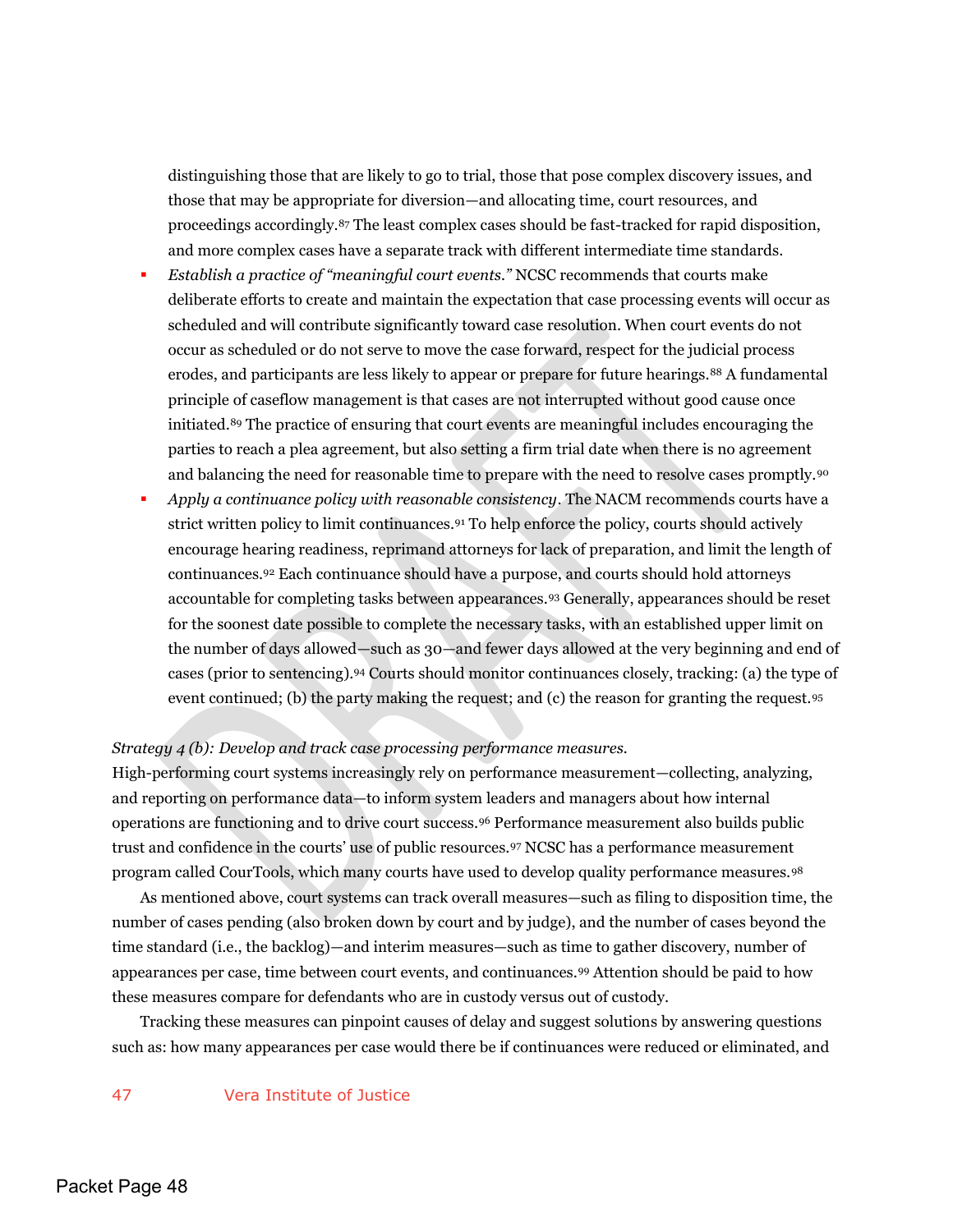how would that impact case processing times? To supplement the quantitative data analysis, stakeholders can conduct reviews of case files to shed light on practices and procedures, and to set a direction for further analysis of the administrative data.

## <span id="page-49-0"></span>5. Create oversight and accountability mechanisms to ensure successful and sustained jail population reduction.

## **Key findings and challenges**

- 1. Whatcom County stakeholders have not yet come to consensus about who should be in the jail, and who can be safely managed in the community.
	- The system-mapping exercise facilitated by Vera, along with follow-up discussions with key stakeholders, revealed there are competing ideas about how the local justice system is currently functioning. These inconsistencies were never resolved, indicating an ongoing need for collaboration and communication among justice system actors in Whatcom County.
	- Past attempts to address jail overcrowding have resulted in differing solutions and tension between city and county agencies—and have not resulted in jail population reductions.
- 2. Whatcom County established a Law and Justice Council in 2000 as required by Washington State law, but it no longer meets. <sup>100</sup>
- 3. Challenges with data collection, extraction, sharing, and analysis have limited Whatcom County's ability to rely on systemic data to inform decision-making.
	- Data concerning race and ethnicity are not collected consistently across agencies, making analysis difficult.

## <span id="page-49-1"></span>**Responsive strategies**

The following recommendations support the implementation of responsive strategies and ensure the overall sustainability of efforts to prevent and reduce incarceration.

## *Strategy 5 (a): Reconvene a Law and Justice Council and institutionalize the Council with regular meetings, sufficient staffing, and research capacity.*

Many counties have convened standing multi-agency bodies, most commonly referred to as criminal justice coordinating councils (CJCCs) to guide justice system reforms, coordinate responses to agreedupon challenges, and oversee implementation. CJCCs meet regularly, monitor local justice operations, collect data, track performance measures, and set budget priorities to address systemic challenges. These councils are meant to be permanent and ongoing advisory boards that both resolve issues as they arise and manage the local justice system's collective workload on an ongoing basis.101 A permanent, fulltime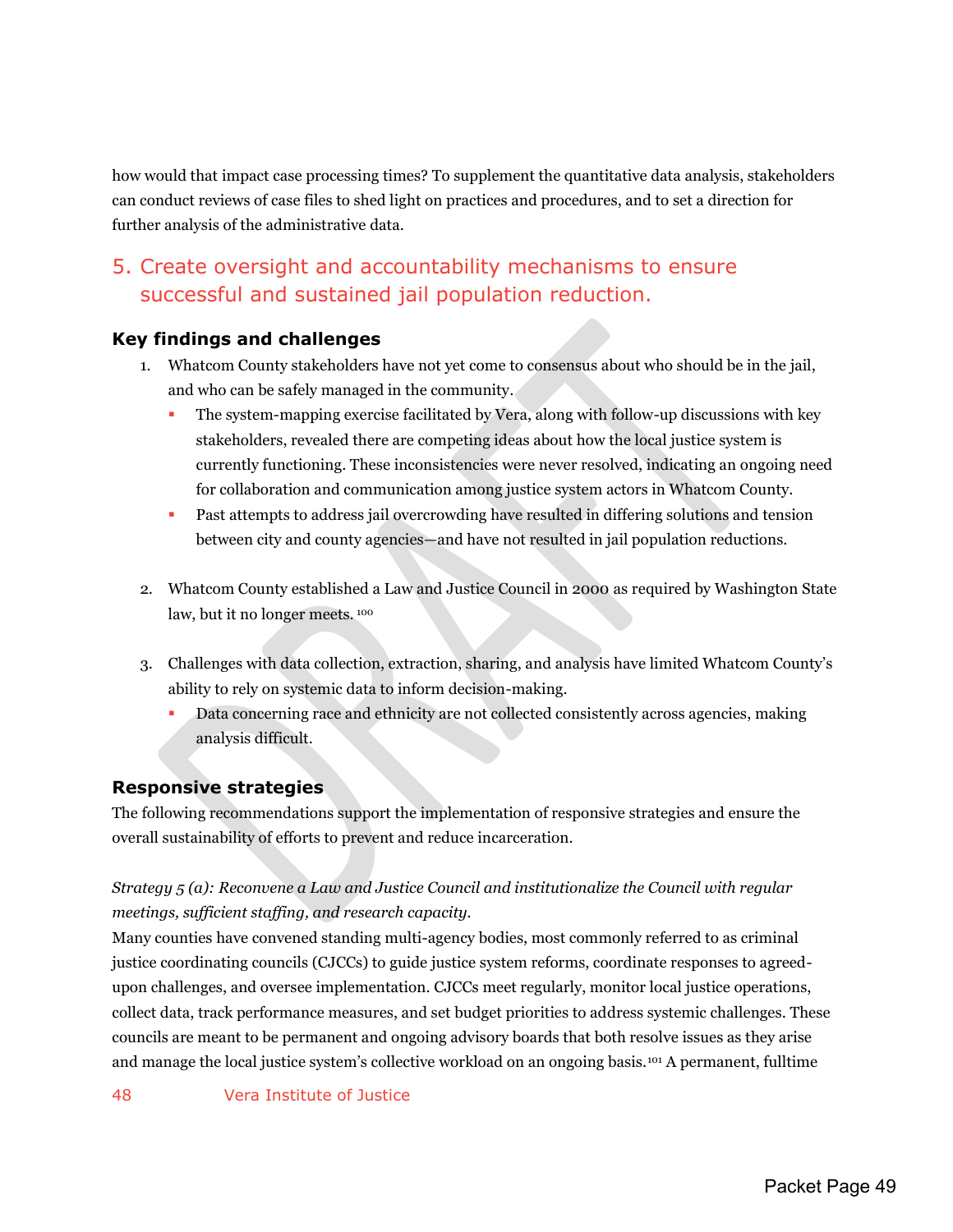staff that can provide administrative and planning support to CJCC members is essential to a successful CJCC. Other staffing considerations can include:

- The capability to fundraise, including the ability to write grants;
- An understanding of data, research methods, and cross-system data matching; and
- **Comprehensive knowledge of best practices and data-driven decision making.**<sup>102</sup>

#### *Strategy 5 (b): Report and publish data regularly to ensure transparency and accountability.*

Regularly reporting on key justice system trends and benchmarks is critical to achieving the accountability that leads to public confidence in the justice system. Either through a CJCC or independently, local justice system agencies should establish performance measures and develop mechanisms to report their key data points to the public.

Whatcom County criminal justice agencies such as the police, jail, and courts collect abundant data but have limited capacity for extraction and analysis. There appears to be little sharing of data between these agencies or communication between computer systems. Key data elements that are necessary for matching records across systems, such as case numbers, are input inconsistently. The CJCC could become a place for coordinating sharing and analysis of data, either with its own research staff or in partnership with a local university. Additionally, the CJCC or partners could identify inconsistencies in data entry between agencies and establish standards to ensure accuracy in reporting.

#### *Strategy 5 (c): Collect data regarding race and ethnicity at all system points.*

Vera's analysis showed substantial disparities for racial and ethnic minorities in bookings and in the average daily population. Because the pathways into jail are complex, this analysis did not determine particular causes for disparities. The County should take on this challenge and continue to monitor disparities to determine if reforms are reducing or increasing them. The analysis should include (but not be limited to):

- Law enforcement records to determine if similar infractions are met with similar responses (i.e., citations, arrests, or bookings) among various racial and ethnic groups;
- Booking data to build a more nuanced understanding of the possible causes for disproportionate admissions into jail for racial and ethnic minorities;
- Bond amounts and defendants' ability to post bail—and to post bail quickly—to determine if bail contributes to fewer releases and longer stays for people of color;
- Charging and sentencing data to determine if similar infractions are met with similar responses (i.e., dismissal, diversion, prosecution, custodial versus community sentences) across racial and ethnic groups; and
- Associations between bookings and indicators of behavioral health needs to determine where needs are not being met and greater outreach may be warranted.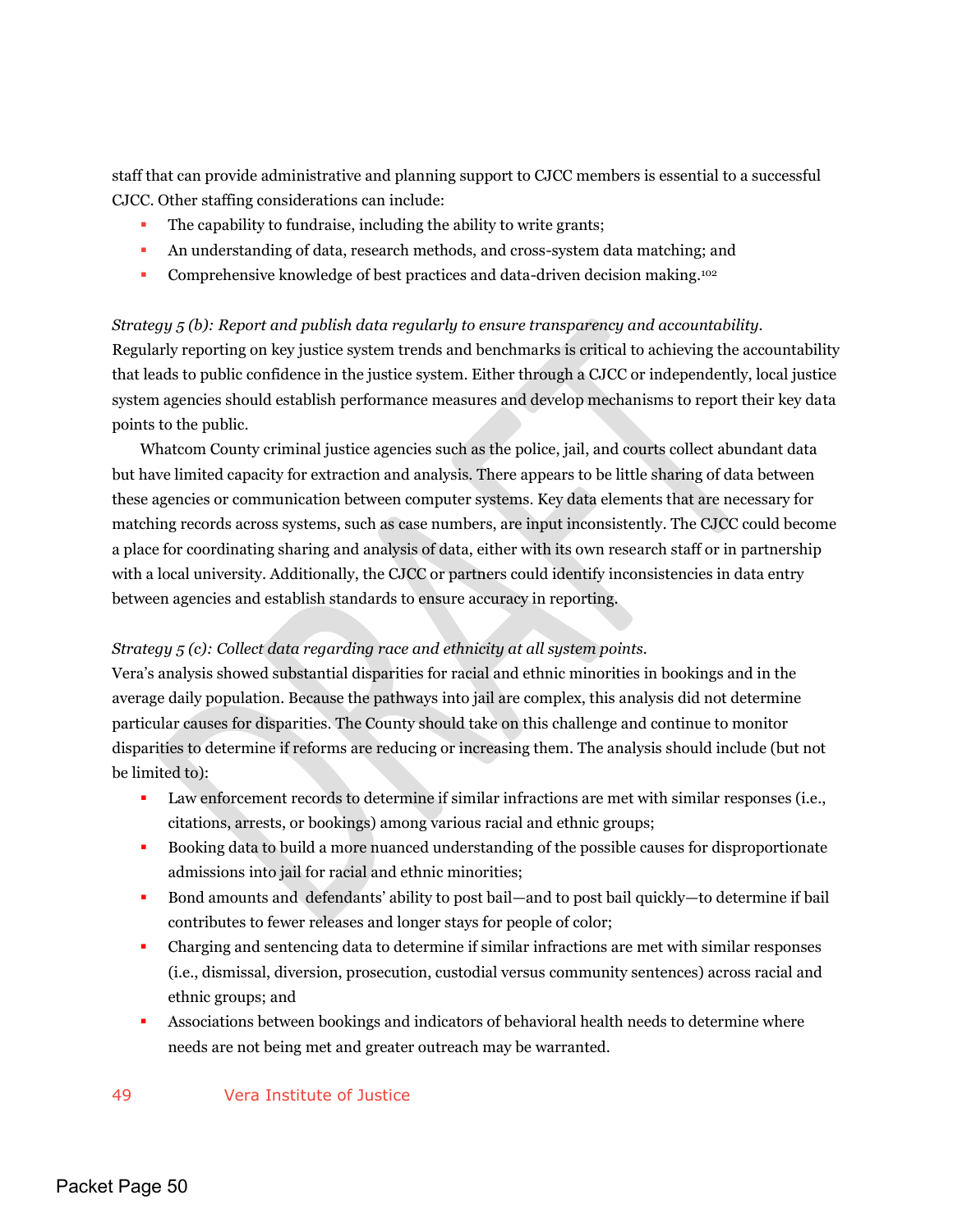To improve practices regarding the collection of race and ethnicity data, Whatcom County should undertake the following steps:

- *Allow people to self-identify*. To get the most accurate understanding of the racial and ethnic breakdowns of the people who come into contact with the justice system, people should be asked how they identify, or asked to confirm how their race and ethnicity is recorded. While this is true for all people, it is especially relevant for people who identify as Latino, as their phenotype may not match their cultural identity.
- *Update methods of recording and reporting data*. Many justice system databases have preprogrammed options for the person entering the information to choose, in an attempt to reduce human error in data entry. These categories, however, can create challenging limitations in recording data that do not conform to the pre-determined categories. Updating technology to reflect current standards is an important step in accurately recording race and ethnicity data.
- *Standardize data collection practices through official policies*. To the extent possible, justice system agencies within the same jurisdiction should collect data in similar ways to allow them to review racial and ethnic disparities across every point of the justice system—arrest, charge, pretrial outcomes, case processing, sentencing, re-entry, recidivism, and all the diversion or alternative options in between. It may be helpful to standardize practice with other county government agencies or social services that are frequented by people in the justice system, including hospitals, behavioral health providers, and public assistance programs.
- *Institutionalize systems of review*. Periodic review of data regarding race and ethnicity can help Whatcom County understand disparity trends, and can help answer outstanding questions (e.g., differences in case processing times, bail amounts, etc.). Further analysis of race and ethnicity at the various decision points throughout the justice system is critical to reducing disparate impacts.
- *Be transparent*. Sharing findings regarding race and ethnicity with the larger community is important in building trust in the justice system and collaboratively generating solutions to challenges.